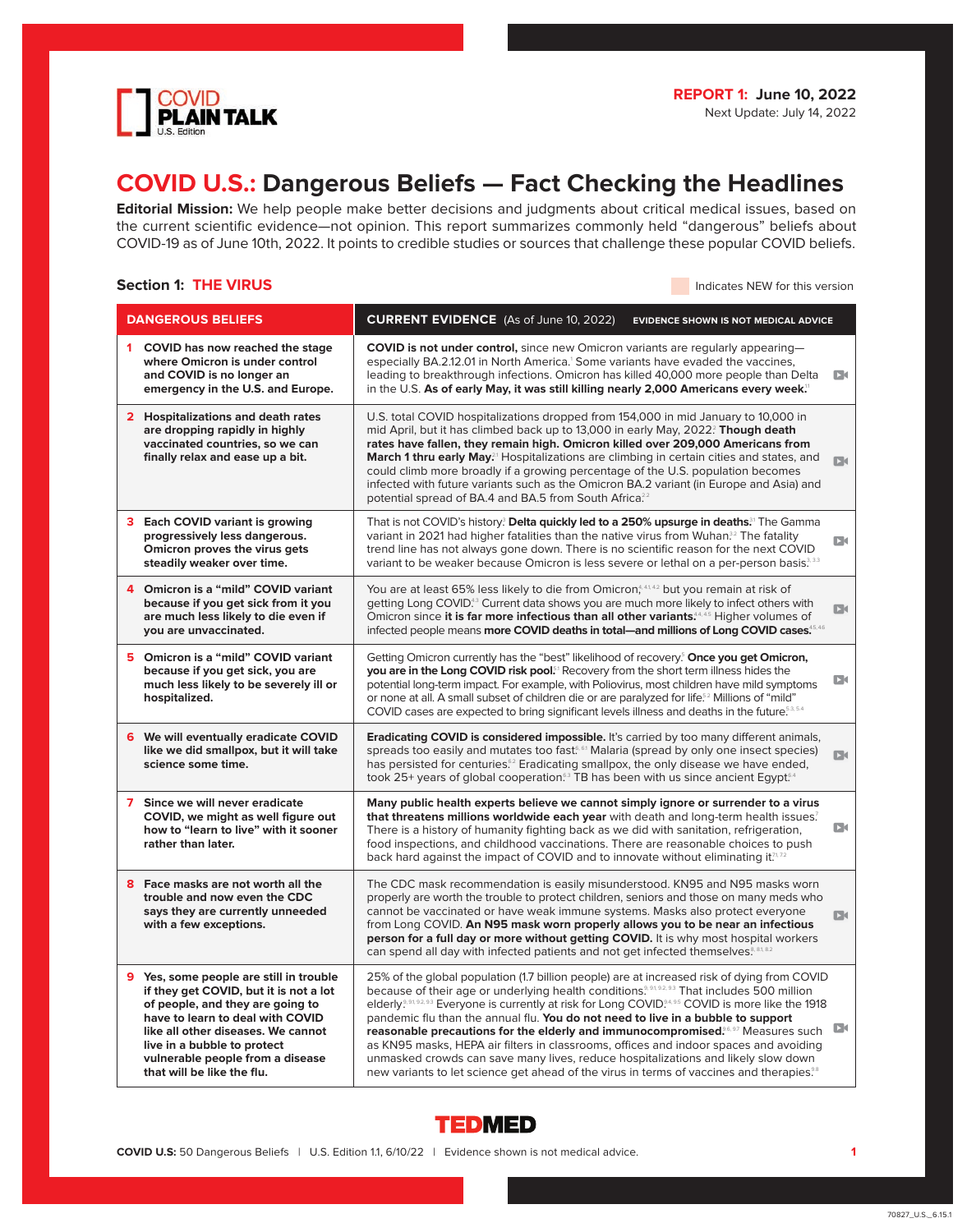# Indicates NEW for this version **REPORT 1: June 10, 2022** | Next Update: July 14, 2022

| <b>DANGEROUS BELIEFS</b>                                                                                                                                                                    | <b>CURRENT EVIDENCE</b> (As of June 10, 2022)<br><b>EVIDENCE SHOWN IS NOT MEDICAL ADVICE</b>                                                                                                                                                                                                                                                                                                                                                                                                                                                  |                |
|---------------------------------------------------------------------------------------------------------------------------------------------------------------------------------------------|-----------------------------------------------------------------------------------------------------------------------------------------------------------------------------------------------------------------------------------------------------------------------------------------------------------------------------------------------------------------------------------------------------------------------------------------------------------------------------------------------------------------------------------------------|----------------|
| <b>10</b> Hospitals and healthcare workers<br>have been through some tough<br>times but that's behind us now.<br>Our health system can handle<br><b>COVID</b> going forward.                | Hospitals have been severely stressed by 2 years of pandemic conditions. Many<br>nurses & doctors are burned out. Even if hospitals have bed space for patients during<br>the next wave/variant, many more doctors and nurses say they will quit. Worldwide, at<br>least 25% of all doctors and nurses show symptoms of stress, many from coping<br>with 20M COVID deaths, often without family at the bedside, as well as treating many<br>more millions of cases of serious illness <sup>10, 10.1, 10.2, 10.3, 10.4</sup>                   | DИ             |
| 11<br>Yes, Long COVID is a real<br>problem. But it is not that<br>common, and we still do not know<br>that much about it. We cannot let<br>fear of Long COVID affect our<br>everyday lives. | Long COVID is a serious problem worth paying attention to." It's likely to affect 10-30%<br>of everyone who caught COVID including those who got "mild" Omicron and those<br>who had no symptoms at all. <sup>11, 11, 11, 11, 11, 11, 11, 116</sup> The CDC has stated that Long COVID could<br>afflict 5% to 80% of COVID patients. <sup>17</sup> In addition to the symptoms we've seen to date,<br>we do not know how Long COVID will affect the development of young children who<br>are largely unvaccinated or unboosted. <sup>18</sup> | D٤             |
| 12 If you have had COVID before,<br>you are safe from getting it again.<br>It is very unusual to get COVID<br>twice.                                                                        | It is not rare to get COVID twice. For example, Prince Charles, financial reporter<br>Neil Cavuto, Sen. Roger Wicker, and rock star Bryan Adams all got COVID twice.<br>Eventually, people who get a seasonal cold or the flu, usually get it again. Everyone<br>who gets COVID can get it again. It is transmitted easily in air, and it reinfects. <sup>[2, 12]</sup>                                                                                                                                                                       | DК             |
| 13 Omicron's effects are quite mild,<br>and if you get it, it is no big deal,<br>especially if you are vaccinated.                                                                          | A "mild" variant would not have killed 900,000 more people than Delta. A high<br>percentage of people with Omicron are likely to experience long-term effects. <sup>13</sup> People<br>were 40% more likely to die from getting Omicron in 2021 than from the 2021 flu.[31                                                                                                                                                                                                                                                                    | $\mathbf{D}$   |
| 14 If you had a mild case of COVID<br>and fully recovered, you are safe<br>from experiencing much more<br>serious health problems later.                                                    | A mild case of COVID does not guarantee no long-term problems. <sup>4</sup> Best estimates are<br>that 10-30% of people will have symptoms of Long COVID or impact their future health<br>from elevated rates of heart disease, Alzheimer's and cancer. [11, 14.2, 14.4, 14.5] Currently, millions<br>of people are suffering from their initial COVID symptoms a whole year after infection. <sup>14.6</sup>                                                                                                                                 |                |
| 15 Omicron has replaced previous<br><b>COVID</b> variants such as the Delta.<br><b>Beta and Gamma, The old variants</b><br>are no longer threats.                                           | The old COVID variants are still with us, just in much smaller numbers of people.<br>Delta, Gamma, Beta, etc., can reappear as fast as measles or an old strain of flu. <sup>5, 151</sup><br>Older variants can combine with Omicron. Most Omicron deaths are unvaccinated,<br>but 40% of current U.S. deaths are double vaccinated and not boosted. <sup>5.2</sup>                                                                                                                                                                           | DО             |
| 16 Once you get fully vaccinated and<br>boosted (or fully recover from<br>having COVID), you're "immune"<br>and can live normally again.                                                    | The amount of benefit from prior infection is hard to measure but can be quite small.<br>Often called "natural immunity" it varies widely by person, by severity of illness, and<br>by the strain you had or are now being exposed to. Studies indicate that many mild<br>Cases offer limited or no sustainable future benefit unless combined with vaccines. <sup>16, 16.1</sup>                                                                                                                                                             | D٩             |
| 17 I am fully vaccinated, boosted and<br>had COVID, so I am "bulletproof"<br>and can never get it.                                                                                          | There is no bulletproof "immunity" to COVID. Like a suntan, protection fades over<br>time. <sup><math>\mathbb{Z}^{[7,72]}</math></sup> COVID protection drops weekly and can drop to almost zero in 6 months. <sup><math>\mathbb{Z}^{2,73}</math></sup> This<br>is very different from measles or mumps where a few childhood shots protect you for life. <sup>774</sup>                                                                                                                                                                      | DК             |
| 18 If you are a healthy adult under<br>60 or so, Omicron was never<br>really a big threat to you.                                                                                           | Omicron kills a smaller percentage of infected people, but infects more people, causing<br>more total fatalities. Currently, almost 25% of COVID deaths are people under 50 who<br>have no underlying health conditions! <sup>8, 18.1, 18.2</sup>                                                                                                                                                                                                                                                                                             | $\Box$         |
| 19 If you are a young child or teen,<br>and in good health, then COVID<br>and Omicron were never really a<br>big threat to you.                                                             | There is a difference between immediate and long-term threats that take time to show<br>up. 75% of U.S. children have been infected to date. <sup>9</sup> Long COVID may affect 1 million<br>or more children with chronic impairments. <sup>[91</sup> In total more than 1,000 U.S. children are<br>confirmed dead of COVID so far. <sup>9.2, 19.3</sup>                                                                                                                                                                                     | DК             |
| 20 Since kids rarely get serious<br>COVID, schools do not need to<br>go overboard on protections such<br>as air cleaners and mask<br>requirements.                                          | 75% of U.S. children have been infected to date and more than 1,000 have died? 201<br>The U.S. represents about 5% of estimated global COVID deaths. <sup>202</sup> Long COVID may<br>ultimately affect 1 million or more U.S. kids with chronic impairments, which could translate<br>to tens of millions at risk globally. <sup>20.3, 20.4, 20.5</sup> To defend against further spread, some schools<br>and parents may decide to take precautions such as KN95 masks and air filters.                                                     | $\mathbf{D}$   |
| 21 COVID death counts are<br>exaggerated because some<br>people died from something else,<br>and also happened to be positive<br>for COVID when they died.                                  | Unfortunately, the opposite is true. Research has revealed that many governments are<br>dramatically under-reporting cases and fatalities. India reported 500,000 COVID deaths.<br>The likely figure is 4-5 million dead. Russia has reported 348,000 deaths. They probably<br>had 1 million or more. The global death toll from COVID currently stands at an estimated<br>20M, based on "excess deaths" rather than official government sources. <sup>21, 211, 21.2</sup>                                                                    | D <sub>0</sub> |

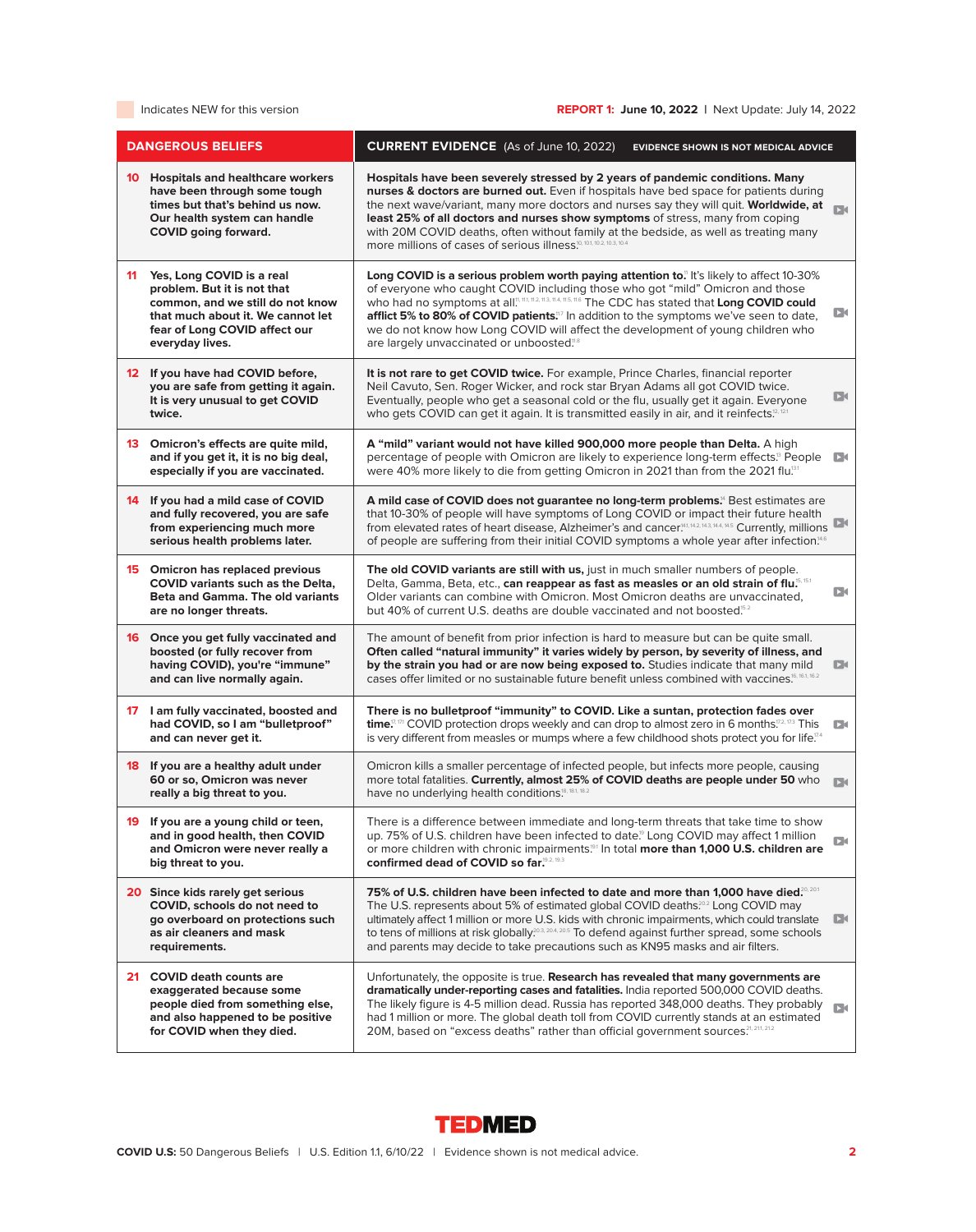# Indicates NEW for this version **REPORT 1: June 10, 2022** | Next Update: July 14, 2022

| <b>DANGEROUS BELIEFS</b>                                                                                                                                                         | <b>CURRENT EVIDENCE</b> (As of June 10, 2022)<br><b>EVIDENCE SHOWN IS NOT MEDICAL ADVICE</b>                                                                                                                                                                                                                                                                                                                                                                                                                            |
|----------------------------------------------------------------------------------------------------------------------------------------------------------------------------------|-------------------------------------------------------------------------------------------------------------------------------------------------------------------------------------------------------------------------------------------------------------------------------------------------------------------------------------------------------------------------------------------------------------------------------------------------------------------------------------------------------------------------|
| 22 When someone in your family gets<br>COVID, it is inevitable that you will<br>get COVID too.                                                                                   | This is not the case. In families that use protective measures, less than 1/3 of the time does<br>Video<br>another family member get infected-even with Omicron. This is referred to as the<br>coming<br>soon<br>"secondary attack" rate, a term used by scientists. <sup>22, 221, 222, 223, 224, 225</sup> Risk can be from 23-25%.                                                                                                                                                                                    |
| 23 We are all going to get COVID<br>eventually, so we might as well<br>get it over with by getting the mild<br><b>Omicron variant and being done</b><br>with it.                 | With COVID, you cannot be just done with it, any more than you can get a cold and be<br>done with all colds in the future. It is never safe to get this virus. Long COVID has<br>Video<br>devastated lives and the lives of others unintentionally infected. The risk and moral<br>coming<br>soon<br>hazard are likely far greater than many people realize. Obviously, nobody wants to hurt                                                                                                                            |
| Society can treat COVID like flu:<br>24<br>voluntary vaccinations for those<br>who want them, no lockdowns or<br>school closures, and no bureaucratic<br>control over our lives. | COVID may potentially become like the flu some years from now, but in 2021 people<br>were 40% more likely to die from getting Omicron than to die from that year's flu. <sup>24, 241</sup><br>Video<br>We have no scientific basis to predict COVID's future evolution. COVID could become<br>coming<br>soon<br>a mild nuisance or just as easily turn into something much worse such as MERS, SARS,<br>smallpox, measles, or HIV <sup>242, 243, 244</sup> TB has killed hundreds of millions of people. <sup>245</sup> |

# **Section 2: VACCINES AND LOGISTICS**

| <b>DANGEROUS BELIEFS</b>                                                                                                                                                                 | <b>CURRENT EVIDENCE</b> (As of June 10, 2022)<br><b>EVIDENCE SHOWN IS NOT MEDICAL ADVICE</b>                                                                                                                                                                                                                                                                                                                                                                                                                                                                                                                |
|------------------------------------------------------------------------------------------------------------------------------------------------------------------------------------------|-------------------------------------------------------------------------------------------------------------------------------------------------------------------------------------------------------------------------------------------------------------------------------------------------------------------------------------------------------------------------------------------------------------------------------------------------------------------------------------------------------------------------------------------------------------------------------------------------------------|
| 25 Obviously, the entire world needs<br>to be vaccinated as quickly as<br>possible, but it is going to take<br>some time to do it.                                                       | Global vaccination is in everyone's interest. A new variant has emerged on average<br>every 4 months for 2 years <sup>25,251</sup> Omicron proved that half the population can get<br>Video<br>infected in a few months? <sup>52</sup> There are now millions of vaccine doses about to expire<br>coming<br>soon.<br>unused around the world. <sup>253</sup> This is likely due to a failure to approach vaccination<br>programs comprehensively including having sufficient personnel and funding.                                                                                                         |
| 26 When it comes to vaccinating<br>the world, we are doing the best<br>we can.                                                                                                           | Countries can move vaccines "the last mile" into patient's arms with more<br>Video<br>programs that are fully coordinated and funded. For example, billions of doses are<br>coming<br>soon.<br>needed in places where there are not enough doctors and nurses, but there are<br>millions of community health workers ready to assist. <sup>26, 26, 26, 26, 26, 26, 26, 26</sup>                                                                                                                                                                                                                             |
| 27 We have delivered vaccines and<br>medicines all over the world and<br>we have promised to do much<br>more in the coming years.<br>Western nations have done more<br>than their share. | The countries with the strongest economies have donated hundreds of millions of vaccine<br>doses worldwide. These countries also invented most of the vaccines?" The world still<br>needs 20 billion doses, and it will require global cooperation to deliver them. <sup>271</sup> Only<br>Video<br>comina<br>just over 16% of populations in low income countries have had 1 dose and almost none<br>soon.<br>have had boosters. <sup>27,2,273, 274</sup> Since viruses spread so quickly, and ignore national borders,<br>this puts everyone around the world at risk to a new variant, in every country. |
| 28 Right now, there are plenty of<br>vaccine doses available around<br>the world. Doesn't that solve the<br>global vaccination problem?                                                  | It's true that we have hundreds of millions of vaccine doses available to be used, but<br>they are not making it into patients' arms in low-income countries. Much is lacking:<br>trucks, refrigeration, trained clinicians, syringes, local vaccine manufacturing and fill-<br>Video<br>coming<br>finish, among other things. Result: dose deliveries are falling; vaccination rates are<br>soon.<br>at their lowest ever in the pandemic; and wealthy countries will have to destroy<br>hundreds of millions of expiring vaccine doses by summer of 2022 <sup>28, 284, 282, 283, 284</sup>                |
| 29 We basically "won the war"<br>against COVID by discovering and<br>mass-producing effective<br>vaccines. Now it is just a mopping-<br>up operation.                                    | The COVID pandemic has already killed an estimated 20 million people worldwide,<br>including 1 million Americans, based on "excess deaths" reported in each country. <sup>29, 291, 292</sup><br>We are preparing for inevitable future waves (or new future pandemics) and are not<br>Video<br>coming<br>ready. We would be stronger with more people vaccinated, boosted, trained, and<br>soon.<br>ready to treat citizens. Worldwide, "getting vaccines in arms" is likely the only way to<br>ensure the war does not return to every country. <sup>29.3</sup>                                            |
| 30 If you are vaccinated with 2 shots,<br>you are mostly protected. Having<br>1 shot is useful, though not ideal.                                                                        | Protection varies widely by the variant and the time since your 2nd shot. <sup>®</sup> For example,<br>Video<br>having 2 shots & no booster provides only 0-10% protection against getting Omicron.<br>coming<br>Studies show vaccine effectiveness typically wanes by 30% or more after as little as<br>soon.<br>4 months. <sup>30,2,30,3</sup> Like a deep suntan, infection and hospitalization protection steadily fades.                                                                                                                                                                               |
| New, variant-specific vaccines can<br>31<br>quickly be developed for when the<br>next major variant arrives.<br>Shouldn't we wait for those<br>vaccines?                                 | So far, variant-specific vaccines have neither been approved by regulators nor been<br>manufactured at scale. There is no quarantee of success. Current Omicron-specific<br>Video<br>vaccines, being tested now, are performing worse against certain variants of Omicron<br>coming<br>soon.<br>than the original vaccines. If we create a better vaccine, the next variant may arrive<br>before we can scale up production and we could be worse off.31, 31.1                                                                                                                                              |

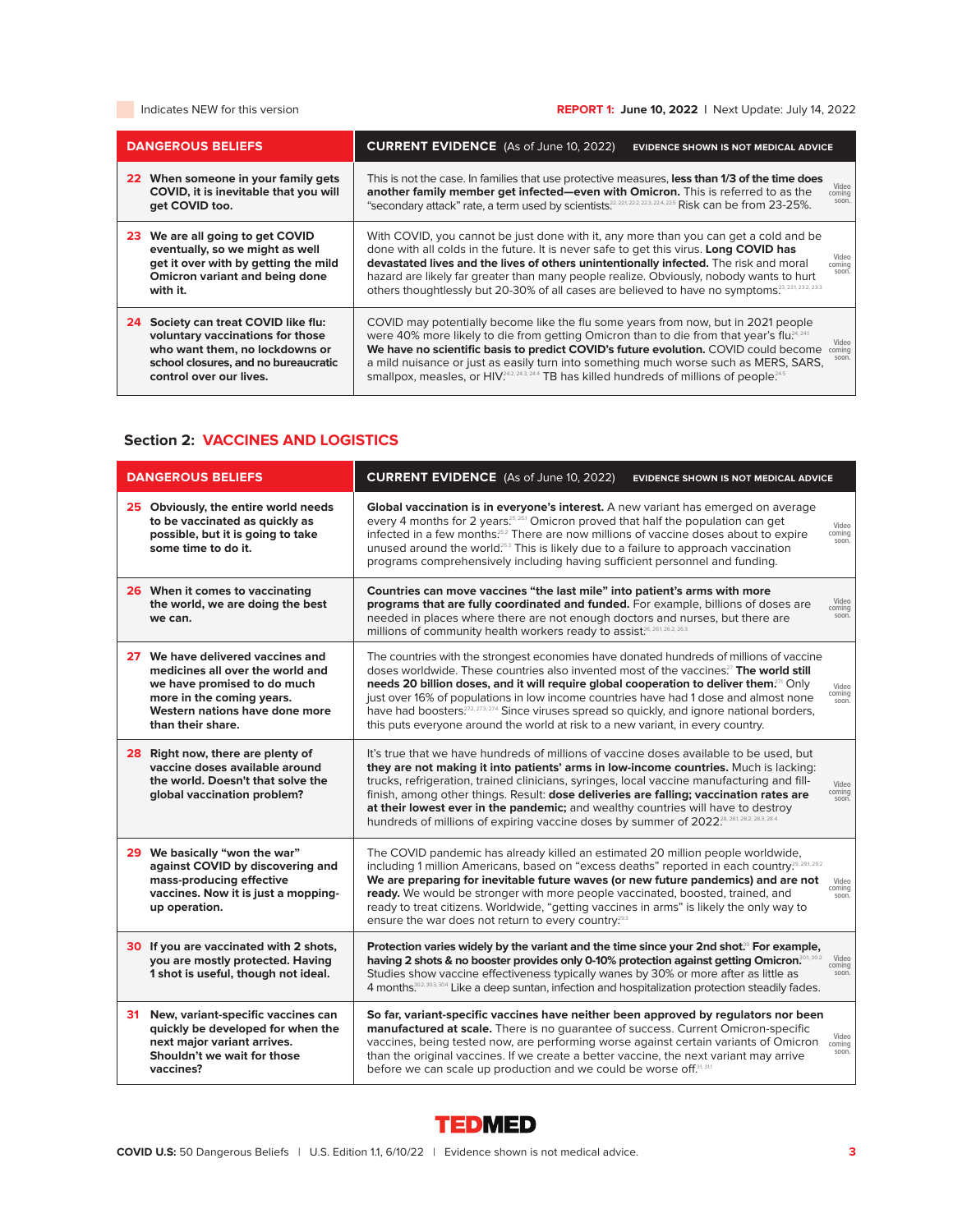# Indicates NEW for this version **REPORT 1: June 10, 2022** | Next Update: July 14, 2022

| <b>DANGEROUS BELIEFS</b>                                                                                                                                                                                 | <b>CURRENT EVIDENCE</b> (As of June 10, 2022)<br><b>EVIDENCE SHOWN IS NOT MEDICAL ADVICE</b>                                                                                                                                                                                                                                                                                                                                                                                                                                                                                                                          |
|----------------------------------------------------------------------------------------------------------------------------------------------------------------------------------------------------------|-----------------------------------------------------------------------------------------------------------------------------------------------------------------------------------------------------------------------------------------------------------------------------------------------------------------------------------------------------------------------------------------------------------------------------------------------------------------------------------------------------------------------------------------------------------------------------------------------------------------------|
| 32 Pretty soon we will have a shot<br>that prevents infection from ALL<br>coronaviruses so we will not need<br>more shots in the future.                                                                 | A vaccine that protects against all coronaviruses is probably years away from being<br>developed and approved as safe and effective. R&D is important, but viruses are<br>Video<br>coming<br>hard to defeat. Viruses have existed on Earth for more than a billion years. Counting<br>soon.<br>on a miracle shot is risky and unpredictable-as HIV has proved <sup>32, 321, 322</sup>                                                                                                                                                                                                                                 |
| 33 Yes, vaccine hesitancy is a<br>problem, but it doesn't threaten<br>the vaccinated population and<br>people should have a right to<br>choose what to believe.                                          | Up to 50% of people are vaccine hesitant or averse in some countries. If they keep<br>getting infected they will spread new COVID variants locally and perhaps worldwide.<br>Video<br>Vaccine hesitancy risks everyone's future, not just those making a personal choice. <sup>3331</sup> Long<br>coming<br>soon.<br>before COVID, vaccinations were required for children in many nations (not only high-<br>income countries) before they expose other children and those children's parents. 33.33.33.4                                                                                                            |
| 34 Almost all COVID deaths are<br>among unvaccinated people. With<br>2 doses, or 2 doses and a booster,<br>you are not going to be hospitalized<br>or die unless you are old or have<br>health problems. | That was true once, but COVID-19 keeps evolving. Globally, 1 million vaccinated people<br>have died from COVID, mostly in the past 3 months and very few with 2 shots and a<br>booster. Omicron deaths are now happening among the vaccinated in countries with high<br>Video<br>coming<br>vaccination rates more than 6 months earlier because that is most of their population. <sup>34, 341</sup><br>soon.<br>A virus keeps multiplying relentlessly-24 hours a day, 7 days a week. It is an ongoing<br>battle to protect people from trillions and trillions of mutating particles. 342, 343                      |
| 35 We don't really face any problem<br>packaging vaccines. We had<br>plenty of multi-dose glass vials<br>and they seem to work fine.                                                                     | Multi-dose vials were an emergency choice, due to short supplies and high costs of<br>single-dose vials, which are safer. Medical glass vial shortages were serious before<br><b>COVID and grew sharply after COVID began.</b> <sup>554</sup> Shortages of medical-grade vials, suitable<br>Video<br>coming<br>for administration in clinics, will grow as orders mount in the next two years to cover<br>soon.<br>most of the world. The only way the world can regularly and reliably administer boosters<br>is emulate the flu vaccination strategy by moving to single-dose, prefilled syringes. <sup>35, 3</sup> |
| 36 UNICEF predicted a shortage of<br>several billion vaccine syringes,<br>saying it would drive widespread<br>syringe reuse. But we don't read<br>about it, so presumably this risk<br>has been averted. | Syringe shortages and reuse are very real problems worldwide. However, health<br>workers and national health ministries are reluctant to acknowledge syringe shortages<br>(it's mismanagement) or syringe reuse (which is malpractice <sup>36,361</sup> In most of the world,<br>Video<br>coming<br>governments have diverted millions of syringes from routine child immunization<br>soon.<br>efforts to use for COVID. <sup>66,2,363</sup> They are using non-vaccine syringes to keep up, an<br>approach which in the 1980s and '90s led to millions of HIV and hepatitis infections. <sup>36.4</sup>              |
| 37 The world has not seen large<br>outbreaks of vaccine-preventable<br>diseases in kids, so routine<br>immunization programs are fine.                                                                   | Last year, UNICEF reported the fewest kids immunized in more than a decade of<br>steady improvements. Partly because of syringe diversion to COVID and other<br>Video<br>factors, more than 30 million children around the world are now under-vaccinated<br>coming<br>soon.<br>or unvaccinated. <sup>7, 371</sup> Consequently, they are at risk for diseases much more deadly to<br>them than COVID, including measles, polio, tetanus and diphtheria <sup>372</sup>                                                                                                                                                |
| <b>38</b> We have plenty of health workers<br>in the field, so like smallpox, they<br>can vaccinate the world against<br>COVID. And we can just keep re-<br>boosting the world's population.             | We are far below having enough medically-trained health workers to vaccinate the<br>world's population with a doctor, nurse or pharmacist prepping and using a syringe.<br>Video<br>WHO estimated before COVID that we would be short 18M health workers by 2030. <sup>8,381</sup><br>coming<br>soon.<br>COVID has made this gap much bigger, much sooner. We need solutions that allow<br>people to help themselves and their families quickly and without medical personnel. <sup>38,2,38,3</sup>                                                                                                                   |

# **Section 3: STRATEGY**

| <b>DANGEROUS BELIEFS</b>                                                                                                                                                    | <b>CURRENT EVIDENCE</b> (As of June 10, 2022)<br><b>EVIDENCE SHOWN IS NOT MEDICAL ADVICE</b>                                                                                                                                                                                                                                                                                                                                                                                                                                                                                |  |
|-----------------------------------------------------------------------------------------------------------------------------------------------------------------------------|-----------------------------------------------------------------------------------------------------------------------------------------------------------------------------------------------------------------------------------------------------------------------------------------------------------------------------------------------------------------------------------------------------------------------------------------------------------------------------------------------------------------------------------------------------------------------------|--|
| <b>COVID help for other countries is</b><br>39.<br>a humanitarian act, but it doesn't<br>really help or affect the donors.                                                  | When any one country gets a dangerous highly-contagious new variant, every<br>other country is likely to get it before too long. The virus doesn't care about<br>man-made borders. COVID began in China. Beta came from South Africa. Gamma<br>Video<br>coming<br>came from Brazil. Delta came from India and killed 4-5M in India alone. Omicron<br>soon.<br>came from Botswana and has killed 3M so far. The pattern is clear, global and 100%<br>CONSistent <sup>39, 391, 392</sup>                                                                                      |  |
| 40 China has done an excellent job<br>keeping COVID under control. If<br>China loses control and COVID<br>spreads widely over there, it will<br>be their problem, not ours. | China has kept COVID under control but many experts doubt they can keep control<br>because Omicron is so easily transmitted. This is what happened in Hong Kong with the<br>BA2 Omicron variant and a large vaccine-hesitant elderly population. Shanghai has had<br>Video<br>coming<br>250,000 cases recently and was locked down for 6+ weeks. If China loses control<br>soon.<br>before a scalable cure or treatment is found and widely produced, the impact will be felt<br>worldwide and could be severe. China alone has 1.4 billion people. <sup>40, 401, 402</sup> |  |

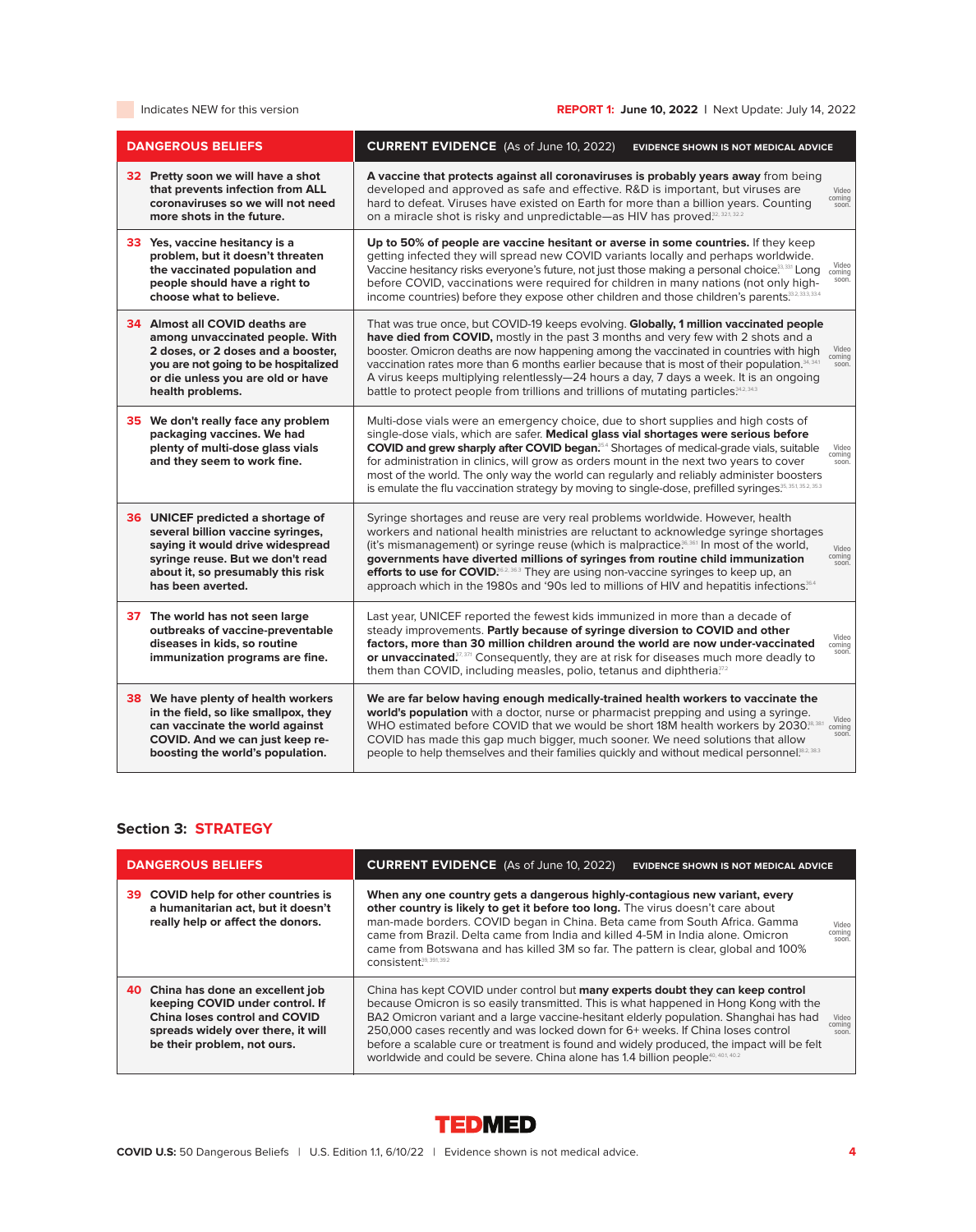| <b>DANGEROUS BELIEFS</b>                                                                                                                                                                                                         | <b>CURRENT EVIDENCE</b> (As of June 10, 2022)<br><b>EVIDENCE SHOWN IS NOT MEDICAL ADVICE</b>                                                                                                                                                                                                                                                                                                                                                                                                                                                                                                                                                                                            |
|----------------------------------------------------------------------------------------------------------------------------------------------------------------------------------------------------------------------------------|-----------------------------------------------------------------------------------------------------------------------------------------------------------------------------------------------------------------------------------------------------------------------------------------------------------------------------------------------------------------------------------------------------------------------------------------------------------------------------------------------------------------------------------------------------------------------------------------------------------------------------------------------------------------------------------------|
| 41 All pandemics eventually end.<br><b>COVID</b> has lasted more than<br>2 years and looks like it's due to<br>end soon.                                                                                                         | Many pandemics never end, and we have no way to predict when COVID will. Smallpox<br>lasted hundreds of years. <sup>41</sup> Measles at least 200 years. <sup>411</sup> Flu has been with us for centuries. <sup>412</sup><br>Video<br>coming<br>HIV jumped from African apes 40 years ago and has killed 35M people. <sup>413, 414</sup> Ancient<br>soon.<br>Egypt had tuberculosis. <sup>415</sup> The COVID virus could be a threat for many generations. <sup>416, 417</sup>                                                                                                                                                                                                        |
| 42 Pandemics are natural phenomena,<br>and we should not get overly<br>concerned about the next one. We<br>have new tools and experience.<br>and we are ready.                                                                   | Until now all pandemics have been natural. The next naturally-occurring pandemic<br>could be far deadlier and kill 100s of millions of people. Pandemics have the potential<br>Video<br>to collapse global trade, production and cripple critical food supplies on several<br>coming<br>soon.<br>continents. The next pandemic could intentionally be much worse in the form of a<br>human-made lab-engineered bioweapon. We are not ready for either future <sup>42,421,422</sup>                                                                                                                                                                                                      |
| 43 If I stand 6 feet away from<br>someone, I am mostly safe from<br>getting infected or infecting<br>others. Tiny water droplets we<br>breathe in or out with the virus fall<br>to the ground.                                   | This was thought to be the case initially but has turned out to be proven wrong. COVID is<br>an invisible "aerosol" that can travel 20+ feet from an infected person. <sup>43, 432</sup> Aerosols<br>linger in the air in a room for hours, like the smell of tobacco smoke. You can get<br>Video<br>coming<br>infected by walking into a room 30 minutes after an infected COVID person is gone. <sup>43, 431, 432</sup><br>soon.<br>Social distancing and masks are part of a total defense that includes KN95 masks worn<br>properly and indoor ventilation upgrades to remove the airborne virus.43, 43.3, 43.3, 43.3                                                               |
| 44 In hospitals, uninfected patients<br>rarely get COVID from other<br>patients who have the virus.                                                                                                                              | Studies show that hospital patients spread COVID because many hospital ventilation<br>Video<br>systems were not designed to stop the spread of aerosols—especially when hospitals<br>coming<br>are overcrowded. <sup>44, 441</sup> In many hospitals documented transmissions at peak periods of<br>soon.<br>between 10-15% of patients. <sup>44</sup> They enter COVID-free and die or leave infected.                                                                                                                                                                                                                                                                                 |
| 45 Outdoor sporting events and<br>outdoor concerts are mostly safe.<br>It is hard to get infected with<br><b>COVID while outdoors.</b>                                                                                           | Crowded outdoor spaces are more dangerous than uncrowded indoor spaces.<br>Video<br>COVID is an aerosol much like cigarette smoke or perfume aroma. If every 5th<br>coming<br>soon.<br>stadium attendee were smoking a cigar, you would naturally smell it. You can get<br>COVID outdoors as easily as you can smell a cigar from 20 feet away. <sup>55</sup>                                                                                                                                                                                                                                                                                                                           |
| 46 It takes being with someone 10 or<br>15 minutes to inhale enough virus<br>to get sick with COVID.                                                                                                                             | Omicron can infect you in less than a minute. You can be infected in as little as<br>Video<br>15 seconds if you are in a small room with unmasked people, and if you are not properly<br>coming<br>soon.<br>masked yourself. <sup>46, 46.1</sup> Viruses exploit every opportunity to transmit themselves.                                                                                                                                                                                                                                                                                                                                                                              |
| 47 We have now reached the point<br>where so many people have had<br>COVID and so many people have<br>been vaccinated that we have<br>developed a kind of "herd<br>immunity" or at least strong<br>resistance in our population. | Herd immunity is not possible when people can be reinfected multiple times. This is<br>the case with a coronavirus. We can achieve herd resistance, but that steadily fades<br>as the protection from vaccinations declines over time. <sup>77</sup> Only 6% of the world population<br>Video<br>has had COVID and about 50% of the world is currently 2-dose vaccinated, but booster<br>coming<br>soon.<br>rates are low and everyone may be vulnerable at some level to the next variant.471, 472<br>Reinfection with new strains may not provide any added "resistance" but rather damage<br>your immune system over and over again. This increases your risk of harm. <sup>37</sup> |
| 48 Countries that had very few<br><b>COVID restrictions protected their</b><br>populations just as well as counties<br>with much tighter restrictions, so<br>mandates and restrictions really<br>were not worth it.              | The U.S., which has imposed relatively light (or inconsistent) protective measures,<br>has experienced a COVID death rate 7x higher per million than South Korea, which<br>Video<br>imposed strict measures. Cumulative U.S. fatalities were 2,989 per million people.<br>COLLIILIQ<br>Korea's were 447 per million people. <sup>48, 481, 482</sup> The claim that "personal responsibility"<br>soon.<br>works better than coordinated mask mandates, indoor crowd limitations and social<br>distancing is not supported by the data.                                                                                                                                                   |
| 49 We cannot afford to hurt our<br>economy and make everyone<br>worse off just because COVID is<br>still a threat to a limited part of the<br>population. We need to make<br>smart trade-offs.                                   | We do not keep businesses open without sensible precautions for everyone if we<br>can do so while protecting children. "Save the economy or defend against COVID"<br>Video<br>is likely to be a false choice based on the data. Reasonable and effective precautions<br>coming<br>such as masks and air filters are readily available and highly effective at slowing or<br>soon.<br>stopping transmission. Public health experts state that we can do both things well and<br>it does not need to be expensive or burdensome. <sup>49, 491, 49.2, 49.3</sup> , 49.4                                                                                                                    |
| 50 I am wearing a mask. All masks<br>are pretty much the same.                                                                                                                                                                   | Cloth or standard surgical masks are 90% ineffective against airborne viruses like COVID.<br>To stop COVID you need a KN95 or N95 mask (or better) that captures tiny viruses by design<br>Video<br>coming<br>and with electrostatic charges in the woven fibers. Masks are real medical equipment. That is<br>soon.<br>why doctors and nurses can work with COVID patients all day and not get infected. <sup>60, 501, 502, 503</sup>                                                                                                                                                                                                                                                  |

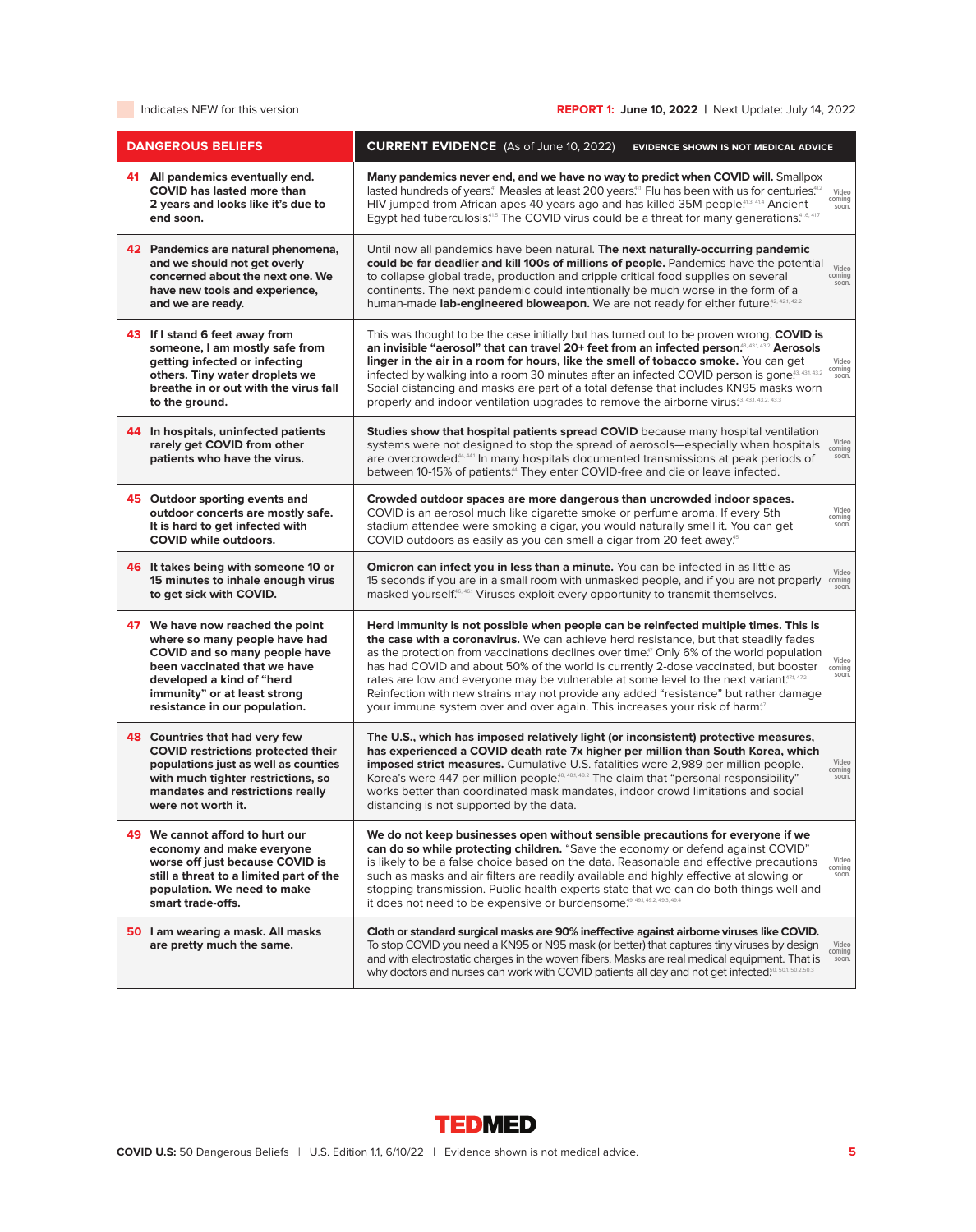# **About Plain Talk Reports**



**Plain Talk Reports** is a free online resource that regularly spotlights dangerous, widely-held beliefs on a serious medical topic — beginning with COVID — and provides a concise fact check in plain English based on current scientific evidence or an authoritative source. U.S. and global editions are published regularly as a public service with no commercial or political influence of any kind. All Reports appear on www.plaintalks.com and associated websites; supplementary material is posted on Twitter and YouTube. Plain Talk Reports is published by TEDMED, the health and medicine edition of the TED organization, and written and edited by the ApiJect Global Initiative team.

Medical Disclaimer: Information provided in Plain Talk Reports is not medical advice and is not intended to be used as such. Readers should consult their personal physicians for medical guidance.

# **TEDMED**

**TEDMED** is the independent non-profit health and medicine organization of the globally recognized TED conference. For more than 20 years, many TEDMED talks have appeared on the TED.com website and have been viewed globally tens of millions of times. Communicating relevant and accurate scientific thinking to the public is fundamental to both TED and TEDMED's mission.

# **Acknowledgments**



**The ApiJect Global Initiative** is a team within ApiJect Systems, Corp. that carries out the company's public benefit mission as a U.S. Public Benefit Corporation. Based in Geneva, Switzerland, the ApiJect Global Initiative works to improve global understanding of COVID response and other critical issues in health and medicine.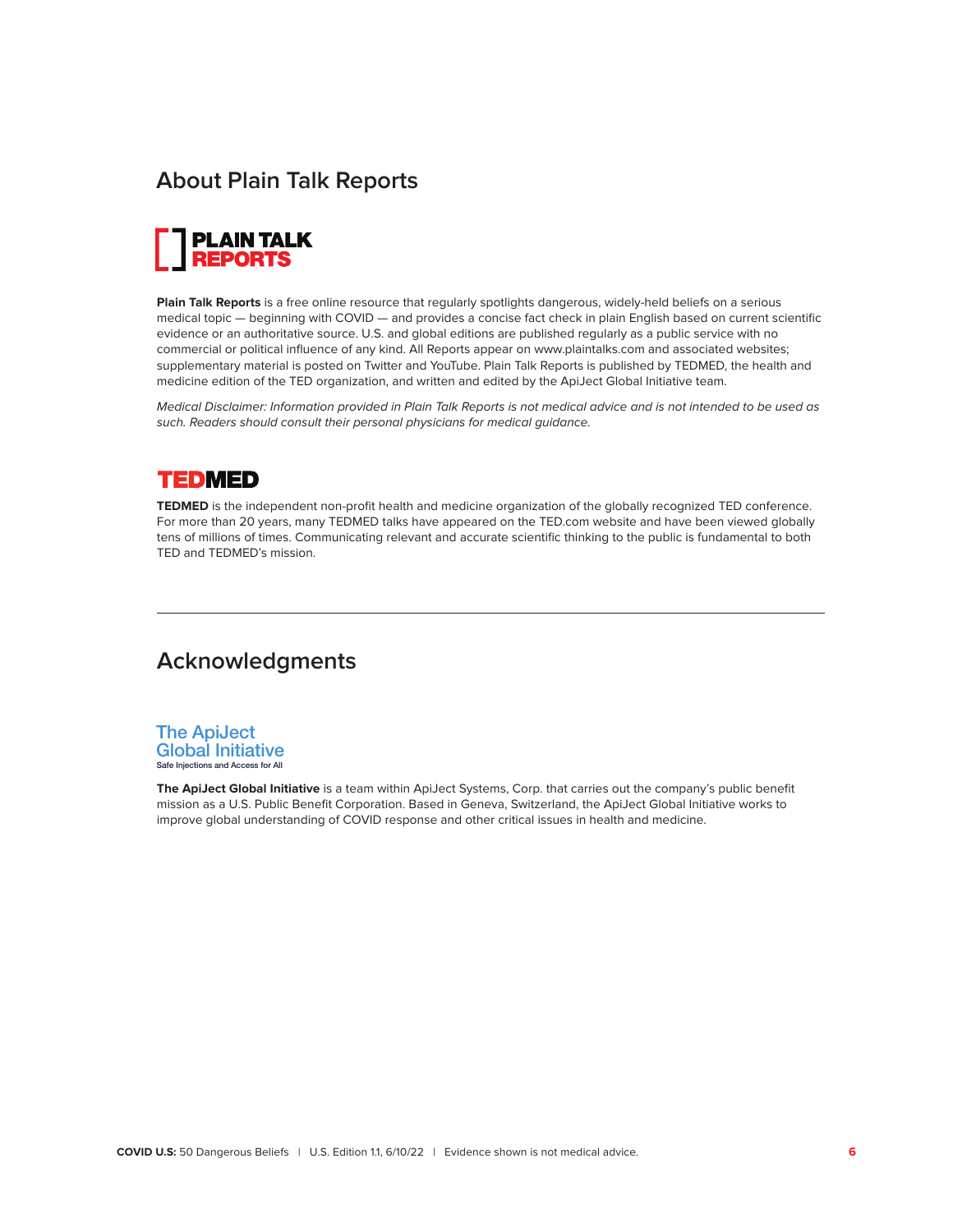

# **Appendices & References**

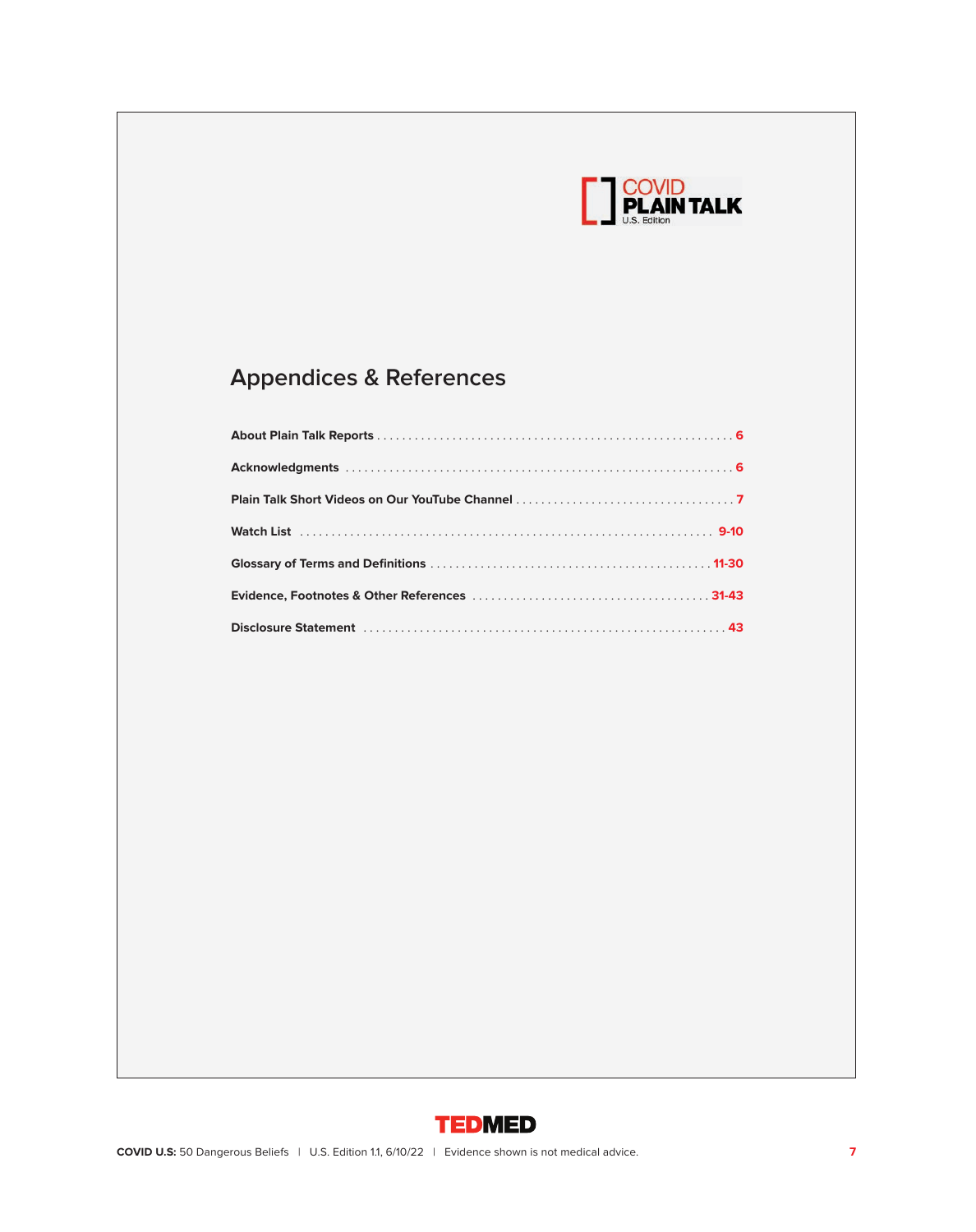# **Plain Talk Short Videos on Our YouTube Channel**



Each of the 50 Dangerous Beliefs, plus relevant Current Evidence, is available in a quick, simplified video (typically around 1 minute in length). Visit Plain Talk's YouTube channel at www.youtube.com/plaintalk.html, or click on the **video play-button icon** on top of each video screen, for each Current Evidence. Here are some examples of the dozens of videos you can choose from.



**TEDMED**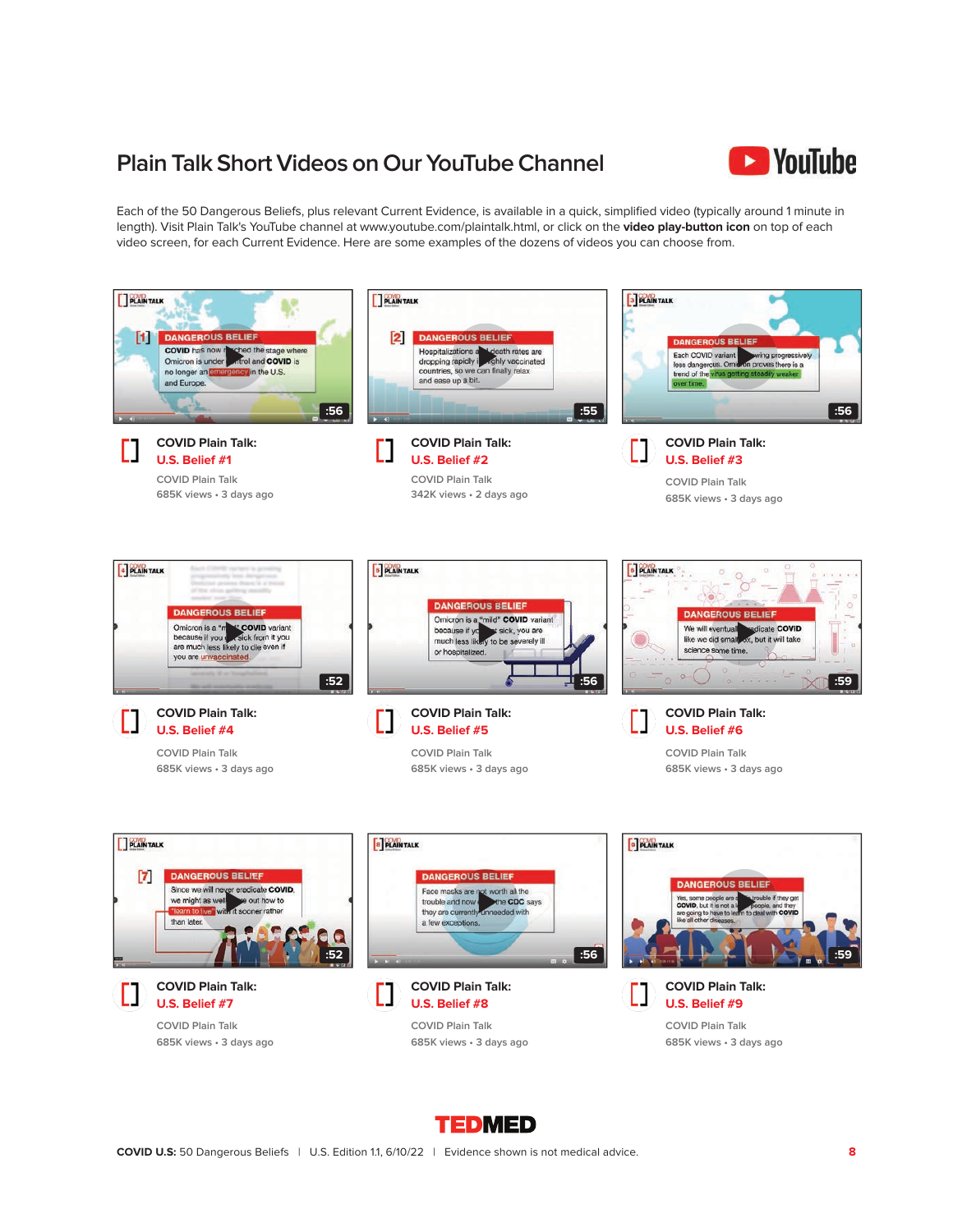# **Match List REPORT 1: June 10, 2022**<br>Next Update: July 14, 2022

The Plain Talk "Watch List" is a compilation of currently circulating beliefs that Plain Talk Reports believes are mistaken or largely unsupported, and potentially harmful if they were to become widely believed or acted upon. In the future, if one of these beliefs becomes sufficiently widespread it will be added to the list of Dangerous Beliefs.

# **Section 1: THE VIRUS**

| <b>DANGEROUS BELIEFS  WATCH LIST</b>                                                                   |                                                                                                                                                                                 |                                                                                                                |
|--------------------------------------------------------------------------------------------------------|---------------------------------------------------------------------------------------------------------------------------------------------------------------------------------|----------------------------------------------------------------------------------------------------------------|
| If you get COVID 2 or 3 times, as<br><b>W1</b><br>long as they're all mild cases,<br>it's no big deal. | We won't see another COVID<br>W5<br>variant until the fall.                                                                                                                     | <b>W10</b><br>Most of the world has already<br>had COVID, so the global<br>pandemic is nearly over.            |
| Long COVID is when you get<br>W2<br>COVID and it doesn't go away. If                                   | <b>W6</b> COVID is a respiratory disease<br>not a brain disease.                                                                                                                | No matter what variant of<br><b>W11</b><br>COVID shows up, it won't be as                                      |
| COVID symptoms go away, then<br>Long COVID is not a problem.                                           | Most people who get really sick<br>W7<br>or die from COVID are either old.<br>obese or sick with something                                                                      | deadly as SARS or MERS were.                                                                                   |
| Based on low reported rates of<br>W3.                                                                  | else already.                                                                                                                                                                   | I cannot get COVID just by<br><b>W12</b><br>walking into an empty room.                                        |
| <b>COVID deaths in Africa, it</b><br>appears that people in African                                    | When I got two shots, they said I<br>W8.<br>was fully vaccinated. Now they<br>have boosters, but boosters only<br>last a while. I really don't think<br>boosters are necessary. |                                                                                                                |
| countries are largely resistant or<br>immune to COVID.                                                 |                                                                                                                                                                                 | In the U.S., I have checked the<br><b>W13</b><br>"Community Level" map on the<br>CDC website. My area is shown |
| W4 If you've had COVID before,                                                                         | The new mRNA vaccines can<br>W9.<br>change your DNA.                                                                                                                            | in green, not orange, so I don't<br>have to worry about COVID being                                            |
| future COVID infections will be<br>less severe.                                                        |                                                                                                                                                                                 | highly infectious where I live.                                                                                |
|                                                                                                        |                                                                                                                                                                                 |                                                                                                                |

# **Section 2: VACCINES AND LOGISTICS**

| <b>DANGEROUS BELIEFS  WATCH LIST</b>                                                                                        |                                                                                                                                                                                  |                                                                                                                                                                                           |  |
|-----------------------------------------------------------------------------------------------------------------------------|----------------------------------------------------------------------------------------------------------------------------------------------------------------------------------|-------------------------------------------------------------------------------------------------------------------------------------------------------------------------------------------|--|
| W14 Certain of the approved COVID<br>vaccines are not safe for children.                                                    | <b>W20 Fully vaccinated used to mean</b><br>two shots. Now it means three or                                                                                                     | W24 The ingredients in COVID-<br>19 vaccines are linked to so<br>many suspicious side effects<br>that some must be true.<br>including the possibility that<br>mRNA can change your DNA or |  |
| W15 How well a COVID vaccine works<br>will vary according to a person's<br>blood type.                                      | even four shots. Nobody can<br>keep up. This is just going to go<br>on forever.                                                                                                  |                                                                                                                                                                                           |  |
|                                                                                                                             | <b>W21</b><br>Athletes don't need to be<br>vaccinated or boosted because                                                                                                         | have other genetic effects                                                                                                                                                                |  |
| W <sub>16</sub> You shouldn't get a booster or a<br>vaccine shot if you have just<br>recovered from COVID.                  | their immune systems are<br>naturally strong.                                                                                                                                    | W <sub>25</sub> COVID vaccines have<br>been reported to have adverse                                                                                                                      |  |
| I've had COVID and I'm<br><b>W17</b><br>vaccinated with a booster, so<br>I am totally safe now and can<br>ignore the virus. | W22 You can get rough indication of<br>how well a vaccine will work for<br>you based on the severity of<br>your reaction to the shot. If you<br>didn't have a strong reaction to | effects on fertility, menstrual<br>cycles and even the ability to<br>conceive, so why take the added<br>risk of a new vaccine?                                                            |  |
| I have made it this far without<br><b>W18</b>                                                                               | the vaccine, you probably aren't<br>protected.                                                                                                                                   | W <sub>26</sub> The CDC's own data and                                                                                                                                                    |  |
| being vaccinated or infected so<br>why get vaccinated at all                                                                | W23 Pregnant women were not<br>included in the vaccine test<br>groups, so why would you risk<br>exposing pregnant women or<br>unborn children to the vaccine?                    | many TV shows have reported<br>that thousands of people died<br>or suffered terrible health                                                                                               |  |
| <b>W19</b><br>The next generation of much-<br>better COVID vaccines is almost<br>here.                                      |                                                                                                                                                                                  | effects shortly after getting<br>vaccinated, so the vaccines are<br>clearly not safe.                                                                                                     |  |

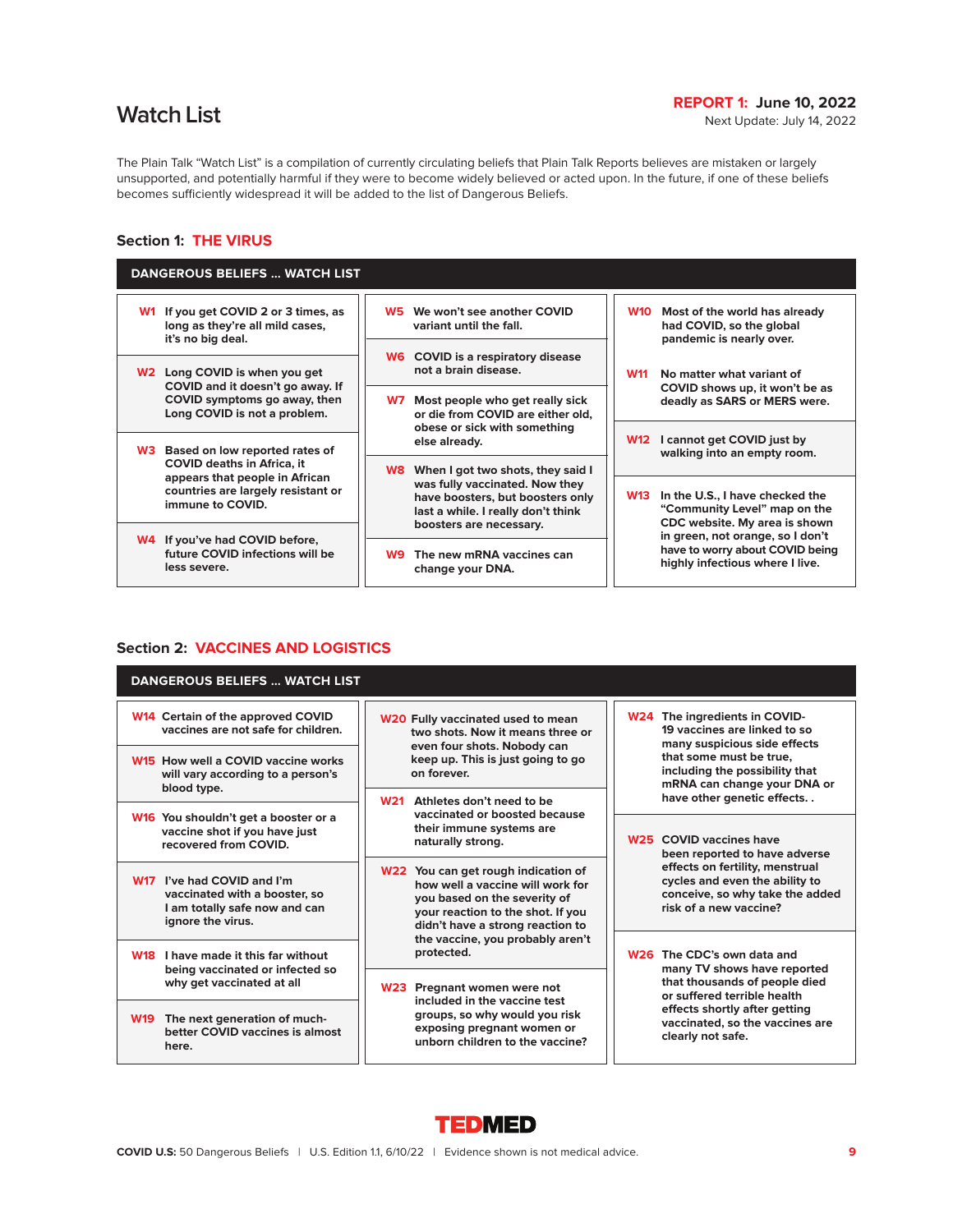Next Update: July 14, 2022

# **Section 3: STRATEGY**

| <b>DANGEROUS BELIEFS  WATCH LIST</b>                                                                                                            |                                                                                                                                                                     |                                                                                                                                                       |
|-------------------------------------------------------------------------------------------------------------------------------------------------|---------------------------------------------------------------------------------------------------------------------------------------------------------------------|-------------------------------------------------------------------------------------------------------------------------------------------------------|
| Since home tests aren't included<br><b>W27</b><br>in a lot of COVID case counts.<br>we really have no idea how<br>widespread COVID is or isn't. | W32 The biggest problem faced by<br>many Low- and Medium-Income<br><b>Counties is simply getting</b><br>enough vaccines, because<br>wealthier countries have bought | <b>W37</b><br>Good ventilation (open windows)<br>or good filtration (special filters)<br>are enough to protect people<br>indoors. We don't need both. |
| W <sub>28</sub> Good ventilation makes little or<br>no difference in your chances of<br>getting COVID.                                          | up all the supply.<br>Many poorer countries have far<br><b>W33</b><br>bigger health problems than                                                                   | W38 Children get sick all the time, so<br>classroom settings where kids<br>play and touch each other make<br>it impossible to defend against          |
| W29 A healthy diet or certain special<br>diets protect against COVID.                                                                           | COVID, such as malaria or clean<br>water. They should devote their<br>limited resources to those<br>issues.                                                         | COVID virus circulation, no matter<br>what protective steps we take.                                                                                  |
| W30 TV news is generally pretty                                                                                                                 | W34 Scientist keep changing their<br>minds with new studies coming                                                                                                  | W39 If you test positive on a PCR test<br>you are definitely still infectious.                                                                        |
| reliable on COVID. If some<br><b>COVID-related news or issue is</b><br>not on TV, it's not a big deal yet<br>for things relating to me.         | out all the time. They really<br>don't know what's going on or<br>they're doing.                                                                                    | W40 If you have don't have any<br>COVID symptoms, you are not<br>dangerous to others.                                                                 |
| <b>W31</b><br>The CDC, the NHS and other                                                                                                        | W35 Masks affect children's mental<br>health or their ability to learn.                                                                                             | W41 COVID home tests aren't really<br>worth the trouble because it                                                                                    |
| government agencies keep<br>changing the rules on how they<br>measure COVID risk in my area.<br>I can't bother keeping up.                      | W36 If children aren't wearing masks,<br>teachers should not wear them<br>either.                                                                                   | takes 3 days from when you are<br>infected to when you can test<br>positive.                                                                          |

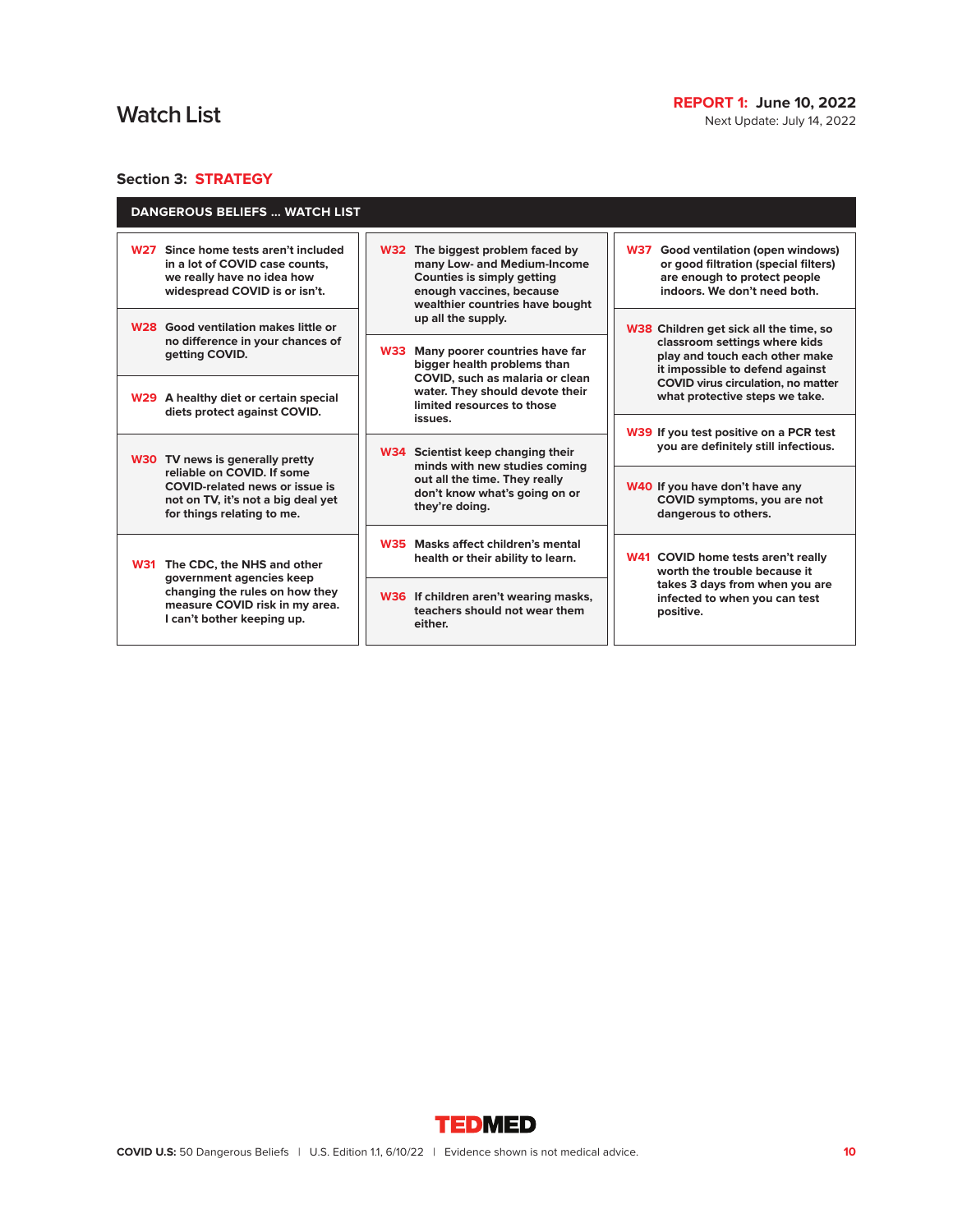# **Glossary of Terms and Definitions**

# **ACE2 (Angiotensin-converting enzyme 2)**

ACE2 is a naturally occurring protein in the human body that helps "unlock the door" and let COVID infect a person. This particular protein is naturally found on the surface of many different types of cells in a healthy human body. But in addition to helping COVID virus cells to invade the body, ACE2 can also contribute to inflammation and heart disease. It is called an "angiotensin-converting enzyme" because angiotensin is a protein that narrows blood vessels or otherwise increases blood pressure, while an enzyme is a substance produced by the body (usually also a protein) that helps cause a specific biochemical reaction…in this case, an unintended side-effect is a vulnerability to The Coronavirus.

# **ACUTE / ACUTE PHASE**

Having a sudden onset, sharp rise, and short course. The acute phase of COVID-19 is typically signaled by signs or symptoms such as cough, fever, shortness of breath. This phase is associated with rapid virus reproduction and your body's immune response. The duration of acute infection is typically days to weeks though it can last months or even years with "Long COVID."

# **ADVERSE EVENT**

An unexpected medical problem that happens during treatment with a drug or other therapy. Adverse events may be mild, moderate, or severe, and may be caused by something other than the drug or therapy being given. Sometimes called an adverse effect. Serious adverse events after getting a COVID-19 vaccination are rare, but may occur since more than 8 billion doses have been given globally as of April 2022.

# **ADVISORY / ALERT**

A report giving information (as on COVID-19) and often recommending action to be taken.

#### **AEROSOL**

A substance released in a fine spray or mist. Typically composed of very small liquid droplets or molecules that can remain suspended in air for up to several hours, and that do not travel in direct paths. These tiny invisible droplets are emitted by people, in different amounts, during breathing, talking, singing, coughing, sneezing, shouting and other forms of vocalization or exhalation. The best way to imagine an aerosol is the smell of perfume or small amounts of cigarette smoke that can't be seen but can be easily smelled.

# **AIR FILTER**

Central furnace or Heating/ventilation/air conditioning (HVAC) filters are designed to filter air as it is circulated throughout a home, office or any indoor space. Portable air cleaners and centralized HVAC or special HEPA filters can dramatically reduce indoor air pollutants, including viruses, that are airborne.

#### **AIRBORNE / AIRBORNE TRANSMISSION**

Airborne transmission is defined as the spread of an infectious agent caused by the transmission of droplet nuclei (aerosols) or other tiny droplets that remain infectious when suspended in air so other people can breathe them. Airborne transmission of SARS-CoV-2 can also occur during medical procedures that generate droplets or aerosols ("aerosol generating procedures").

#### **ANIMAL-TO-HUMAN TRANSMISSION**

A zoonosis (zoonotic disease or zoonoses -plural) is an infectious disease that is transmitted between species from animals to humans (or from humans to animals). In direct zoonosis the disease is directly transmitted from animals to humans through media such as air (e.g., influenza) or through bites and saliva (e.g., rabies, malaria). In contrast, transmission can also occur via an intermediate species (referred to as a vector), which carry the disease pathogen first to infect another animal that does not get sick and then on to humans.

# **ANOSMIA**

A condition that causes a person to lose partially or completely his or her sense of smell. Symptoms include loss of smell and change in how foods taste. Familiar foods can suddenly be tasteless. Loss of smell is a symptom of certain variants of COVID-19 in some people.

# **ANTIBODY**

Antibodies are tiny proteins that are just one part of your immune system which has evolved to fight off a nearly infinite variety of infections and protect you from getting sick in the future. Antibodies to SARS-CoV-2, the virus that causes COVID-19, can be detected with a blood test in the blood of people who have recovered from COVID-19 or people who have been vaccinated against COVID-19. A typical person makes and circulates billions of antibodies against hundreds of thousands of different viruses and bacteria.

#### **ANTIBODY TEST**

A way to measure the number of SARS-CoV-2 antibodies in a specific person's blood. A higher number of these antibodies means the person's body is better able to attack the SARS-CoV-2 virus as a first line of defense to stop the virus from quickly spreading to the body's organs. Antibodies are a bit like the first volunteer fire fighters who show up quickly and work to keep the fire from spreading until the big heavy-duty professional fire equipment shows up (T-cells and B-cells).

# **ANTIBIOTICS**

Antibiotics, also known as antibacterials, are medications that destroy or slow down the growth of bacteria (but not viruses since they are generally far smaller than bacteria). They include a range of powerful drugs used to treat diseases caused by bacteria. When a disease is caused by viruses, such as cold, flu, and most coughs, antibiotics cannot treat them directly but can be used if bacterial infections occur at the same time. COVID-19 vaccines do not influence or interact with antibiotics, so when indicated, antibiotics may be taken at any time relative to COVID-19 vaccine administration.

# **ANTIGEN**

An antigen is any foreign or threatening substance that causes your immune system to produce antibodies against it. This means your immune system does not recognize the substance and is trying to destroy it as fast as possible and also "learn" how to destroy it again if it ever shows up in the future. An antigen may be a substance from the environment, such as chemicals, bacteria, viruses, or pollen. An antigen may also form inside the body. SARS CoV-2 is a novel antigen. This means that human immune systems has never seen this virus before in 2 million years of human history. Every person's immune system has to learn how to fight it for the first time .

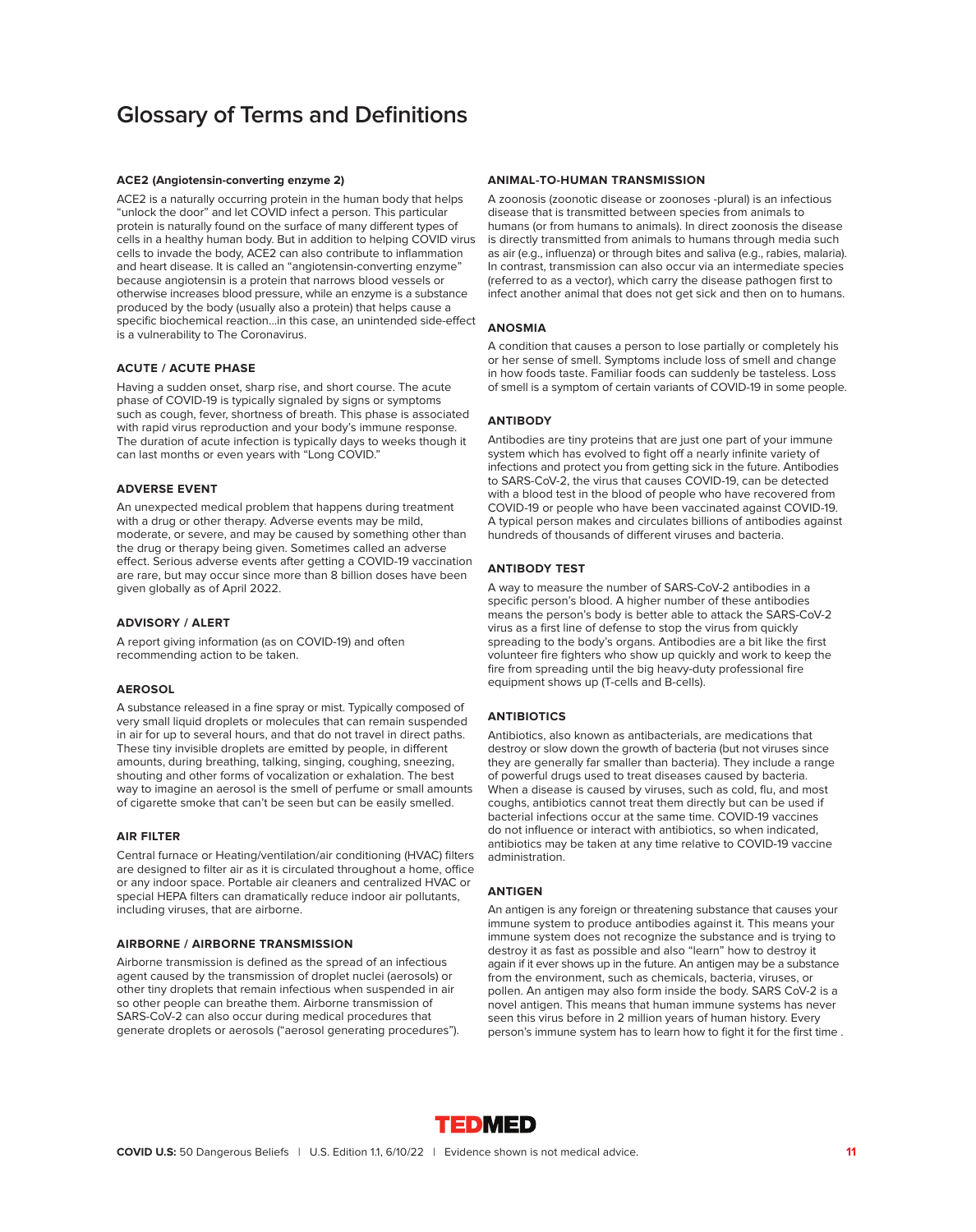# **ANTIGEN TEST**

A way to use a cotton swab to collect a sample of the liquid in a person's nasal, cheek and/or throat passages, which is then tested to detect the presence of antigens (a protein that helps trigger an immune response in the body). Results showing higher levels of antigens can identify people with active infections. A positive result generally means a person currently has COVID-19 and depending on their levels of active virus can spread the virus to others.

# **ANIMAL RESERVOIR**

Animal (non-human) reservoirs consist of domesticated and wild animals that are infected by pathogens and thus serve as a storehouse of that pathogen. Humans are subject to certain diseases that have animal reservoirs. Many of these diseases are transmitted from animal to animal, with humans as incidental hosts. Many newly recognized infectious diseases in humans, including COVID-19, HIV/AIDS, Ebola and SARS, are thought to have emerged from animal hosts, although in some cases those hosts have not yet been identified. Pathogens in animals can mutate and change just as they do in humans, which is a major challenge for the future course of COVID-19 globally.

# **ANTISEPTIC**

The quality of preventing or inhibiting the growth or action of microorganisms in or on living tissue (such as the skin or mucous membranes). Antiseptic kills microorganisms such as bacteria, viruses, and fungi using chemicals called biocides.

# **ANTI-VAX / ANTI-VAXXER**

"Anti-vax" refers to opposition to vaccination and vaccination requirements, or refusal to be vaccinated or have one's children vaccinated. An "anti-vaxxer" is a person who opposes the use of vaccines or regulations mandating vaccination. Some anti-vaxxers are vehemently against all vaccines, others just certain vaccines that they believe are unnecessary or dangerous. Some people, who are neither supporters of certain vaccines or specifically opposed to them, are referred to as "vaccine hesitant."

#### **ANTIVIRAL**

Antiviral medications are very specific medicines that have proven to help the body fight off harmful viruses. The drugs can ease symptoms and shorten how long a viral infection persists. Antivirals also lower the risk of getting or spreading viruses, specifically those that cause herpes and HIV. One approved antiviral treats the coronavirus that causes COVID-19. Paxlivid, Nirmatrelvir, ritonavir, remdesivir and molnupiravir are antiviral medicines.

# **ARTIFICIAL IMMUNITY**

This is the general term for manmade protection against future infection. ("Immunity" is a misleading word.) Protection can be created in several different ways. Historically, vaccine-induced protection is acquired through the introduction of a killed or weakened form of the disease organism into the patient's body through vaccination. Modern alternatives create just parts of the virus to teach the immune system to be ready, but those parts are not sufficient to make you sick with the disease. If an immune person comes into contact with that disease in the future, their immune system will recognize it and immediately produce the antibodies needed to fight it.

# **ASYMPTOMATIC:**

The medical term for lacking symptoms or not showing symptoms, even though you have a disease or illness. Developing COVID-19 affects everybody differently. Some people do not experience any outward symptoms, while other people have severe symptoms that require hospitalization. If no symptoms appear in a person with the disease, it is known as asymptomatic COVID-19.

# **BA.1, BA.2**

Two highly infectious variants of the Omicron branch of the virus that causes COVID. The BA.2 branch is about 30% more contagious than BA.1 — the first Omicron lineage that sparked the winter surge of COVID-19 cases in December 2021. As of February 2022, the Omicron variant has mutated into three lineages: BA.1, BA.2, and BA.3. Because BA.2 is more infectious than BA.1 it has outcompeted BA.1 and mostly replaced it as the dominant strain of Omicron in the U.S. China and Europe and will eventually do so worldwide.

# **B CELLS**

B cells are a specialized type of immune system cells called lymphocytes (immune cell made in bone marrow, found in blood and lymph tissue). These "white blood" cells (sometimes called blood plasma) produce antibodies, which play a key part in your immune system's effectiveness at attacking pathogens. Each B cell contains a single round nucleus. Lymphocytes account for about 25% of all white blood cells, and B cells represent approximately 10% of total lymphocytes.

# **BACTERIA**

Bacteria are small single-celled organisms that may be harmful, neutral or helpful to the human body. The human body is full of bacteria, and in fact is estimated to contain trillions (1,000 billion is a trillion) more bacterial cells than human cells. Most bacteria in the body are harmless, and some are even helpful such as bacteria that we need to digest our food. A relatively small number of bacterial species cause disease. COVID-19 is caused by a virus, not a bacteria (see Virus. Antibiotics do not work against viruses. If you develop a bacterial infection as a complication, antibiotics may be recommended to treat that part of the infection.

# **BOOSTER / BOOSTER DOSE**

A COVID booster shot is an additional dose of a vaccine given after the protection provided by the original shot(s) has begun to decrease over time. The booster helps people maintain strong protection from severe coronavirus disease. Many childhood diseases require a booster or a set of booster shots administered every view years to fully train your immune system to resist a certain virus.

# **CDC**

The abbreviation for the U.S. Centers for Disease Control and Prevention – the official national public health agency of the United States. It is a U.S. federal agency, under the Department of Health and Human Services, and is headquartered in Atlanta, Georgia with offices around the world to help safeguard the world from diseases and public health disasters.

# **CLINICAL TRIAL**

The technical term for a highly controlled series of research studies in which one or more human subjects are assigned to one or more groups that may or may not receive a drug or use a new medical device. Clinical trials are carefully designed to evaluate the effects of those interventions on health-related biomedical or behavioral outcome and can cost as much as \$5 million to \$50 million to conduct over a period of years. Currently, there are about 7,804 registered COVID-19 studies, that are either vaccine-related or have at least one drug intervention from 149 different countries around the world.

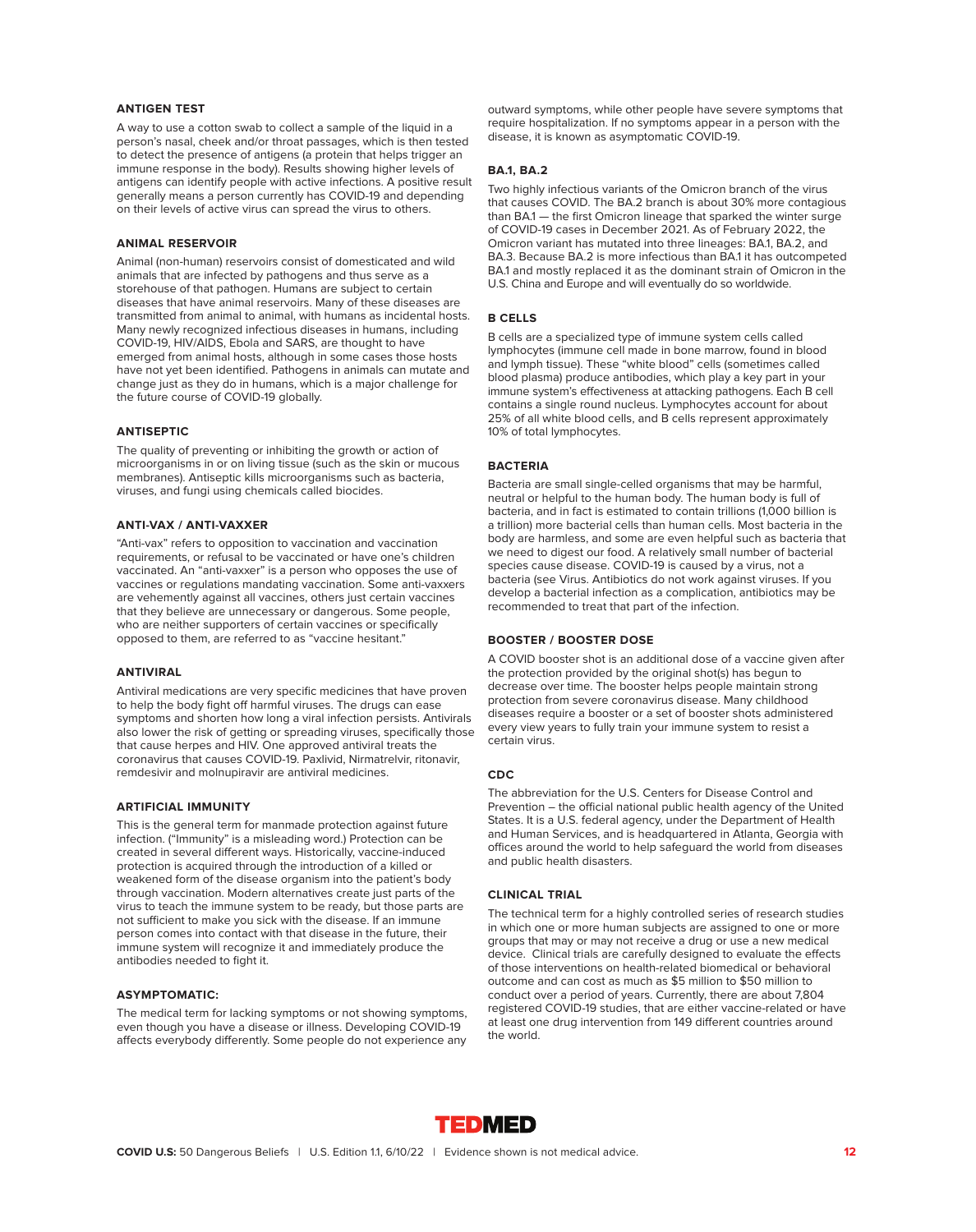# **CLOTH MASK**

A non-medical mask made of textiles, normally cotton, worn over the mouth and nose. In non-health care settings, multiple-layer fabric cloth masks can be adequate barriers for limiting the amount respiratory droplets and help to reduce viral transmission if they are worn consistently and properly, covering the nose and mouth. Cloth masks vary widely in quality and are unreliable. The CDC (Centers for Disease Control) clarified its stance on various kinds of masks, acknowledging that the cloth masks frequently worn do not offer adequate protection against COVID-19.

# **COMORBIDITY**

Another disease, precondition or infection that occurs at the same time (or earlier) from a different infection such as diabetes. Some comorbidities are not diseases themselves such as obesity.

# **CONFIRMED CASE**

A confirmed case is an individual who had a confirmatory viral test performed by way of a regulator-approved throat swab, nose swab or saliva test where that specimen tested positive for SARS-CoV-2, which is the virus that causes COVID-19 (see probable case). Published statistics usually only use a subset of confirmed cases since many confirmed cases are done using home tests that are not reported. Publicly measured confirmed cases are the "official counts" that are published and often dramatically understate the true number of total cases.

# **CONGREGATE SETTING**

An environment where a number of people reside, meet or gather in close proximity for either a limited or extended period of time. Examples of congregate settings include homeless shelters, group homes, prisons, and detention centers.

# **CONJUGATE VACCINE**

Conjugate vaccines or immunogen conjugates are type of vaccine formulation that use advanced forms of immune system enhancers. Conjugate vaccines are used extensively to generate protection against invading pathogens or to produce specific antibodies against a target molecule. Conjugate vaccines reduce vaccine serotypes in the top of the throat that connects the interior of the nose to the respiratory system. They consequently decrease harmful spread of a pathogen.

# **CONSPIRACY THEORY**

A theory that explains an event or set of circumstances as the result of a secret plot, usually involving powerful conspirators; or a theory asserting that a secret of great importance is being kept from the public. Conspiracy theories can paradoxically be emotionally reassuring. They provide simple, truthful-sounding explanations for events that otherwise seem inexplicable, random or arbitrary and often make your political opponents look bad. These theories are almost never true because, as a well-known political sage once explained, "Two people can keep a secret if one of them is dead."

# **CONTACT TRACING**

The practice of identifying, notifying, and monitoring individuals who may have had close contact with a person having a confirmed or probable case of an infectious disease as a means of getting that person to be much more careful and thus controlling the spread of infection.

# **CONTAGIOUS**

When something is contagious it can be transmitted by direct or indirect contact with an infected person. Researchers estimate that people who get infected with the coronavirus can spread it to others 2 to 3 days before symptoms start and are most contagious 1 to 2 days before they feel sick. Not all "contagious" things are physical. An idea can be contagious, or a musical tune can spread, as can a joke!

# **CONTAINMENT PHASE**

Steps introduced to prevent a virus from spreading for as long as possible, such as detecting early cases and trying to establish who the infected person has been in contact with. Lockdowns of areas, cities or even regions are a kind of large-scale containment strategy, as are the restrictions on public transportation widely used in China's "zero-COVID" policy.

# **CONTAINMENT STRATEGY / MEASURES**

Containment strategies are typically the policy-level plans, rules and requirements that are designed to minimized the risk of transmission of a virus from infected to non-infected individuals, in order to stop the outbreak in a certain society, or limit it to a particular geographic region. Families or schools can have personal-lever containment strategies when they are planning ahead for ways to slow the spread of infections.

# **CONVALESCENT PLASMA THERAPY**

A form of therapy that uses blood from people who have recovered from an illness to help others recover. The U.S. Food and Drug Administration (FDA) has given emergency authorization for convalescent plasma therapy with high antibody levels to treat COVID-19. It may be used for some hospitalized people ill with COVID-19 who are either early in their illness or who have weakened immune systems. Some studies have indicated limited effectiveness of this type of therapy for certain similar groups (called cohorts) of people with COVID.

# **COPD (Chronic Obstructive Pulmonary Disorder)**

A chronic inflammatory lung disease that causes obstructed airflow from the lungs. Symptoms include breathing difficulty, cough, mucus (sputum) production and wheezing. About 80% of people recover fully from COVID-19 without medical treatment. But your COPD puts you at higher risk to get seriously sick if you were to get infected with SARS-CoV-2, the virus that causes COVID-19.

# **CORONAVIRUS**

Any of a group of RNA viruses that cause a variety of respiratory, gastrointestinal, and neurological diseases in humans and other animals. This virus is named "corona" because it is a spherical shape with spiky projections, which looks somewhat like the halo, or corona, around the sun. Coronavirus disease (COVID-19) is an infectious disease caused by the SARS-CoV-2 virus.

# **COVAX**

COVAX is the vaccine-focused arm of the Access to COVID-19 Tools (ACT) Accelerator, a ground-breaking global collaboration to accelerate the development, production, and equitable access to COVID-19 tests, treatments, and vaccines. COVAX is co-led by the Coalition for Epidemic Preparedness Innovations (CEPI), Gavi and the World Health Organization (WHO), alongside key delivery partner UNICEF. Its aim is to accelerate the development and manufacture of COVID-19 vaccines, and to guarantee fair and equitable access for every country in the world.

# **COVID**

An acute respiratory illness in humans caused by a coronavirus, capable of producing severe symptoms and in some cases death,

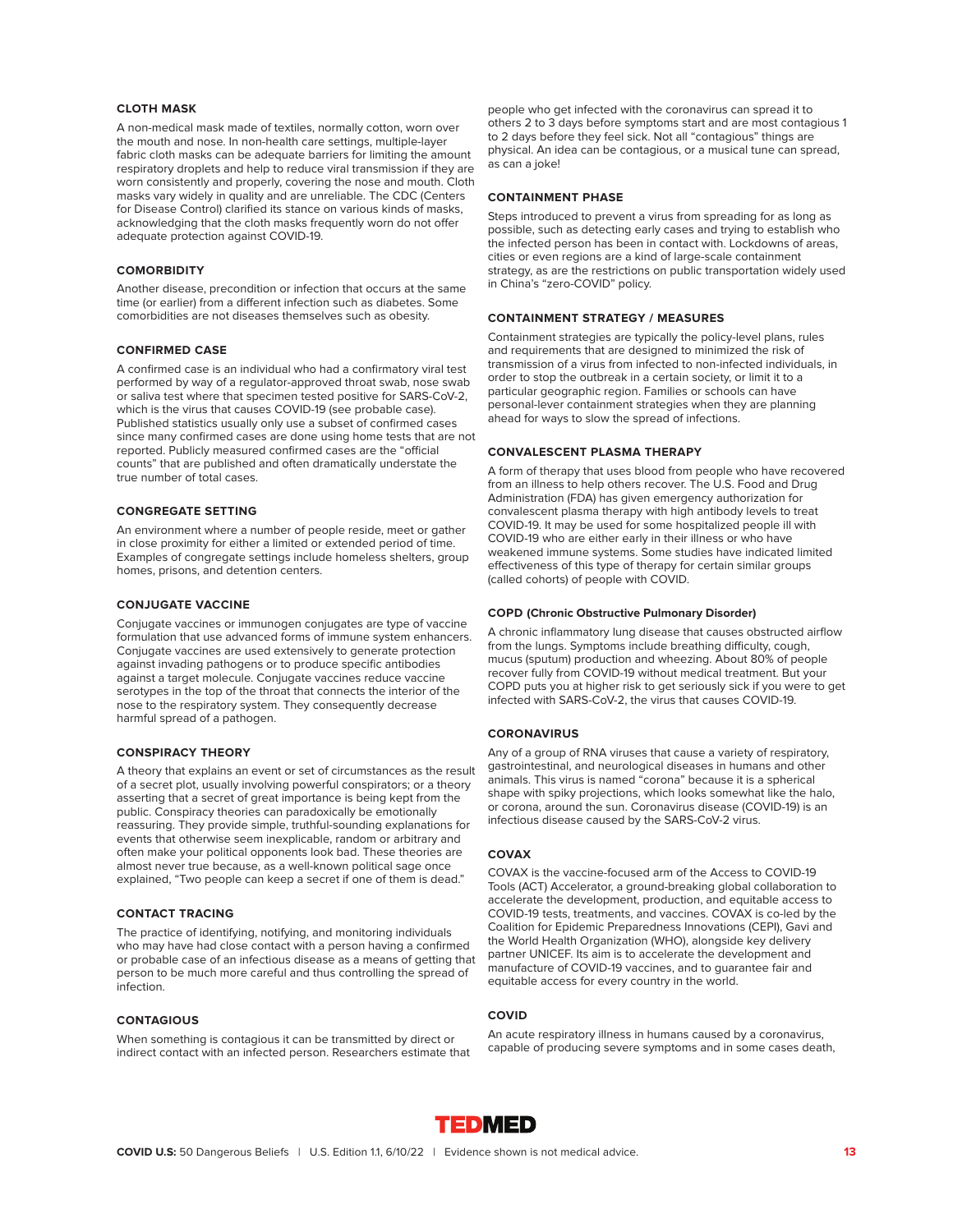especially in older people and those with underlying health conditions. It was originally identified in China in 2019 and became pandemic in 2020.

# **CT SCAN**

A procedure that uses a computer linked to an x-ray machine to make a series of detailed pictures of areas inside the body. The pictures are taken from different angles and are used to create 3-dimensional (3-D) views of tissues and organs. A contrast agent (dye) may be injected into a vein or swallowed to help the tissues and organs show up more clearly. A CT scan may be used to help diagnose disease, plan treatment, or find out how well treatment is working. Also called CAT scan, computed tomography scan, computerized axial tomography scan, and computerized tomography.

#### **CYTOKINE / CYTOKINE STORM**

Cytokines are small cell-signaling proteins that are secreted by numerous cell types. They help regulate both the innate and adaptive immune systems. They also create inflammation which helps the body fight infections. COVID-19 infection is accompanied by an aggressive inflammatory response with the release of a large amount of pro-inflammatory cytokines in an event known as "cytokine storm."

# **DANGEROUS BELIEF**

A dangerous belief is a mistaken or highly questionable idea about health that is (a.) not supported by current scientific studies or by responsible consumer media; (b.) in the judgment of our Advisory Committee, is held by a significant percentage of people, or has received widespread media exposure; and (c.) if widely acted upon, could have significant, negative consequences for individual health and society's well-being. Dangerous Beliefs stand in contrast to beliefs that are simply wrong, but not dangerous or not widely held, such as "Mosquitos spread COVID" or "One brand of mRNA vaccines is better than another."

# **DEATH RATE**

In the context of the COVID pandemic, the death rate is a measure of the number of people who die from the disease compared to how many get the disease. Confusion over this term, or differing definitions, can make countries' numbers look vastly different, even if their populations are dying at the same rate. There are, in fact, two kinds of fatality rate. The first is the proportion of people who die who have tested positive for the disease. This is called the "case fatality rate." The second kind is the proportion of people who die after having the infection overall; as many of these will never be picked up, this figure must be an estimate. This is the "infection fatality rate."

# **DEXAMETHASONE**

A cortisone-like medicine or steroid that can be a life-saver for patients with severe or critical COVID-19. It is also used to treat several different conditions, such as inflammation (swelling), severe allergies, adrenal problems, arthritis, asthma, blood or bone marrow problems, kidney problems, skin conditions, and flare-ups of multiple sclerosis.

# **DIAGNOSE / DIAGNOSIS**

The process of determining the nature of a disease or disorder and distinguishing it from other possible conditions. The term comes from the Greek gnosis, meaning knowledge. A health history, physical exam, and tests, such as blood tests, imaging tests, and biopsies, may be used to help make a diagnosis.

# **DIRECT TRANSMISSION**

In direct transmission, an infectious agent is transferred from a reservoir (person or animal with the disease) to a susceptible host by direct contact or droplet spread. Direct contact occurs through skin-to-skin contact, kissing, and sexual intercourse. Direct contact also refers to contact with soil or vegetation harboring infectious organisms.

# **DISINFECTANT**

An agent used to disinfect something, especially a chemical agent that is used especially on hard surfaces and in water (such as drinking water or wastewater) to destroy, inactivate, or significantly reduce the concentration of pathogens (such as bacteria, viruses, and fungi).

#### **DISINFORMATION**

Disinformation is false information deliberately created and disseminated with malicious intent. Most disinformation that has circulated about COVID-19 vaccines has focused on vaccine development, safety, and effectiveness, as well as COVID-19 denialism.

# **DNA**

DNA, or deoxyribonucleic acid, is the hereditary material in humans and almost all other organisms. It is a genetic code that allows the reproduction of exact copies of cells and allows parents to pass on their physical traits to children. Every cell in a person's body has the same DNA. mRNA is not the same as DNA, and it cannot combine with our DNA to change our genetic code.

## **DOSE**

A quantity of a drug or medicine taken or recommended to be taken at a particular time.

#### **DOUBLE MASKING**

Wearing one mask on top of another. It helps improve the fit and filtration of your mask.

# **DROPLET**

A very small drop that can linger in the air for hours, and can float on the slightest breeze to move a long distance from the person or animal who emitted it in a cough or sneeze.

# **DRY COUGH**

A cough is a reflex action that clears your airway of irritants and mucus. There are two types of coughs: productive and nonproductive. A productive cough produces phlegm or mucus, clearing it from the lungs. A nonproductive cough, also known as a dry cough, does not produce phlegm or mucus.

# **DYSGEUSIA**

Dysgeusia is a taste disorder. People with the condition feel that all foods taste sour, sweet, bitter or metallic. Dysgeusia can be caused by many different factors, including infection such as COVID-19, some medications and vitamin deficiencies. Treatment involves addressing the underlying cause of dysgeusia.

# **DYSPNEA**

Shortness of breath. It is often described as an intense tightening in the chest, air hunger, difficulty breathing, breathlessness or a feeling of suffocation. Very strenuous exercise, extreme temperatures,

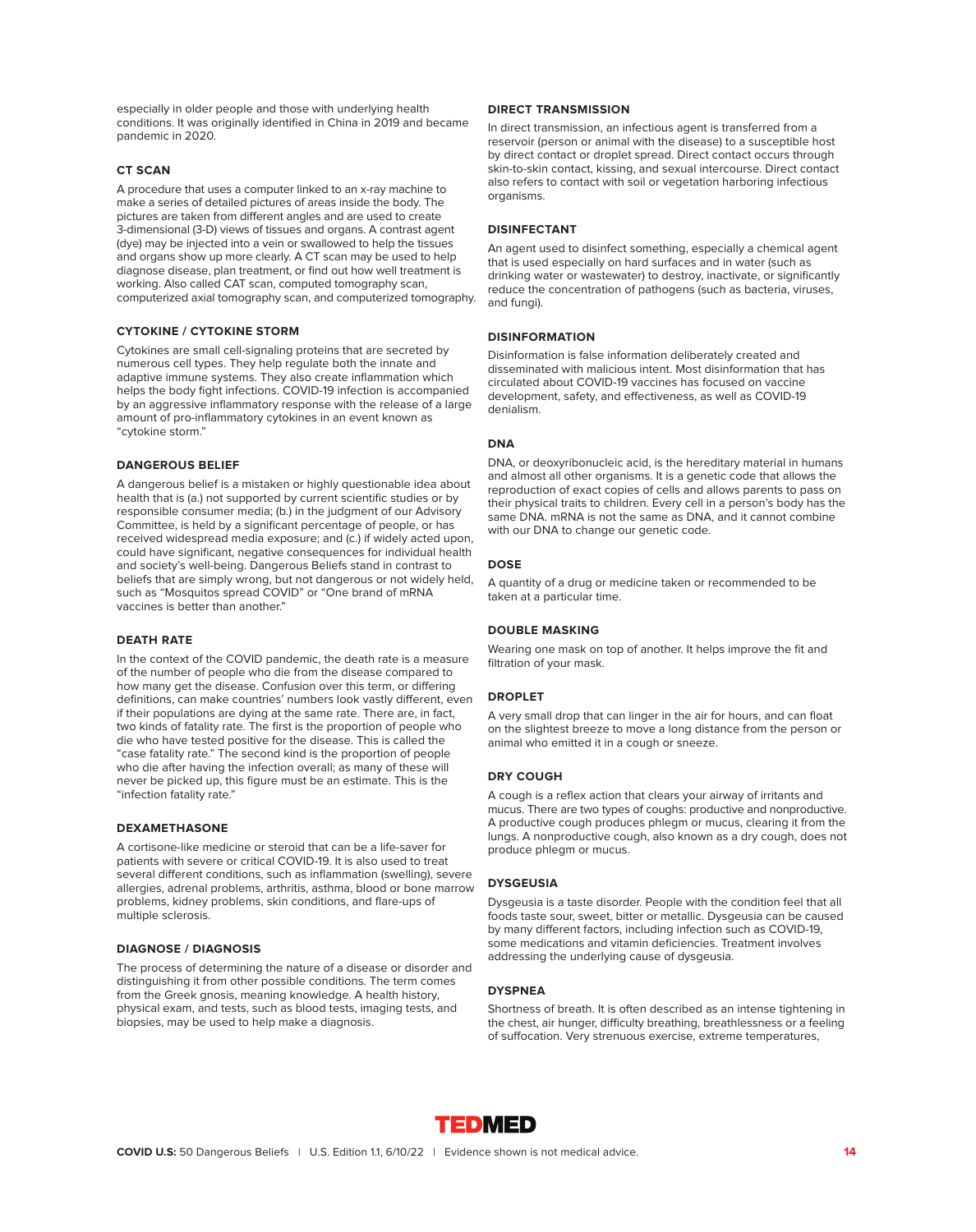obesity and higher altitude all can cause shortness of breath in a healthy person. Shortness of breath is a possible symptom of COVID-19.

# **EVIDENCE**

Facts that establish or support conclusions. Evidence-based medicine (EBM) equates evidence with scientific evidence and views factors such as clinical expertise as important in moving from evidence to action. In contrast, we suggest that EBM should acknowledge multiple dimensions of evidence including scientific evidence, theoretic evidence, practical evidence, expert evidence, judicial evidence and ethics-based evidence.

# **EFFECTIVENESS**

A measure of how well a drug, vaccine or other medicine performs in the real world.

# **EFFECTIVE RATE**

The percentage or amount of effectiveness that is actually achieved after everything has been considered, rather than a rate that is planned, offered, etc.

# **EFFICACY**

The degree to which a vaccine prevents disease, and possibly also transmission, under ideal and controlled circumstances – comparing a vaccinated group with a placebo group.

## **EMA (European Medicines Agency)**

An international government body and regulatory organization. The mission of the European Medicines Agency (EMA) is to foster scientific excellence in the evaluation and supervision of medicines, for the benefit of public and animal health in the European Union (EU).

#### **EMPHYSEMA**

Emphysema is a lung condition that causes shortness of breath. In people with emphysema, the air sacs in the lungs (alveoli) are damaged. Over time, the inner walls of the air sacs weaken and rupture — creating larger air spaces instead of many small ones. In the absence of pathological lungs, COVID-19 can cause giant emphysema. The severity is related to the size of the emphysema, which is a source of compressive phenomenon.

#### **ENDEMIC**

The Centers for Disease Control and Prevention (CDC) says an endemic disease is consistently present, but it spreads at predictable rates that can be managed by communities. These rates may be higher than desired levels, however. Currently, infections with SARS-CoV-2 and the resulting COVID-19 disease remain very high across the U.S. and the world. In 2022, as the spread of the disease and the number of infections stabilized, health experts began to discuss the possibility of COVID-19 becoming an endemic disease.

#### **EPIDEMIC**

Epidemic is a sudden, often unexpected rise in the number of cases of a particular disease. An epidemic is typically limited to a specific region or geographic area. Examples of epidemics include outbreaks of measles and hepatitis A. However, not all epidemics are contagious. In December 2019, the coronavirus was considered an epidemic within a region of China.

# **EPIDEMIC CURVE / PEAK**

An epidemic curve (epi curve) shows progression of illnesses in an

outbreak over time. Epi curves depict when people became ill by day, week, or month. In foodborne outbreak investigations, this information is often shown by the week people became ill. Despite progresses in determining the magnitude and timing of epidemics, epidemic peak time predictions for H1N1 and COVID-19 were inaccurate, with the peaks delayed with respect to predictions.

# **EPIDEMIOLOGY**

The scientific, systematic, and data-driven study of the distribution (frequency, pattern) and determinants (causes, risk factors) of health-related states (infectious diseases, non-infectious disease etc.) and events in specified populations (neighborhood, school, city, state, country, global). It is also the application of this study to the control of health problems.

# **EUA (Emergency Use Authorization)**

Emergency Use Authorization (EUA) is a grant of authority given by the FDA that enables faster medical use of certain measures when urgently needed to strengthen the nation's public health. Especially likely to be granted regarding protections against chemical, biological, radiological, and nuclear (CBRN) threats including infectious diseases, by facilitating the availability and use of medical countermeasures (MCMs) needed during public health emergencies.

# **EXCESS DEATHS**

The number of deaths from all causes during a crisis above and beyond what we would have expected to see under "normal" conditions. Excess deaths are typically used in epidemiology and public health. It is a more comprehensive measure of the total impact of the pandemic on deaths than the confirmed COVID-19 death count alone. It captures not only the confirmed deaths, but also COVID-19 deaths that were not correctly diagnosed and reported as well as deaths from other causes that are attributable to the overall crisis conditions.

#### **EXPONENTIAL GROWTH**

A very high-speed rate of expansion where the rate of increase (how fast something is growing) keeps going higher as the quantity increases. In mathematical terms it is growth where the exponent of 10 to the x power keeps growing from 10 to 100 to 1,000 to 10,000 etc… For example, exponential growth is the situation where the more people who have an infectious illness, the faster it spreads in proportional terms.

# **EXPOSURE**

The condition of being subjected to something, as to infectious agents or extremes of weather or radiation, which may have a harmful effect or a harmful cumulative effect. The time from exposure to symptom onset (known as the incubation period) for COVID-19 is generally two to 14 days. Symptoms typically appeared within five days for early variants, and within four days for the Delta variant and about three days for the Omicron variant.

# **FACT CHECKING**

Fact-checking is a process that seeks to verify supposed factual information, to promote the veracity and correctness of reporting by consulting reliable sources that often show the underlying data or references to that data. Fact-checking can be conducted before or after a text or video is published or otherwise disseminated.

# **FAKE NEWS**

"Fake news" is a term that has come to mean different things to different people. At its core, we are defining "fake news" as those news stories that are false: the story itself is fabricated, with no verifiable facts, sources or quotes that are material to the story

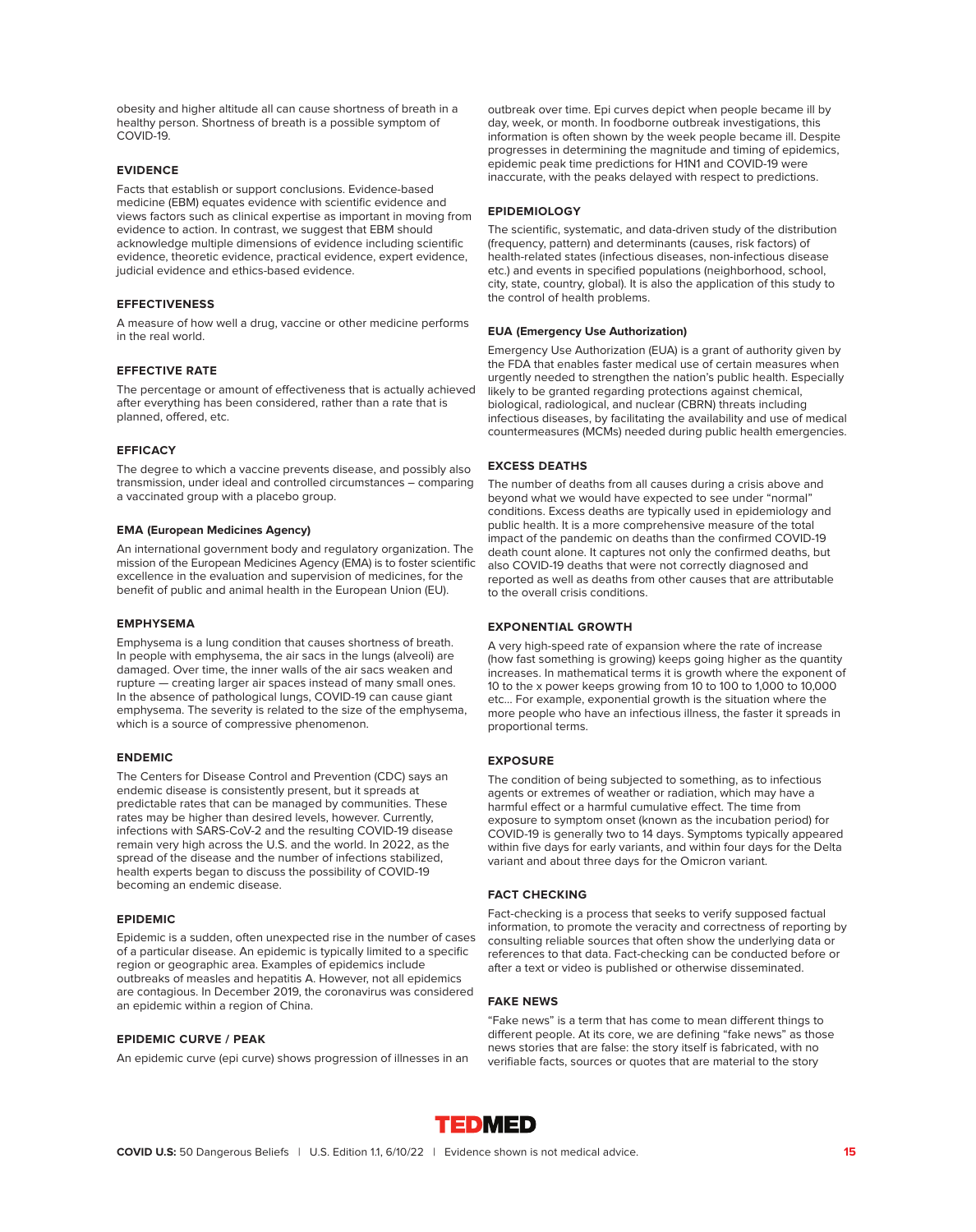being reported. Sometimes these stories may be propaganda that is intentionally designed to mislead the reader or may be designed as "clickbait" written for economic incentives (the writer or publisher profits based on the number of people who click on the story). In recent years, fake news stories have proliferated via social media, in part because they are so easily and quickly shared online and because some governments or media organizations have spent many millions of dollars creating and/or promoting those false or intentionally misleading stories.

#### **FDA**

The U.S. Food and Drug Administration (FDA) is the globally respected national U.S. regulatory agency responsible for protecting the public health by ensuring the safety, efficacy, and security of human and veterinary drugs, biological products, and medical devices; and by ensuring the safety of the U.S. food supply, cosmetics, and products that emit radiation. FDA is working with U.S government partners, including the CDC, and international partners to address the COVID pandemic.

# **FEVER**

A fever is a temporary increase in your body temperature, often due to an illness. Having a fever is a sign that something out of the ordinary is going on in your body. For an adult, a fever may be uncomfortable, but usually isn't a cause for concern unless it reaches 103 F (39.4 C) or higher. For infants and toddlers, a slightly elevated temperature may indicate a serious infection.

### **FFP2 MASK (Filtering Facepiece Respirator)**

FFP stands for "filtering face piece." It is a European standard for mask efficiency, ranging from one, the lowest grade, to three, the highest. FFP2 masks filter at least 94% of all aerosols, including airborne viruses such as COVID-19. America's N95 and China's KN95 masks provide similar levels of protection. These disposable masks have several layers of different fabrics, including a polypropylene filter, made by "melt-blowing" polymer to create minuscule, irregular fiber patterns that can trap the smallest airborne particles often using tiny electrical charges (electrostatic) that trap viruses that are so small that 100 million can fit in the head of a pin.

# **FLU**

A common viral infection caused by one of many types of influenza virus that can be seriously sickening or deadly, especially in highrisk groups. The flu attacks the lungs, nose and throat. Young children, older adults, pregnant women and people with chronic disease or weak immune systems are at high risk. Symptoms include fever, chills, muscle aches, cough, congestion, runny nose, headaches and fatigue.

# **FLU SHOT**

Influenza (flu) vaccines (often called "flu shots") are vaccines that protect against some number of different influenza viruses that research indicates are likely to be the most common during the upcoming season. Since the virus mutates every year like clockwork, scientists must guess which strains are most likely to show up and their guesses can be hit or miss for any given flu season. A typical year has shots that are about 30% effective though "efficacy" (effectiveness) can range from 15-60%. Most flu vaccines are "flu shots" given with a needle, usually in the arm, but there also is also a nasal spray flu vaccine.

#### **FOMITE**

Objects or materials such as clothes, utensils, and furniture which are likely to be able to carry small amounts of infectious pathogens. SARS-CoV-2 is primarily transmitted via droplets and aerosols expelled during speaking, coughing, sneezing, and other respiratory actions. It is secondarily transmitted via small deposits on environmental surfaces called fomites when infectious viral particles are transferred from an infected person to a surface, and subsequently to the mucous membranes of a susceptible host. Fomites may become contaminated in two ways: either from direct deposit of bodily fluids such as respiratory droplets, or via crosscontamination from contaminated hands.

# **FULLY VACCINATED**

The status of having the entire course of vaccines or vaccinations recommended by medical authorities where the number of vaccinations needed may change over time due to mutations or waning protection from vaccines or prior infection. In the COVID pandemic, patients are considered "fully vaccinated" after receiving their second dose of most vaccines, followed a few months later by at least one and sometimes two booster shots based on their risk grouping.

# **GAIN-OF-FUNCTION**

Gain-of-function (GOF) research involves experimentation that aims or is expected to increase the transmissibility and/or virulence of pathogens. Such research aims to improve understanding of disease-causing agents, their interaction with human hosts, and/or their potential to cause pandemics. The ultimate objective of such research is to better inform public health and preparedness efforts and/or development of medical countermeasures. The term was originally coined to describe two controversial research projects on a particularly dangerous type of bird flu influenza virus (H5N1) and was later applied to specific experiments on coronavirus.

# **GENOME**

A genome is the complete set of genetic information in an organism. It provides all the information the organism requires to function. In living organisms, the genome is stored in long molecules of DNA (deoxyribonucleic acid) called chromosomes. Small sections of DNA, called genes, code for the RNA (ribonucleic acid) and protein molecules required by the organism

#### **GENETIC SEQUENCING**

A process in which the individual basic parts of an organism's DNA are identified. This technique is used to learn more about the genome of the organism as a whole, and to identify specific areas of interest and concern. Genetic sequencing can be done on any cell in the body to look for potential problem variations of genes (mutations) that were carried or miscopied from either parent's germ cell (egg or sperm). A mutation that is inherited is called a germline mutation. Genetic testing looks for germline mutations. Targeted gene sequencing (Genetic Sequencing) examines a subset of 100-500 genes most likely to have been mutated. It is enabled by a technique called Next Generation Sequencing.

# **GENOMIC SEQUENCING**

Whole genome sequencing looks at all the genes in an organism whether large or very small (e.g., from the human genome to the Coronavirus-19 genome). Genomic sequencing goes beyond testing for SARS-CoV-2 and allows scientists to classify a virus as a particular variant and determine its lineage. Genomic surveillance has been a key component of public health efforts throughout the COVID-19 pandemic.

# **GUIDELINES**

Guidelines are generally defined as "systematically developed statements to assist medical professionals, scientists and patients

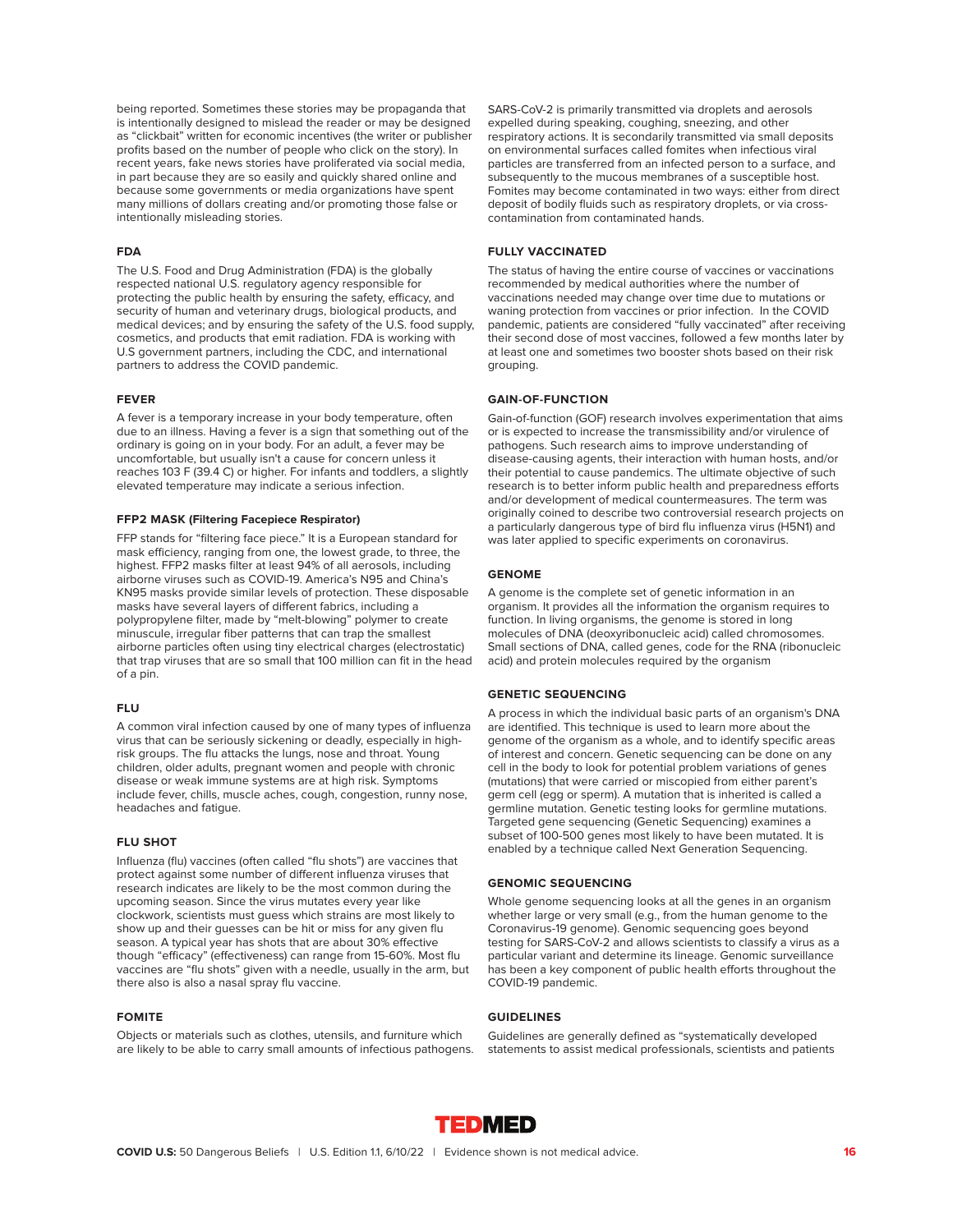to make decisions about appropriate health care for specific circumstances." Guidelines are "tools" to help decision-makers make better decisions and therefore it is essential that both development and implementation strategies are clearly focused on the "end user" decision-makers.

# **HAND HYGIENE**

A set of hand-related cleanliness practices designed as a simple yet effective way to prevent infections. Frequently cleaning your hands, using hand sanitizers, and other steps can prevent the spread of germs, including those that are resistant to antibiotics and are becoming difficult, if not impossible, to treat.

# **HEALTH DISPARITIES / INEQUALITIES**

Preventable differences in the burden of disease, injury, violence, or opportunities to achieve optimal health that are experienced by socially disadvantaged populations. Health disparities are generally considered highly undesirable, unfair, uneconomic and undemocratic and are directly related to the historical and current unequal distribution of social, political, economic, and environmental resources.

#### **HEALTH LITERACY**

The degree to which individuals have the capacity to obtain, process, and understand basic health information needed to make informed health decisions. Low health literacy is more prevalent among older adults, minority populations, people with low incomes or educations and medically underserved people. Health literacy is therefore more important than ever for people to navigate the information they need and use health information well.

# **HEALTH MINISTRY / MINISTER**

Ministry: the agency of a country's government typically responsible for protecting and promoting public health and providing welfare and other social services. The Minister is typically the title of the leader in charge of such an agency. Some governments have separate Ministers for Mental Health.

# **HEPA**

An acronym for "high efficiency particulate air [filter]" (as officially defined by the U.S. Dept. of Energy). HEPA is a specialized type mechanical air filter. This type of air filter can theoretically remove at least 99.97% of dust, pollen, mold, bacteria, and any airborne particles with a size of 0.3 microns (a μm is a millionth of a meter). HEPA filters can catch particles that contain coronaviruses.

#### **HERD IMMUNITY**

Also known as "population immunity." Herd immunity occurs when enough people in a total population are either immune or highly resistant to a disease so that unvaccinated people are unlikely to contract a circulating disease, or unlikely suffer serious effects from it. WHO supports achieving "herd immunity" only through vaccination, not by allowing a disease to spread through the population, as this would result in unnecessary cases and injuries or deaths. Herd immunity cannot occur (or is largely ineffective) if a virus or bacteria regularly mutates in such a way that having had an infection earlier from the pathogen does not fully prevent a person from getting the same "disease" again. This is the case with the flu, a common cold or COVID-19 as well as many other diseases.

# **HETEROLOGOUS / HOMOGULOUS VACCINATION**

Heterologous administration occurs when two different types of vaccines are given that use the same or overlapping ways to vaccinate against a single disease. An effective vaccine usually

requires more than one-time immunization in the form of prime dose and a booster. Traditionally the same exact vaccines are given multiple times (sometimes with different doses) as homologous boosts. New findings suggested that a booster dose can be done with different type or brand of vaccine containing the same antigens (e.g., 2 Moderna shots with a Pfizer booster). In many cases such heterologous prime-boost can be more effective at preventing serious illness than a homologous prime-boost approach.

## **HHS, DEPARTMENT OF**

The U.S. Department of Health and Human Services (HHS) is a federal services and regulatory agency. It is tasked "with protecting and enhancing the health and well-being of all Americans, by providing for effective health and human services and by fostering sound, sustained advances in the sciences underlying medicine, public health, and social services." HHS has a \$131 billion budget in FY 2022, the largest budget of any agency of the U.S. Government including the Department of Defense. Well known divisions, subagencies or departments of HHS include the Center for Medicare and Medicaid, the FDA, the NIH, the CDC, the U.S. Public Health Service, BARDA, the Strategic National Stockpile, the ASPR and many others.

# **HIGH QUALITY MASK**

High Quality Masks or Respirators (also known as filtering facepiece respirators – FFP, N95, KN95) are designed to protect health workers who provide care to highly contagious patients such as COVID-19 patients in settings and areas where aerosol generating risks are present. They are also recommended for health workers providing care to suspected or confirmed COVID-19 patients in settings where ventilation is known or likely to not filter out viruses quickly or the ventilation system is not properly maintained. High quality masks such as N95 or KN95 masks are critical in protecting people who do not want to spread COVID if they become infected (with or without symptoms) or do not want to become infected and develop COVID themselves in areas where aerosol concentrations of Coronavirus-19 are a possibility.

# **HOSPITALIZED**

Placed in a hospital for medical care or observation.

# **HUMAN CHALLENGE TRIALS**

Also called a controlled human infection trial. Challenge trials are a type of clinical trial for a vaccine or other pharmaceutical involving the intentional exposure of the test subject to the condition being tested such as being infected by COVID-19. Human challenge studies may be ethically controversial because they involve exposing test subjects to dangers beyond those posed by potential side effects of the substance being tested. Animal or primate/monkey trials are often used instead of human trials because many societies view the value of human life above those of animals.

#### **HYDROXYCHLOROQUINE & CHLOROQUINE**

Two anti-malarial medications also used against some auto-immune diseases. Chloroquine, along with hydroxychloroquine, was an early experimental treatment for COVID-19. Neither drug prevents SARS-CoV-2 infection or has proven to be effective in accelerating recovery in carefully controlled scientific trials. WHO does not recommend hydroxychloroquine to prevent COVID-19. This recommendation is based on six trials with more than 6,000 participants who did not have COVID-19 and received hydroxychloroquine.

#### **HYGIENE**

Hygiene is a series of practices performed to preserve health. According to the World Health Organization (WHO), hygiene refers

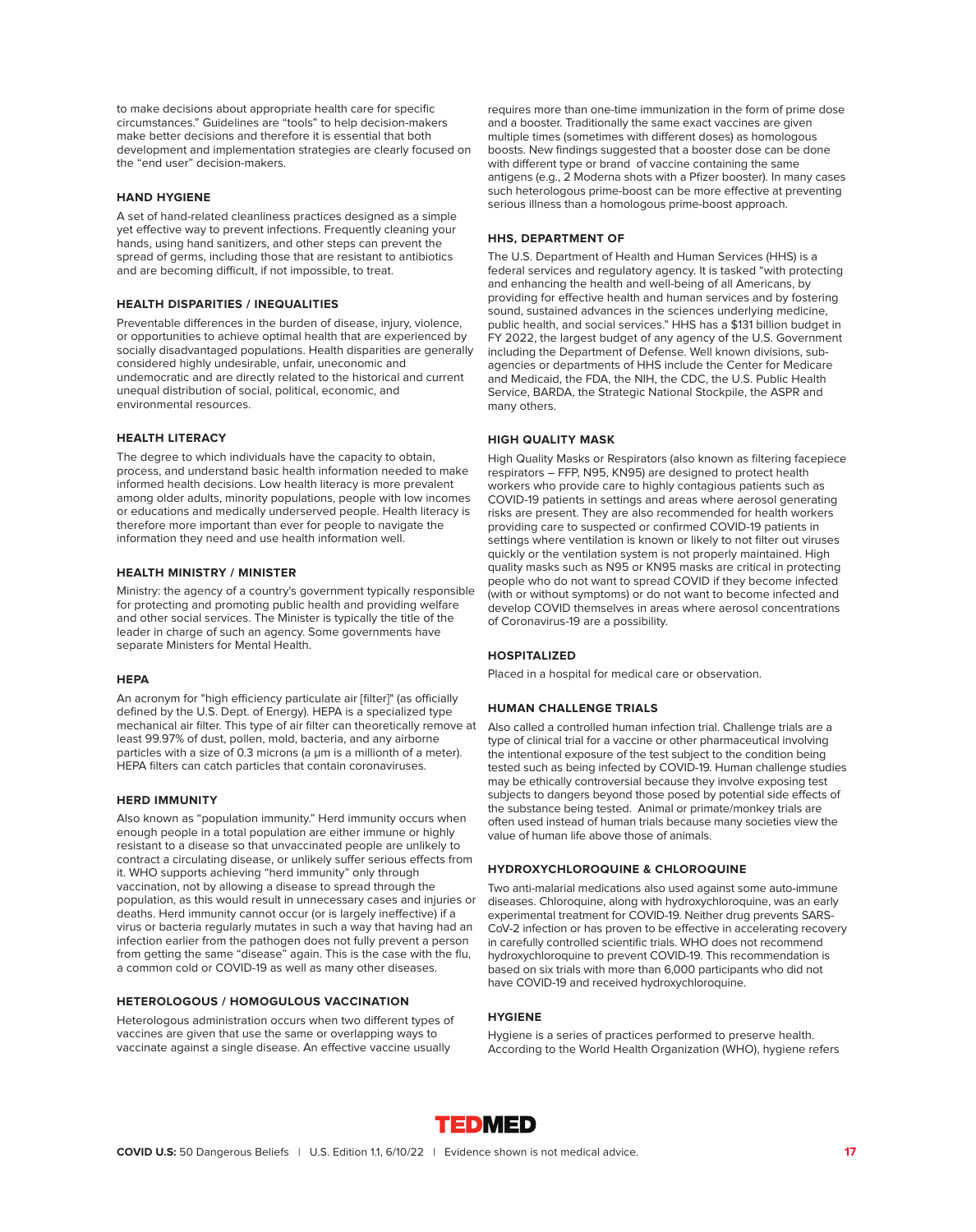to conditions and practices that help to maintain health and prevent **IMPORTED CASE** the spread of diseases. It covers a wide range of possible activities from hand-washing, to sneezing into your upper arm instead of your hands, proper hand washing methods, the proper wearing of wellfitted quality masks when appropriate, etc.

# **ICU / INTENSIVE CARE UNIT**

Intensive care refers to the specialized treatment given to patients who are seriously unwell and require critical medical care where death or permanent damage is a real risk. An intensive care unit (ICU) is the hospital zone and/or team that provides the critical care and life support for acutely ill and injured patients. Unless you are an emergency admission, you will need a referral from your doctor or specialist to be admitted to the ICU.

#### **IMMUNIZATION, IMMUNIZE**

Immunization is the process of giving a vaccine to a person to protect them against either certain kinds of future infections or specific diseases that result from infections that cannot be avoided. Typically, immunity (actually, a level of protection) from immunization is similar to the immunity a person might get from having had the actual disease, but instead of getting the disease you get a vaccine. Most vaccines are given by needle (injection) but some are given by mouth (orally) or sprayed into the nose (nasally). Immunizations are also called vaccinations, needles, shots, or jabs.

#### **IMMUNITY**

The body's level of resistance to infection or toxin. When used by scientists, as opposed to the general public, the term immunity does not mean 100% freedom from harm. This is different than immunity from legal prosecution, or diplomatic immunity, which does mean that you cannot be prosecuted and thus tends to be total immunity (see sterilizing immunity). In science, immunity is specifically the ability of an organism to fight off a particular infection or toxin, or to reduce or minimize its effects, by the action of specific antibodies or sensitized white blood cells. Immunity is a scale of resistance to infection up to 100% (called sterilizing immunity), but in the case of COVID it does not mean guaranteed avoidance of infection.

# **IMMUNOCOMPROMISED / IMMUNOSUPPRESSED**

Having a weakened immune system. People who are immunocompromised have a significantly reduced ability to fight infections and other pathogens. This may be caused by certain diseases or conditions that stress or harm the immune system, such as AIDS, cancer, diabetes, malnutrition, and certain genetic disorders. It may also be caused by certain medicines or treatments, such as anticancer drugs (e.g., chemotherapies), radiation therapy, and stem cell or organ transplant. Also called immunosuppressed.

# **IMMUNOLOGY / IMMUNE SYSTEM**

Immunology is the study of the immune system, an important branch of the medical and biological sciences. The immune system protects us from infection through various lines of defense. Viewed as a total system (like a national highway or train system) the human immune system is so amazing in defending us from millions of attacking pathogens per hour that it is considered one of the most complex interconnected processes in the known universe (along with the human brain). If the immune system is not functioning as it should, it can result in certain diseases being far more likely to cause problems or death. When the immune system attacks a person's own body, it is called an autoimmunity disorder such as in the case of HIV, many allergies, Type 1 diabetes and lupus.

Although the definition of imported cases when used internationally mostly refers to cases imported from abroad, from the perspective of epidemiology, an imported case means that the patient was infected non-locally and imported the disease into the local area.

#### **IN VITRO**

Literally meaning in glass, or in the glass. In vitro studies are those performed with microorganisms, cells, or biological molecules outside their normal biological context (usually in a glass dish called a petri dish or a test tube). Colloquially called "test-tube experiments," these studies in biology and its subdisciplines are traditionally done in labware such as test tubes, flasks etc. Studies conducted using parts of an organism that have been isolated from their usual biological surroundings permit a more detailed or more convenient analysis than can be done with whole organisms; however, results obtained from in vitro experiments often do not fully or accurately predict the effects on a whole living organism.

# **INCIDENCE**

The rate of new cases or events over a specified period for the population at risk for the event. In medicine, the incidence is commonly the newly identified cases of a disease or condition per population at risk over a specified timeframe.

# **INCIDENCE RATE**

The number of new cases of a disease within an at-risk population. This helps determine how quickly a disease is spreading. It is often expressed in units of population, such as "per 100,000 people."

# **INCUBATION PERIOD**

The time between infection and the appearance of the first symptoms. Coronavirus has a typical incubation period of around 3-5 days. However, this period can be as long as 14 days in certain people or in certain circumstances. For COVID, the contagious period where you can start to infect other people begins two days before symptoms appear — which is a very big problem because many people unknowingly spread COVID before they have any idea they are infected. The COVID contagious period typically ends 10 days after symptoms start, but can last for months in immunocompromised people that never fully clear the COVID-19 coronavirus because their immune systems aren't strong enough to overcome and eliminate a rapidly growing, steadily mutating virus infection.

# **INDEX CASE**

The single patient in an outbreak who is first identified as sick by the health authorities, and who makes them aware that an outbreak might be emerging even if that patient isn't the person who goes on to infect other people. For outbreaks of disease that are not spread from human to human, such as Legionnaire's disease, there can still be a "first" index case. For many outbreaks, the index case will never be known—the worldwide HIV epidemic is one example.

# **INDIRECT TRANSMISSION**

The transfer of an infectious agent from a reservoir to a host without directly interacting with the infected person. You can get infected from objects that have coronavirus on their surface for example. If the indirect form of transmission is from an organic or viral intermediary, that intermediary is called a vector.

# **INFECTION / INFECTIOUS**

Infection is the state of the body having the presence of a pathogen or toxin. This state results from one or more pathogenic agents or

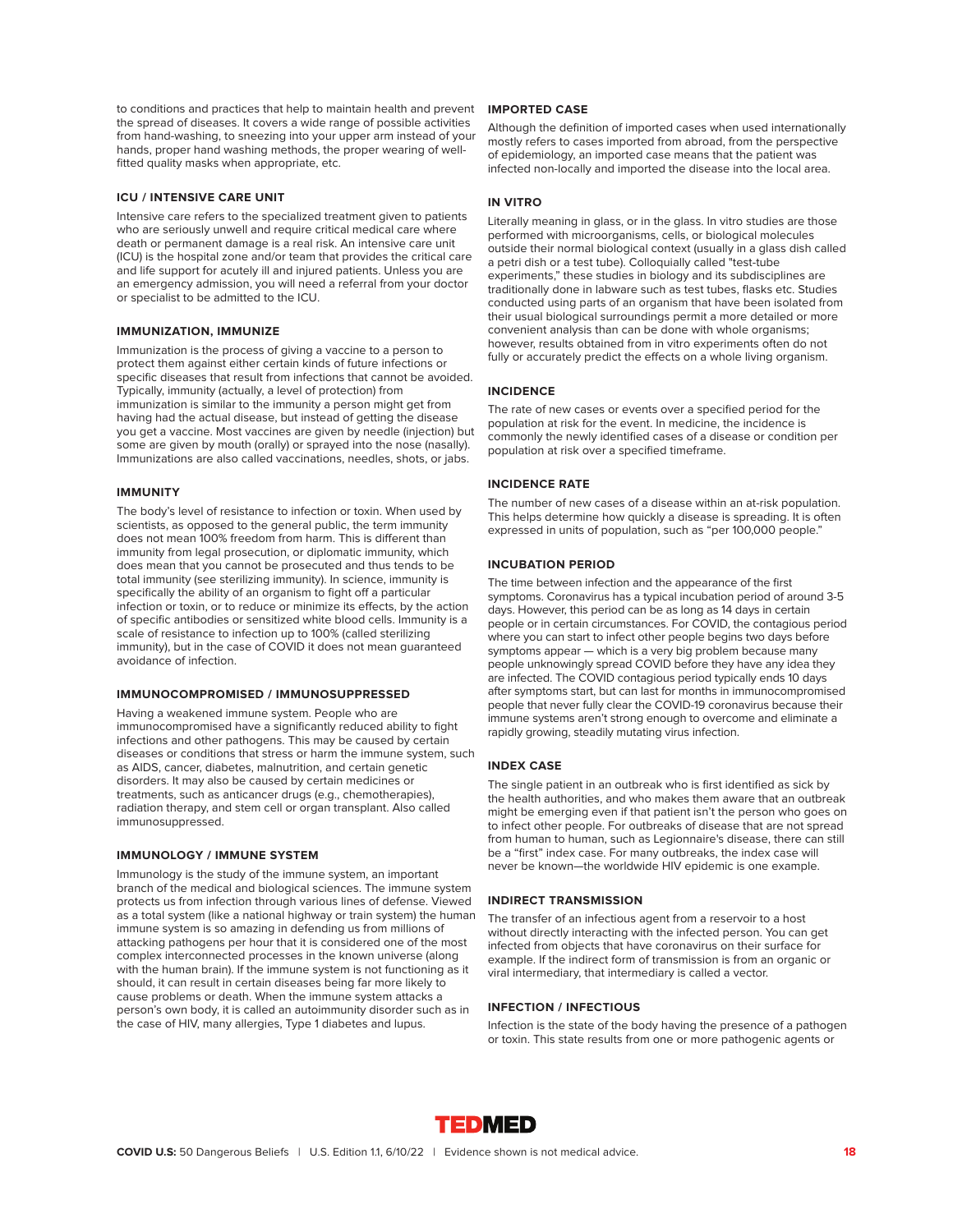microorganisms (e.g., bacteria, viruses, protozoans, or fungi) in or on the body of a suitable host. Infectious means the state of a carrier being able to transmit a pathogen, toxin or disease to other people, organisms, etc.

# **INFECTION CONTROL**

A practical, evidence-based approach to public health policy and practice that helps to prevent patients and health workers from being harmed by avoidable infections. Measures to achieve such prevention range from hygienics to surveillance and analysis of potential disease presence. Effective infection control requires constant action at all levels of the health system, including policymakers, facility managers, health workers and those who access health services. At many hospitals, a lack of effective infection control leads to the spread of disease and is a leading cause of death and injury.

# **INFECTION FATALITY RATE**

Also known as IFR for short. This is the proportion of deaths among all infected people for a specific infectious disease. In contrast to the case fatality rate (CFR), which is based on the number of clinically ill people, IFR includes all cases of asymptomatic (no symptoms of any kind) infection.

#### **INFLUENZA**

A specific group of viral infections that attack your respiratory system -- nose, throat, and lungs. Influenza is commonly called the flu, but it's not the same as stomach "flu" viruses that cause diarrhea and vomiting. For most people, the flu resolves on its own after 1-2 weeks which can be very unpleasant and sometimes require hospitalization. Usually in less than 1 in 200 cases of influenza the resulting complications can be deadly, typically in either very young or very old patients. Influenza is a permanently mutating unstable group of viruses which is why there is no herd or sterilizing immunity at the current time. Influenza is an annual global pandemic that starts in the Australian summer each year with a new unpredictable strain which is then carried by migrating birds around the world to infect millions of people and killing many tens of thousands of them. In some years and as many as several hundred thousand people can die worldwide when the new strain is particularly aggressive.

#### **INFODEMIC**

A relatively new term that describes the widespread sharing of a large amount of wrong information including false or misleading claims in digital and physical environments during a disease outbreak. Infodemics directly cause confusion and encourage risktaking behaviors that can harm health or economic harm. It also leads to mistrust in health authorities and undermines the public health response. An infodemic can intensify or lengthen outbreaks when people are unsure about what they need to do to protect their health and the health of people around them.

# **INFUSION THERAPY**

Administration of medication or fluids through a needle or catheter, usually intravenously (IV) into your arm or a special "port" that has been implanted in patients who need to receive frequent new drugs directly to their bloodstream. Infusion is a way of delivering medication that cannot be taken orally, or that need to be dispensed at a carefully controlled pace in order to avoid bad reactions such as with many chemotherapies.

# **INTERFERONS**

Proteins that are part of your natural defenses. They tell your immune system that germs or cancer cells are in your body. And interferons trigger killer immune cells to fight those invaders. Interferons got their name because they "interfere" with viruses and keep them from multiplying.

# **ISOLATION / ISOLATE**

The state (isolation) of being separated from others, or the action (to isolate) of separating or quarantining people. Isolation is sometimes used as a way to try to prevent disease from spreading since other people are physically kept away as much and as far as possible.

# **KAWASAKI DISEASE**

Also known as KD or as Kawasaki syndrome, an acute febrile (feverrelated) illness of unknown cause that primarily affects children younger than 5 years of age. Clinical signs include fever, rash, swelling of the hands and feet, irritation and redness of the whites of the eyes, swollen lymph glands in the neck, and irritation and inflammation of the mouth, lips, and throat. CDC is investigating reports of multisystem inflammatory syndrome in children (MIS-C) associated with COVID-19 which may present with Kawasaki disease-like features.

# **KN95 MASK**

A specialized type of filtering mask. KN95s offer enhanced protection as do all well-fitting NIOSH-approved respirators. (N95s offer the highest level of pre-tested protection.) In short, KN95 masks are the Chinese standards for high quality masks, whereas N95 masks are the U.S. (United States) standards for respirator masks

# **LATERAL FLOW TEST (LFT)**

Also referred to as a rapid test or home test, an LFT is a simple device intended to detect the presence of a target substance in a liquid sample in 5-30 minutes, without the need for specialized and costly equipment. Home pregnancy tests are an example. COVID-19 lateral flow tests, also known as COVID-19 rapid diagnostic tests, offer a means of quickly testing for SARS-CoV-2, the virus that causes COVID-19, typically delivering a result in 15-30 minutes. The material being tested comes from a patient's nose and throat, and the kit contains antibodies specific to viral proteins. It is called lateral flow because a liquid with your cells gradually flows through a short narrow strip of paper that has been impregnated with certain chemicals that show colored lines when a test is positive.

# **LINEAGE**

A group of closely related viruses with a common ancestor. SARS-CoV-2 has many lineages that can be traced back to the original strain that first appeared in Wuhan, China; all of which cause COVID-19.

# **LONG COVID**

An informal term commonly used to describe signs and symptoms that continue or that develop several weeks after recovery from an acute infection of COVID. Depending on how long you have ongoing symptoms for, it can be called one of 2 things: (a) Ongoing symptomatic COVID. This is where your symptoms continue for more than 4 weeks. If your symptoms last for longer than 12 weeks, it will then be called; (b) Post-COVID Syndrome. This is where your ongoing symptoms continue for longer than 12 weeks and cannot be explained by any other condition. Long COVID is estimated to occur in 5-20% of all COVID cases and is far more common in unvaccinated cases and severe cases. Mild or asymptomatic (no symptoms) can still lead to crippling cases of Long COIVID, even among healthy people with no other risk factors except having had a so-called mild case.

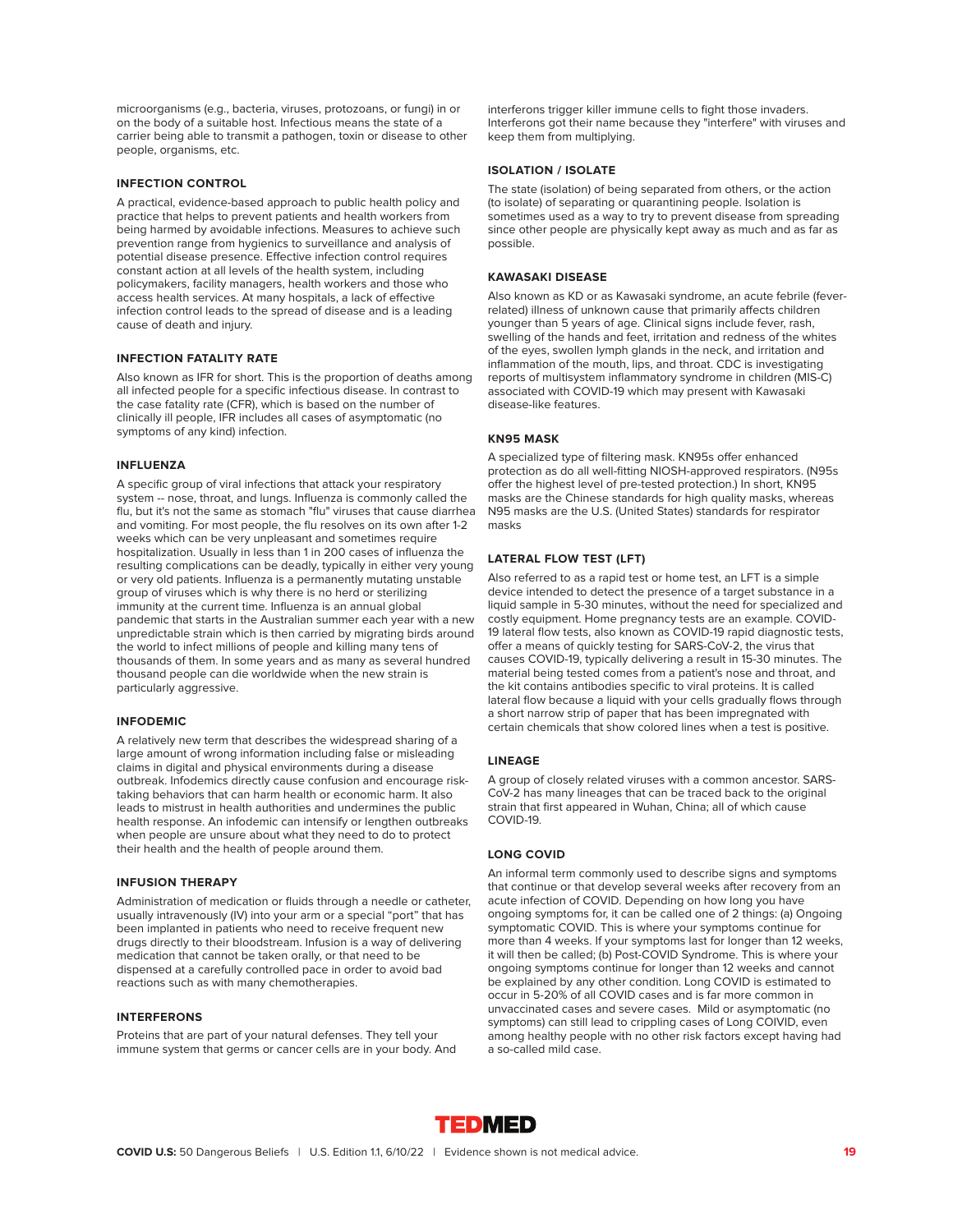# **LMICS (Low- and Middle-Income Countries)**

Nations with a gross national income (GNI) per capita between \$1,036 and \$4,045. By comparison, upper middle-income economies are those with a GNI per capita between \$4,046 and \$12,535 (2021). Middle income countries (MICs) are home to 75% of the world's population and 62% of the world's poor. At the same time, MICs represent about one third of global GDP and are major engines of global growth. Most countries in South America, Africa and Asia fall into this category.

# **LOCKDOWN**

A restriction policy for people or all the members of an entire community to stay at home or stay where they are, usually due to specific risks to themselves or to others if they were to move and interact freely. Due to the COVID-19 pandemic, a number of nonpharmaceutical interventions (NPIs) colloquially known as lockdowns (encompassing stay-at-home orders, curfews, quarantines, cordons sanitaires and similar societal restrictions) have been implemented in numerous countries and territories around the world. These restrictions were established with the intention to reduce the spread of SARS-CoV-2, the virus that causes COVID-19.

# **LOCAL TRANSMISSION / COMMUNITY TRANSMISSION**

Local transmission occurs when infected individuals can trace the person they were infected by. Community transmission, also known as community spread, is the process of an infectious illness spreading through a large group of people in a general way, so that the source of the infection in a particular case is not known. The community transmission of a virus essentially implies that a virus is moving freely in the community.

## **LONG-HAULER**

People living with post-COVID syndrome, including a person showing symptoms of Long COVID. The problem has several names. The National Institutes of Health refer to long-term COVID-19 symptoms as PASC, which stands for post-acute sequelae of SARS-CoV-2. More common terms are post-COVID syndrome, Long COVID or long-term COVID.

# **MASS TESTING**

The practice of testing a population as a whole group regardless of reason, not confined to only those who are showing symptoms or have recently been exposed to a virus. Such widespread testing is designed to find people with active infection who are asymptomatic (no symptoms but infected) or pre-symptomatic (infected, but no symptoms showing yet) so that quarantine, and rapid finding and testing of close contacts, can hopefully interrupt spread before it gets completely uncontainable (out of control).

# **MEDIAN INCUBATION PERIOD**

The time between exposure to the virus and the appearance of the first symptoms. A new study by the University of Massachusetts Amherst calculates that the median (half under and half over the number) incubation period for COVID-19 is just over 5 days and that 97.5% of people who develop symptoms will do so within 11.5 days of infection.

# **MEDICATION**

A dosage form that contains one or more active and/or inactive ingredients. Medications come in many dosage forms, including tablets, capsules, liquids, creams, and patches. They can also be given in different ways, such as by mouth, by infusion into a vein, or by drops that are put into the ear or eye. A medication typically delivers the active ingredient to prevent, diagnose, treat, or relieve symptoms of a disease or abnormal condition.

# **MERS**

Abbreviation for Middle East Respiratory Syndrome. MERS-CoV refers to a deadly viral respiratory illness caused by a specific kind of coronavirus (CoV), the same family of viruses that can cause the common cold and COVID-19. MERS-CoV was first reported in Saudi Arabia. Since then, it's been reported in other countries in the Middle East and in Africa, Europe, Asia and the United States. Approximately 34% of all known 2,428 cases in the last outbreak of MERS died (839 people), making it a very dangerous coronavirus.

# **MILD**

A term to describe something such as a feeling, attitude, or illness that is not very strong or severe. When doctors talk about mild COVID-19, they refer to an illness that is symptomatic but does not require hospitalization. But the illnesses encompassed in the "mild" category can mean many symptoms, including headache, congestion, or a loss of taste and smell. Some people may even be bedridden with a fever for a week or longer, and some die from what was originally diagnosed as "mild" COVID.

# **MISINFORMATION**

Incorrect claims or statements presented as fact or as scientifically validated knowledge, which mislead readers or listeners either intentionally or unintentionally. In other words, misinformation can be deliberate lies, or it can be mistaken claims shared by people who do not intend to mislead others. Misinformation often arises when there are information gaps or unsettled science, as human nature seeks to reason, better understand, and fill in the gaps. Some misinformation is intentionally malicious or acts intended to sow confusion and disruption to undermine authorities, economies, political events or societies.

# **MITIGATION**

In a medical context such as a pandemic, mitigation means the steps taken to avoid or reduce the spread of disease and minimize its broader effects on a population, its society and economy. According to the classic text, Disease Control Priorities, just a few examples of medical mitigation against pathogens that pose a pandemic risk might include having a hospital emergency plan to cope with a large influx of patients, improving water and sanitation systems, and preparing or implementing surge capacity to scale up production of needed medical supplies.

# **MONOCLONAL ANTIBODIES (MABS)**

Your body naturally makes antibodies to fight infection. However, your body may not have antibodies designed to recognize a novel (or new) virus such as SARS-CoV-2, the virus that causes COVID-19. Monoclonal antibodies, or mAbs, are made in a laboratory to fight a particular infection (in this case, SARS-CoV-2) and are given to you directly in an infusion. So, the mAb treatment may help kick-start your immune response if you are at high risk for serious symptoms or a hospital stay.

# **MORBIDITY**

The state of having or suffering from a specific illness or condition. While morbidity can refer to an acute condition, such as a respiratory infection, it often refers to a condition that's chronic (long-lasting). Some examples of common morbidities include: diabetes, high blood pressure (hypertension), heart disease.

# **MORBIDITY RATE**

A measurement of the portion of people in a specific geographical location who contracted a particular disease during a specific period of time. It indicates the frequency of the disease appearing in a population. The morbidity rate is shown as a percentage. It is

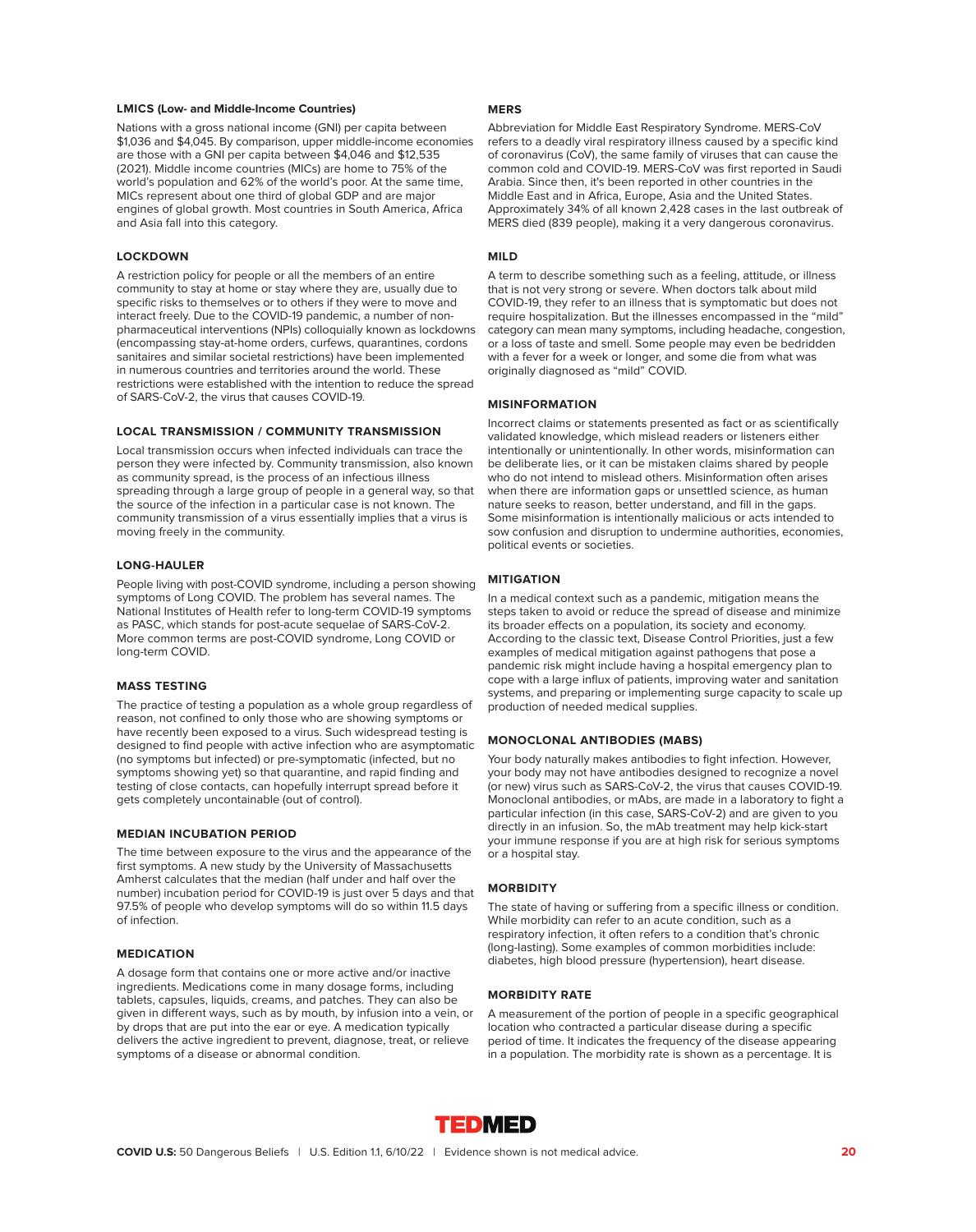calculated by dividing the number of cases of a disease, injury, or disability by the total population during a specific time period.

# **MORTALITY RATE**

The incidence of death in a certain time window and geographic area or under the threat of a particular disease or condition, often given as an annual rate per 100,000 (Fig. 3.9). In most cases, in a forensic investigation, this time window is much smaller and should be adjusted accordingly.

# **MRNA**

A specialized molecule in the human body, called "messenger RNA." This specialized "bio-messenger" carries genetic information from the DNA in the center (nucleus) of a cell, to the outer parts of the cell. The information guides the production of useful proteins that help defend the body against pathogens and toxins.

# **MULTI-DOSE VIALS**

A vial of liquid medication intended for parenteral administration (injection or infusion) that contains more than one dose of medication. Multi-dose vials are labeled as such by the manufacturer and typically contain an antimicrobial preservative to help prevent the growth of bacteria. All opened WHO-prequalified multi-dose vials of Covid-19 vaccines should be discarded at the end of the immunization session, or within six hours of opening, whichever comes first. When used safely, a new single-use syringe is deployed for each patient. The administrator withdraws the correct amount of a drug from a multi-dose vial and injects the drug, after which the used syringe is discarded. If a syringe is reused (which is improper procedure) the contents of the remaining doses in a multi-dose vial can be contaminated from the patient in which a syringe was previously used, thereby potentially transmitting a disease such as Hepatitis B, HIV, etc. Improper syringe use procedures with multidose vials kill an estimated 1 million people per year worldwide according to the WHO. This is partly why multi-dose vials are not frequently used in high-income countries and prefilled syringes are widely preferred.

# **MUTATION**

A change in a DNA sequence when a virus or other organisms makes copies of itself. Mutations can result from natural DNA copying mistakes made during cell division, from exposure to ionizing radiation such as x-rays, from exposure to certain chemicals called mutagens, from certain types of drugs that are meant to interfere with virus reproduction or from infection by viruses in other types of DNA such as human DNA.

# **MYOCARDITIS**

In simple terms, myocarditis is a disease that causes inflammation of the heart muscle. This inflammation enlarges and weakens the heart, creates scar tissue and forces it to work harder to circulate blood and oxygen throughout the body. Very rare reports of myocarditis have been received after the 2nd dose of COVID mRNA vaccines within a week of administration. It is considered a potential rare side-effect of an mRNA vaccine typically in males under age 18, the majority of whom recovered completely.

# **NATURAL IMMUNITY**

The condition of stronger resistance to infection that you get after being infected by a pathogen and your immune system responds by making antibodies to the pathogen. The infection can make you sick and potentially create permanent damage. But if you are exposed to that pathogen again in the future, your body's defenses spot it and fight back with antibodies and other related immune system "memory" responses. This makes you less likely to get

infected again or less likely to be as sick as before if the infection cannot be prevented. Less likely to be as sick is not a certainty, just a probability.

#### **N95 MASK**

A respiratory protective device designed to achieve a very close facial fit and very efficient filtration of airborne particles. Note that the edges of the respirator are designed to form a seal around the nose and mouth. N95 masks are certified to FDA standards of quality and tested for life-threatening and life-protecting usage. N95 masks are almost always more expensive than nearly functionally equivalent KN95 masks that are not certified for lifepreserving use by the FDA.

# **NATIONAL INSTITUTE OF HEALTH (NIH)**

NIH is the U.S. federal agency for medical research, supporting scientific studies that turn discovery into health. Scientific research is expensive and the U.S. government funds more primary medical research than any other country in the world. The NIH research budget is \$62.5 billion in 2023. The NIH also does more than research. For example, it has issued a set of guidelines for the diagnosis, treatment, and control of the coronavirus disease 2019 (COVID-19).

#### **NEW NORMAL**

Changed circumstances that people probably have to accept or deal with as permanent conditions going forward. The term "new normal" first appeared during the 2008 financial crisis to refer to the dramatic economic, cultural and social transformations that caused economic uncertainty, layoffs and social unrest, impacting how we thought about our economy and our own sustainable lifestyles. This term has been used again during the COVID-19 pandemic to point out how the pandemic has changed the way we do things how we work, go to school, and how we operate in a world with a highly infectious deadly disease that isn't going away soon, if ever.

# **NHS (National Health Service UK)**

The umbrella term for the publicly funded healthcare systems of the United Kingdom (UK). Since 1948, The NHS has been funded out of general taxation. There are three systems which are referred to using the "NHS" name (the NHS in England, NHS Scotland, and NHS Wales). The NHS is a national single payer system (the government pays the bills) that all people in the UK can use with very limited additional costs, if any. Because it a nationwide system it has excellent data for the entire country all in one national data system. This allows for excellent analysis and case/symptom tracking that many other countries look to for detailed knowledge, including the U.S.

## **NOVEL CORONAVIRUS / NOVEL VIRUS**

Simply a term for a brand-new virus that has never been experienced in humans before and thus our 2 million-year-old immune systems have never "seen" before; and as a result, we don't know much about how the new virus will affect us over time. This kind of new virus event occurs rarely, but a few novel viruses (SARS, MERS, HIV, COVID-19) have emerged in the past 15 years. Only about 220 different viruses (in 26 families) of the millions of different viruses are harmful to humans, so a novel virus that creates disease in people and spreads rapidly is a rare big deal.

#### **NPI (Non-Pharmaceutical Intervention)**

Actions, apart from getting vaccinated and taking medicine, that people and communities can take to help slow the spread of illnesses like pandemic influenza (flu). NPIs are also known as

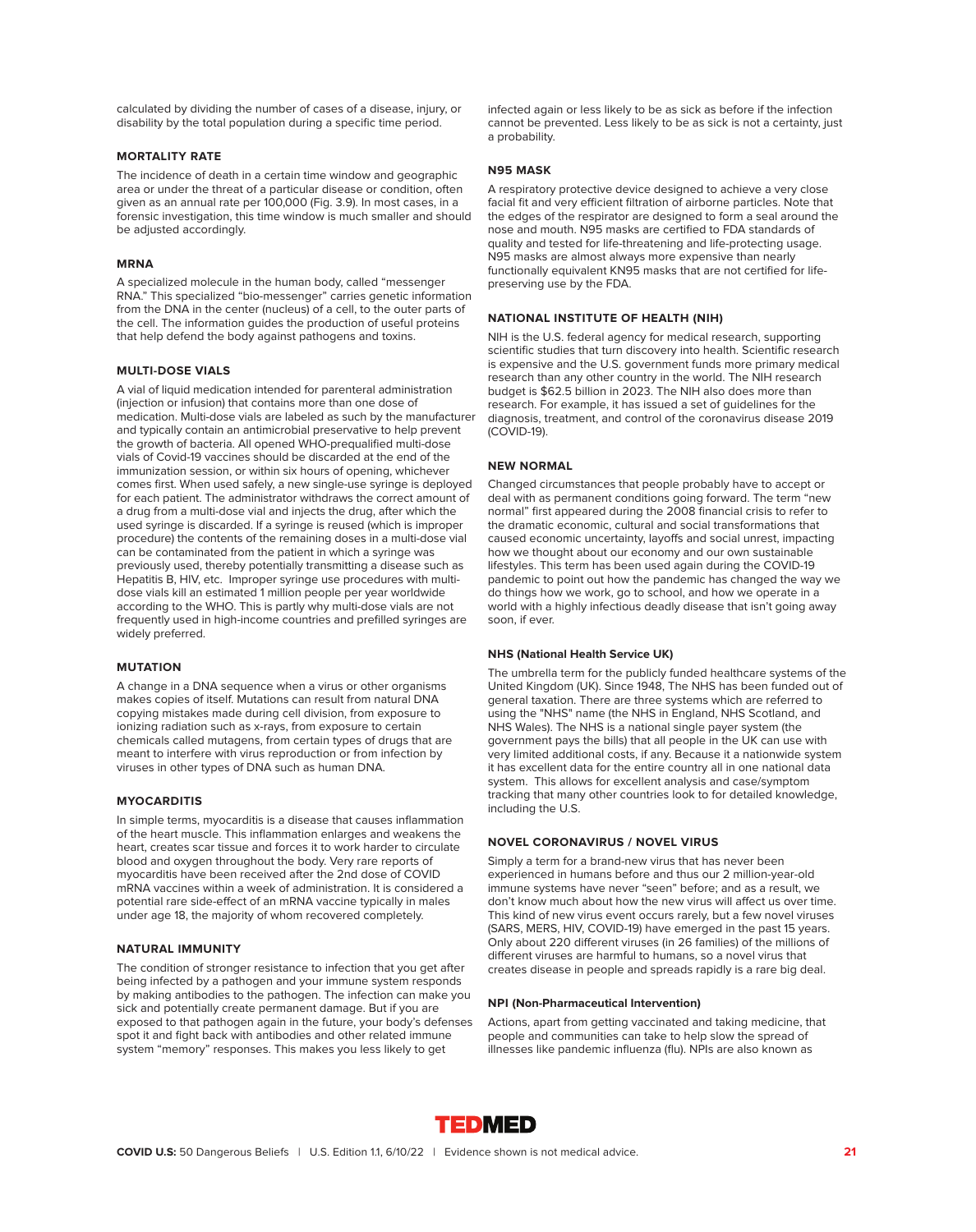community mitigation strategies. When deployed effectively, NPIs can make a very large difference in the amount of spread of a disease.

# **NUCLEIC ACID TEST**

A type of viral diagnostic test for SARS-CoV-2, the virus that causes COVID-19. Also called a Nucleic Acid Amplification Test, or NAAT. These tests detect genetic material (nucleic acids). NAATs for SARS-CoV-2 specifically identify the RNA (ribonucleic acid) sequences that comprise the genetic material of the virus. Sometimes referred to a PCR test (see PCR test).

# **OFFICE OF NATIONAL STATISTICS (ONS)**

The executive office of the UK Statistics Authority, a non-ministerial department which reports directly to the UK Parliament. The ONS is responsible for collecting and publishing statistics related to the economy, population and society at national, regional and local levels. The ONS, just like the U.S. CDC, publishes on its website the latest UK data and analysis on coronavirus (COVID-19) and its effect on the economy and society.

# **OMICRON, OMICRON VARIANT**

The Omicron variant of the COVID virus, like other variants, is comprised of several lineages and sublineages. The three most common lineages of Omicron currently are BA.1, BA.1.1 and BA.2. Omicron is the 15th letter of the Greek alphabet. Unlike some of the other Greek letters, it is recognizable in modern English as it takes the form of the letter "O." Sometimes mispronounced omnicron, there is no "n" in the Greek letter O.

# **OUTBREAK**

The occurrence of the total number of disease cases in an area in excess of normal expectancy. The number of cases varies according to the disease-causing agent, and the size and type of previous and existing exposure to the agent. Disease outbreaks are usually caused by an infection, transmitted through person-toperson contact, animal-to-person contact, or from the environment or other media. Outbreaks may also occur following exposure to chemicals, to radioactive materials or to other manmade agents.

# **PANDEMIC**

According to some strict medical definitions, a pandemic is the presence of an infectious disease in 3 or more continents. Other medical bodies such as the WHO define a pandemic more generally as an epidemic occurring worldwide, or over a very wide area, crossing international boundaries and usually affecting a large number of people. Typically, a pandemic is the result of a new virus or virus strain for which people have no natural immunity. Because the SARS-CoV-2 virus was novel, humans had no natural defenses against it. This condition, combined with high rate of infectiousness, allowed the virus to spread rapidly via air travel initially, becoming a worldwide pandemic in a matter of months. In March 2020, the COVID-19 outbreak was declared a pandemic by the WHO.

#### **PATHOGEN**

A pathogen is any harmful organism that causes disease. Your body is naturally full of billions of microbes and hundreds of trillions of very very small viruses. However, these microbes only cause a problem if your immune system is weakened or if they manage to enter a normally sterile part of your body. Pathogens can cause disease upon entering the body. All a pathogen needs to thrive and survive is a host. Pathogens can be transmitted in a few ways depending on the type. They can be spread through skin contact, bodily fluids, airborne particles and aerosols, contact with feces, and touching a surface touched by an infected person.

# **PATHOLOGY**

The study of disease. It is the bridge between science and medicine. It underpins every aspect of patient care, from diagnostic testing and treatment advice to using cutting-edge genetic technologies and preventing disease. It involves the examination of tissues, organs, bodily fluids, and autopsies in order to study and diagnose disease.

# **PATIENT ZERO**

The person who has the first case in a chain of infections is sometimes called "patient zero." Some medical experts and epidemiologists believe "patient zero" is an imprecise term, preferring to call the first case in an outbreak to come to the attention of investigators the "index case." The actual individual who introduced the disease at the start of the outbreak is called the "primary case."

# **PAXLOVID**

The first antiviral medicine to be given by mouth that is recommended in the EU and FDA for treating COVID-19. It contains two active substances, PF-07321332 and ritonavir, in two different tablets. PF-07321332 works by reducing the ability of SARS-CoV-2 (the virus that causes COVID-19) to multiply in the body while ritonavir prolongs the action of PF-07321332 enabling it to remain longer in the body at levels that affect the multiplication of the virus.

#### **PCR TEST**

PCR stands for polymerase chain reaction. It's a test to detect genetic material from a specific organism, such as a virus. The test detects the presence of a virus if you have the virus at the time of the test. The test could also detect fragments of the virus even after you are no longer infected, sometimes as long as 30 days after you have cleared an infection but have inactive parts of the virus in your bloodstream that will be detected by the PCR test. For that reason lateral flow tests (home tests) are more useful in many cases since 2 or 3 consecutive days of negative results indicate you are no longer infectious since LFTs do not amplify viruses pieces, but simply measure total viral load.

# **PEDIATRIC**

Pediatrics is the branch of medicine dealing with the health and medical care of infants, children, and adolescents from birth up to the age of 18. The word "paediatrics" means "healer of children"; and is derived from two Greek words: (pais = child) and (iatros = doctor or healer)

# **PEER REVIEW**

The evaluation of scientific research or analytical work by one or more people with similar competencies as the original producers of the work (peers). Such a review functions as a form of selfregulation and quality control by expert members of a profession within the relevant field. Peer review methods are used to maintain scientific standards, improve performance, and provide credibility. In academia, scholarly peer review is often used to determine an academic paper's suitability for publication.

#### **PERSON-TO-PERSON TRANSMISSION**

Passage of a disease from one individual to another through direct contact. Transmission occurs when an infected person touches or exchanges body fluids with someone else. This can happen before an infected person is aware of the illness. Sexually transmitted diseases (STDs) are usually transmitted this way.

# **PNEUMONIA**

A type of lung infection that inflames the air sacs in one or both

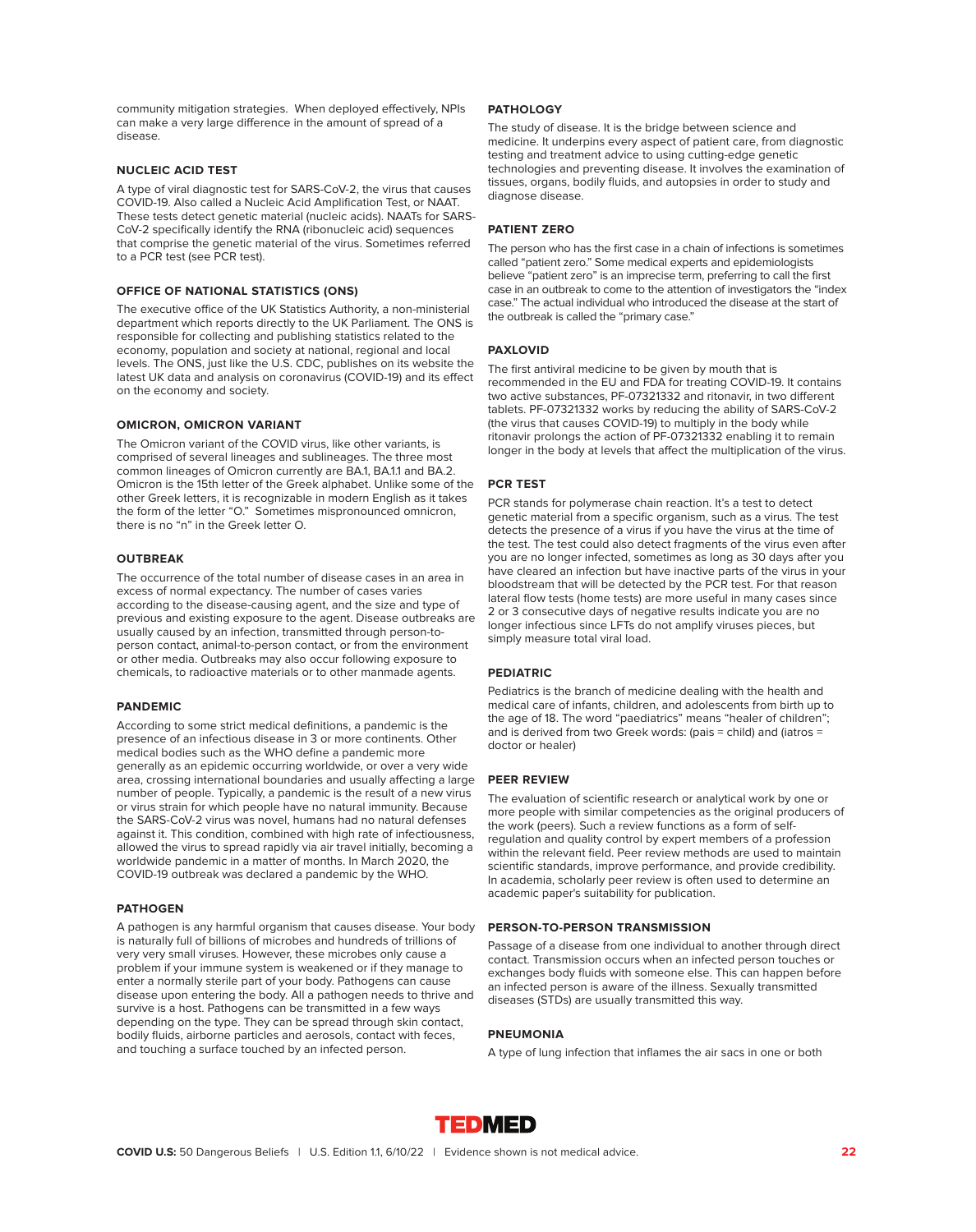lungs. The air sacs may fill with fluid or pus (purulent material), causing cough with phlegm or pus, fever, chills, and difficulty breathing. A variety of organisms, including bacteria, viruses and fungi, can cause pneumonia. Pneumonia is a serious complication of the novel coronavirus, COVID-19.

# **POSITIVITY / POSITIVITY RATE**

The positivity rate is the percentage of COVID-19 tests that are positive for SARS-CoV-2 indicating existence or presence of COVID. The percentage of positive tests is a good measure (but not perfect) of how much virus is likely circulating among untested people. When the positivity rate is less than 1 or 2% we are generally confident that the rate in the whole population is low even if only a few thousand people are being tested. If the positivity rate is high, say 6-12%, then it is very likely that the rate of COVID infection is much higher in the total population that is not being tested. The highest COVID positivity rates have been 30%+ in some severe outbreak areas during the pandemic.

#### **PPE (Personal Protective Equipment)**

PPE is the widely used abbreviation for personal protective equipment. It is specialized clothing or equipment worn by health workers and others for protection against health and safety hazards such as SARS CoV-2. These items are designed to protect many parts of the body, i.e., eyes, head, face, hands, feet, and ears.

#### **PPI (Proton Pump Inhibitor)**

Medicines that work by reducing the amount of stomach acid made by glands in the lining of the patient's stomach, in order to treat certain disorders such as heartburn and ulcers. A large-scale study of PPI use in patients with COVID-19 suggests that PPI use is associated with a more severe COVID-19 course, especially among short-term users. The authors suggest that this increased risk may be due to alkalinization of the stomach, allowing for greater virus colonization.

# **PRE-EXISTING CONDITION**

A medical illness or injury that you have before you had a new diagnosis or before you started a new health care plan may be considered a "pre-existing condition." Conditions like diabetes, COPD, cancer, and sleep apnea, may be examples of pre-existing health conditions. They tend to be chronic or long-term.

#### **PRE-PRINT / PRE-PRINT SERVER**

"Preprints" are preliminary versions of scientific manuscripts that researchers share by posting to online platforms known as preprint servers. These preliminary draft reports are being shared before peer-review and publication in an academic journal. Preprint servers are publicly available online archives that host these preprints and their associated data. They typically employ basic screening processes to guard against "offensive and/or nonscientific content and for material that might pose a health or biosecurity risk." However, these screening processes do not share the rigor of peer review.

# **PRE-SYMPTOMATIC**

A person who is pre-symptomatic has tested positive for infection but isn't yet displaying any signs or symptoms. Experts warn that pre-symptomatic COVID-19 carriers are the most contagious, as the virus can spread at least 48 hours before symptoms develop, which according to the U.S. Centers for Disease Control and Prevention usually appear two to 14 days after exposure. Without knowledge, a person in this stage can infect others while still feeling healthy.

# **PREFILLED SYRINGE (PFS)**

A single-dose container of injectable liquid medicine or vaccine to which a needle has been affixed by the manufacturer and which has been prefilled with the precise correct dose of drug. Studies have shown that prefilled syringes increase speed and convenience for administrators while reducing the possibility of dosing quantity mistakes, since health workers don't have to manually fill a syringe from a vial.

# **PREVALENCE**

In medicine, the prevalence of "x" is a measure of the total number of people in a specific group who have (or had) a certain disease, condition, or risk factor (such as smoking or obesity) at a specific point in time or during a given period of time. In other words, prevalence is the total number of active cases in a population within a specific timeframe. This number is useful because it tells you about the number of people currently infected.

# **PREVENTION**

In medicine, prevention is the action taken to decrease the chance of getting a disease or condition. Prevention includes a wide range of activities often known as "interventions," which are aimed at reducing risks or threats to health. Examples of preventive measures to reduce covid-19 infections include physical or social distancing, quarantining, higher levels of ventilation of indoor spaces, better filters or UV treatments in ventilation systems, covering coughs and sneezes, hand washing, and keeping unwashed hands away from the face. The use of quality face masks is highly recommended in public settings, health and care home settings, crowded indoor spaces and whenever people are exposed to others in indoor spaces where they are not sure those others are not infected or are at a high risk (elderly, immunocompromised) from your potential infection.

# **PROTECTION**

It can be defined as the health measures designed to guard individuals, groups and populations through vaccine and nonpharmaceutical interventions and effective collaboration to prevent and mitigate the impact of infectious disease, environmental, chemical and radiological threats.

# **PROBABLE CASE**

A probable case is an individual who has not had a confirmatory test performed but shows COVID-19 symptoms or has either a positive antigen test or clinical criteria of infection and is at high risk for COVID-19 infection (e.g., high-transmission area).

# **PROPHYLACTIC, PROPHYLAXIS**

The term prophylaxis is a noun that means preventative or the state or action of prevention; prophylactic is an adjective that means preventive. From the Greek word "phylax," meaning "to guard" and "watching," prophylactic treatment is used in health care to prevent illness. Prophylactic candidates for COVID-19 were defined as any drug or biologic-based molecule used to prevent the covid infection, regardless of its administration route.

#### **PROTEIN**

Proteins are large biomolecules and macromolecules that comprise one or more long chains of amino acids. Proteins perform a vast array of functions within organisms, including catalyzing metabolic reactions (creating energy through digestion), DNA replication, responding to stimuli, providing structure to cells and organisms, and transporting molecules from one location to another. Approximately 30,000 different proteins (collectively called your proteome) are the workhorses of the human body.

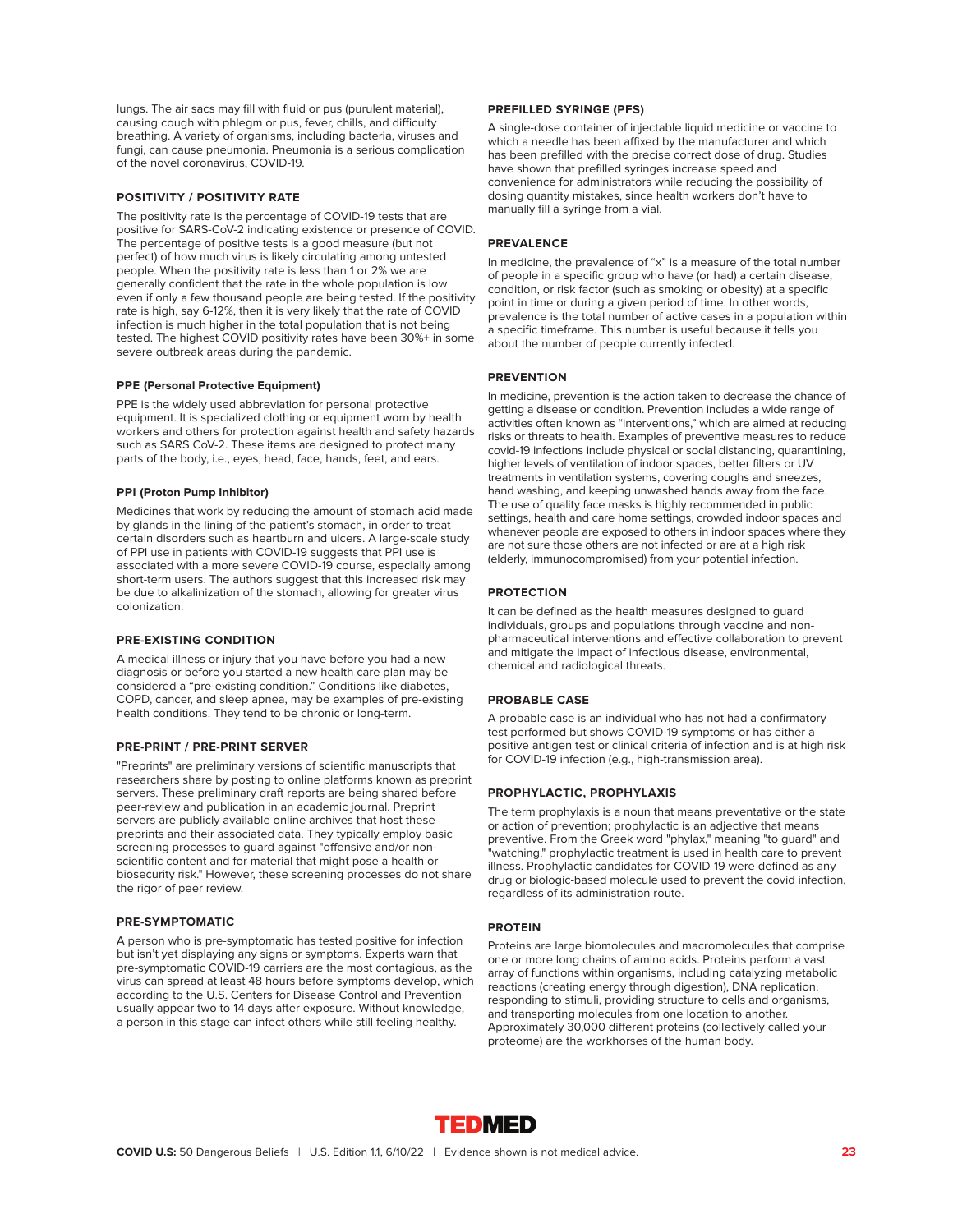# **PUBLIC HEALTH AGENCY**

A public health agency is an governmental organization or government-approved entity that is supervised by or responsible to a local board of health or a health department, and is operated to provide services focused on the health of population groups and their environments.

# **PULMONARY**

The word pulmonary means "pertaining to the lungs." It is derived from the Latin root word pulmo, which means lung. If someone has pulmonary disease, this means they have a lung disease, and that may affect their ability to breathe well. COVID-19 can cause lung complications such as pneumonia and, in the most severe cases, acute respiratory distress syndrome, or ARDS. Sepsis, another possible complication of COVID-19, can also cause lasting harm to the lungs and other organs and death. When a patient is having trouble breathing and is placed on a ventilator or respirator or given supplemental oxygen they are suffering from pulmonary distress.

# **PULSE OXIMETER**

The pulse oximeter, or Pulse Ox, is an small inexpensive electronic device clipped onto a fingertip that measures the oxygen saturation of oxygen level carried in your red blood cells. This number is typical 94-99%. If this number is being measured correctly and is below 90 or steadily dropping it usually indicates a problem that requires prompt medical attention. Some pulse oximeters have reportedly not been accurate for dark-skinned people as they use a calibration of infrared light that sometimes reads differently for lightskinned users. If you have a symptom of shortness of breath or a known lung or heart condition, your doctor may recommend use of a pulse oximeter.

# **QUARANTINE**

A strict restriction on the movement of people, animals and goods, intended to prevent the spread of disease or pests. Quarantine is a strategy used to prevent transmission of COVID-19 by keeping people who have been in close contact with someone with COVID-19 apart from others.

# **R VALUE (also see reproduction number)**

The basic reproduction number, also known as the R or R0, which is the average number of people that one person with an infectious disease will likely infect in the future. The R of the original variant of SARS-CoV-2, the coronavirus that causes COVID-19, is estimated at around 2.5, compared to about 15 for measles, based on a population that has had no exposure to it. For example, an R of 2.5 would mean 100 people with the new coronavirus would likely go on to infect 250 people. Those 250 would in turn transmit it to 625 people. When the R is above 1, the virus will grow exponentially in a population with no immunity. At an R value of 1 each person infects one other person and the total stays steady as the first person recovers (or dies). At a sustained value below 1, the virus will gradually infect fewer people, until the epidemic dries up.

# **RANDOMIZED / CONTROLLED TRIAL / RCT**

A form of scientific experiment used to control factors not under direct experimental control. Examples of RCTs are clinical trials that compare the effects of drugs, surgical techniques, medical devices, diagnostic procedures or other medical treatments. Randomized trials use random groupings of people so unintentional (or intentional) bias doesn't distort the results. A controlled trial usually has a statistically separate matched group of people (called the control group) who either receive no treatment or the current standard treatment for the purposes of level of difference comparisons.

# **RECOVERY / RECOVERED**

Recovery is a process of change through which individuals improve their health and wellness or achieve freedom from immediate symptoms of a disease. On average about 98.2% of known COVID-19 patients in the U.S. survive, but each individual's chance of dying from the virus will vary depending on their age, whether they have one or more underlying health conditions and when and how often they have been vaccinated. The state of being "recovered" is to have successfully undergone this process of achieving better health or becoming symptom-free.

# **REPRODUCTION NUMBER (R0; see also R Value)**

R0 (pronounced R naught or R zero) is the basic reproduction number, also known as basic reproduction ratio or rate which is an epidemiological metric used to measure the transmissibility of infectious agents. R0 is a derivative of the following variables—the duration of infectivity after the patient gets infected, the likelihood of transmission of infection per contact between a susceptible person and an infectious individual, and the contact rate. R0 is usually estimated after a virus has begun to spread using serologic or epidemiological data or using theoretical mathematical models based on similar prior infections on large scales.

# **REINFECTION**

The process of a person becoming infected with COVID after having recovered from an earlier bout with the disease. A person is considered to have been reinfected if they test positive again 90 days or more after their first positive test or if they had a negative PCR test and then subsequently test positive. For example: Through April 3, 2022, there have been 204,953 cases of reinfection in New York State, which represents about 4.0% of all confirmed COVID infections in the state.

# **REMDESIVIR**

A drug that inhibits or prevents a virus from replicating inside the human body by preventing the ordinary RNA transfer of DNA code information into a "messenger" format used in cell duplication. Intravenous Remdesivir is approved by the FDA for the treatment of COVID-19 in adult and pediatric patients (aged ≥12 years and weighing ≥40 kg). It is approved for the treatment of mild to moderate COVID-19 in high-risk, non-hospitalized patients (i.e., a 3-day course initiated within 7 days of symptom onset) and for the treatment of hospitalized patients with COVID-19 (i.e., a 5-day course). Remdesivir is expected to be effective against the B.1.1.529 (Omicron) variant of concern (always consult a physician for all medical advice).

# **RESISTANCE**

The meaning of this word varies depending on how it is used. If you have an infection with anti-microbial resistance (AMR), the term refers to the fact that most antibiotics will not work well or at all (a bad thing). If a person develops resistance to infection, that is good because your body is able to fight off getting sick or sicker. That use of "resistance" accordingly means the ability of your body or a drug to reduce the effect or impact of a specific pathogen (a pathogen is a bad thing). In other words resistance to a medicine is bad and resistance to an infection is good.

#### **RESPECTED / TOP-TIER JOURNAL**

There are many thousands of scientific and medical journals in the world published in all major languages. Top-tier means those leading prestigious journals that the respective scientific and medical communities believe to be of the highest quality. Very generally, journals could be ranked by impact, but even high-impact journals may not be considered top-tier by a given research community / university / funding agency. The world's most respected scientific journals are Nature and Science. For medicine they would be JAMA, The New England Journal of Medicine and The Lancet.

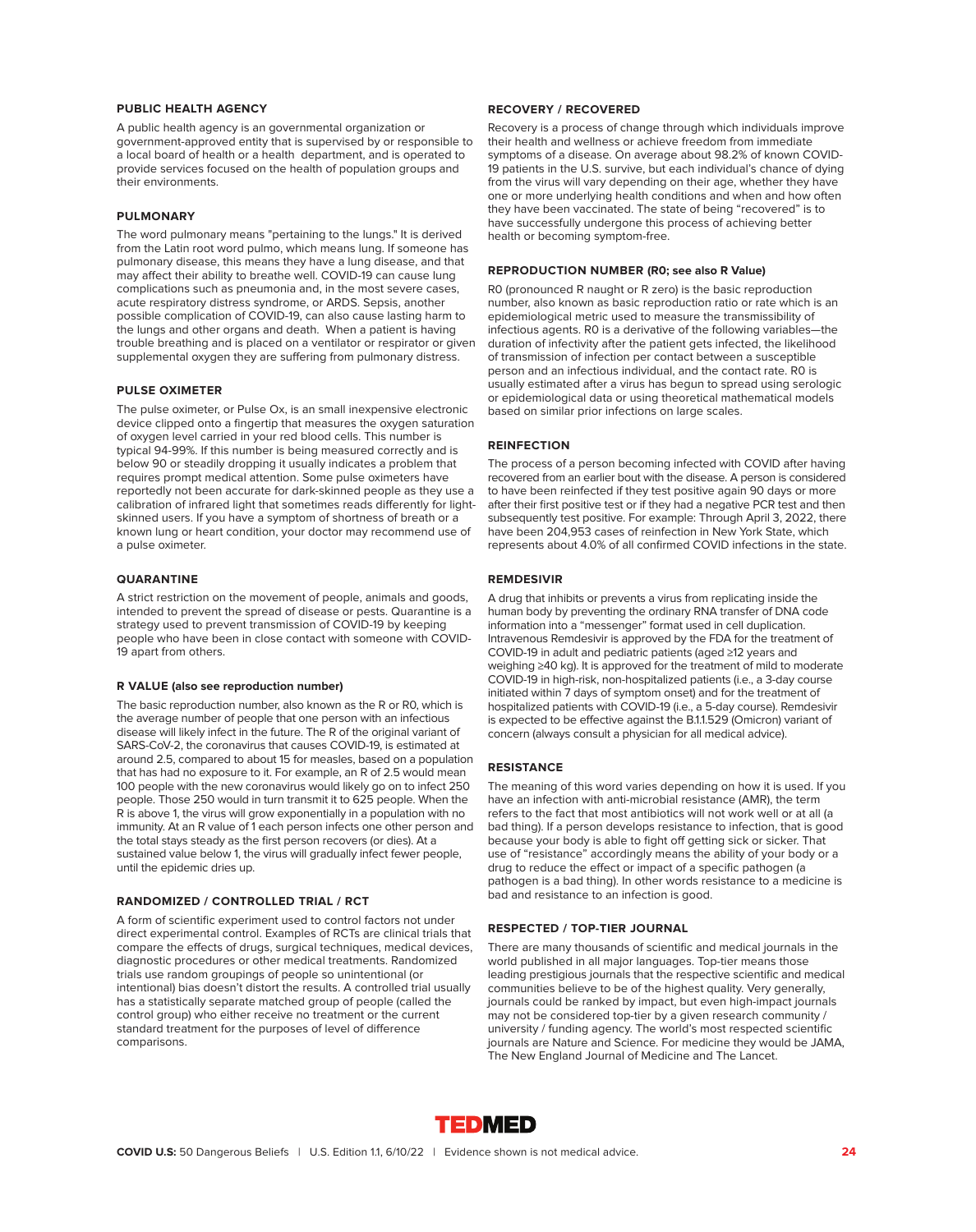# **RESPIRATOR**

A device designed to protect the wearer from inhaling hazardous elements in the atmosphere, including fumes, vapors, gases and particulate matter such as dust and airborne pathogens such as viruses. There are two main categories: the air-purifying respirator, in which respirable air is obtained by filtering a contaminated atmosphere, and the air-supplied respirator, in which an alternate supply of breathable air is delivered.

# **RNA**

Ribonucleic acid (RNA) is a molecule similar to DNA. But while DNA is a double strand woven together in a helix formation, RNA is single-stranded. An RNA strand has a backbone made of alternating sugar (ribose) and phosphate groups. There are currently two primary types of COVID-19 tests being used to test patients for COVID-19: molecular tests (also known as nucleic acid, RNA or PCR tests) and rapid antigen tests sometimes called lateral flow tests.

# **RT-PCR**

A way of measuring "messenger RNA," the part of the human biosystem that carries DNA genetic instructions from the center of a cell to the outer parts of the cell, allowing replication to occur. This acronym stands for "reverse transcription polymerase chain reaction." Basically RT-PCR is a laboratory test that combines artificially created DNA with the body's organically created DNA, plus increasing the copying rate for certain specific parts of the DNA strand to get a reliable result for the test.

# **SARS**

Severe Acute Respiratory Syndrome (SARS) is a viral respiratory disease caused by a novel SARS-associated coronavirus. It was first identified at the end of February 2003 during an outbreak that emerged in China and spread to 4 other countries. SARS has a higher fatality rate than COVID-19 and its outbreak was confined to Asia when it first appeared.

#### **SUSPECT CASE**

Individuals who may or may not be infected with COVID according to initial test results or the presence or absence of certain symptoms. Specifically, the term refers to people with the lowest level of evidence that they have been infected with COVID-19, but enough evidence so that health agencies track these suspect cases to see if those individuals become confirmed or probable cases.

# **SURGICAL MASK**

A loose-fitting, disposable device that creates a physical barrier between the mouth and nose of the wearer and potential contaminants in the immediate environment. Usually a distinctive light blue color, a surgical mask is not a high quality mask. These masks are made in different thicknesses and with different abilities to protect you from contact with airborne droplets or aerosols. Despite the use of the word surgical Despite the use of the word surgical they were designed as lightweight masks that prevented surgeons from breathing directly into exposed areas not as viral masks such as N95 and KN95 masks.

#### **SARS**

Severe acute respiratory syndrome (SARS) is a viral respiratory disease caused by a SARS-associated coronavirus. SARS is an airborne virus and can spread through small droplets of saliva in a similar way to the cold and influenza. It was first identified at the end of February 2003 during an outbreak that emerged in China and spread to 4 other countries.

# **SCIENTIFIC JOURNAL**

A professional publication that provides peer-reviewed articles and studies, typically authored by scientists, explaining scientific issues and especially reporting the results of specific scientific research studies. Usually specialized for different academic disciplines or subdisciplines. Often, the research challenges common assumptions and/or the research data presented in the published scientific literature in order to gain a clearer understanding of the facts and findings.

# **SCREENING**

Patient tests that look for diseases before symptoms appear. Screening tests can find diseases early, when they're easier to treat. Since screening may find diseases at an early stage, there may be a better chance of curing the diseases. Screening can also include doing a genetic test to check for a person's risk of developing an inherited disease.

# **SELF-ISOLATION**

Self-isolation means staying indoors and completely avoiding contact with other people. This includes the people you live with. It is sometimes called self-quarantine. You should self-isolate when there is a high risk that you could spread COVID-19 (coronavirus) to other people.

# **SECONDARY ATTACK RATE**

The secondary attack rate (SAR), is defined as the probability that an infection occurs among susceptible people within a specific group (i.e., household or close contacts). It can provide an indication of how social interactions relate to the risk of infecting other people.

# **SECONDARY INFECTION**

An infection that occurs during or after treatment for another infection. It may be caused by the first infection, the treatment itself, a hospital or clinic environment or by changes in the immune system that makes a patient more susceptible.

# **SEQUALAE**

A condition which is the consequence of a previous disease or injury, or an aftereffect of same. In some cases long COVID is referred to as COVID Sequalae.

## **SEROLOGY / SEROLOGY TEST**

A blood test that looks for signs of a previous COVID-19 infection. It detects antibodies, which are proteins in the blood that fight off infection. Antibody testing has a lot of promise because it will help us understand the pervasiveness of COVID-19 in our communities.

# **SEROPREVALENCE SURVEY**

A study that uses antibody tests to estimate the percentage of people in a population who have antibodies against SARS-CoV-2.

# **SEVERE**

The level of intensity of a specific event, as in mild, moderate or severe. The term "severe" is not synonymous with serious, as an event may be of a high level distress but relatively minor medical significance (e.g., a short severe headache or severe itching).

# **SHELTER IN PLACE**

The act or instruction of finding a safe location indoors and staying there until you are given an "all clear" or told to evacuate. During

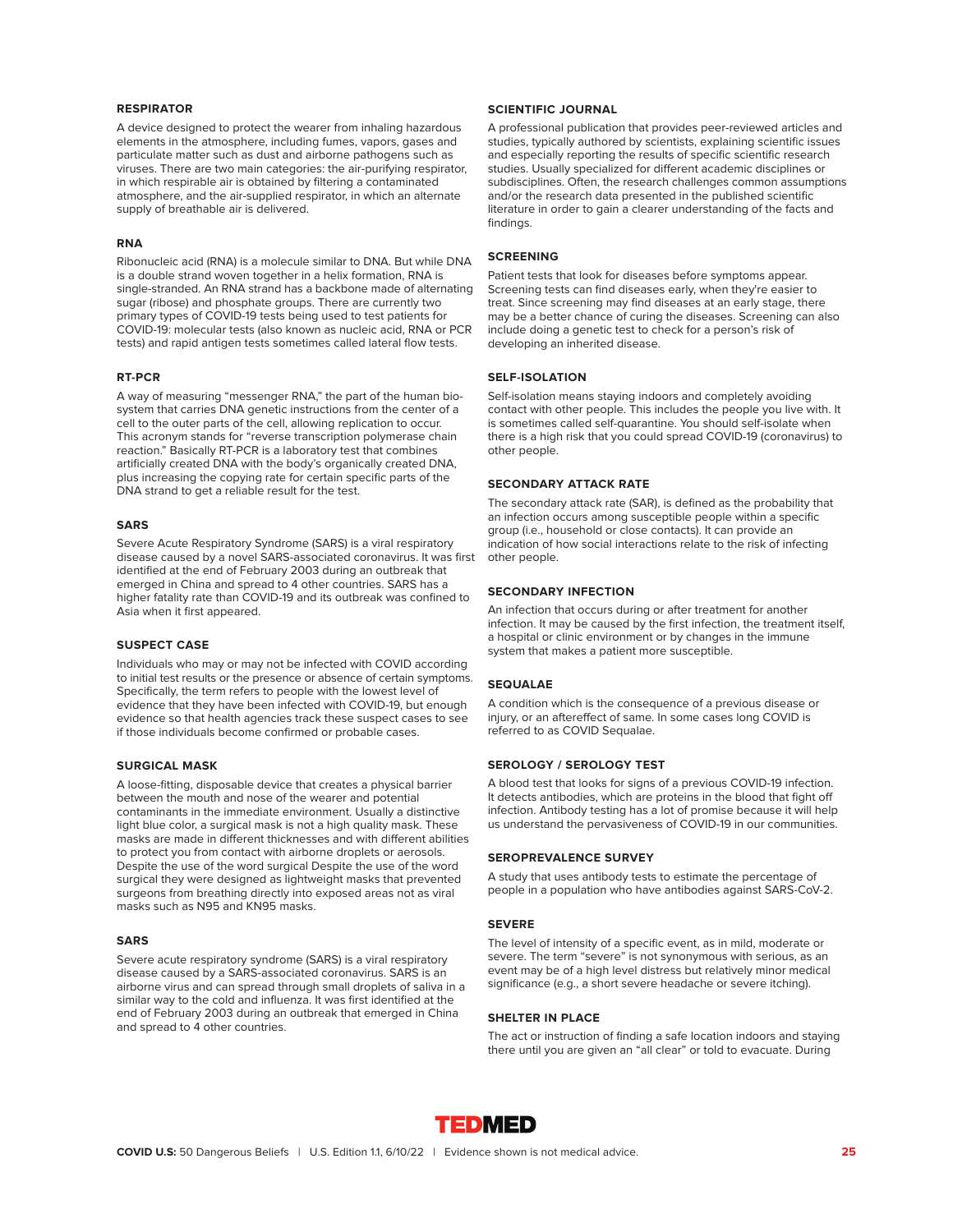COVID outbreaks in certain places, people were told to stay home for a period of time and shelter in place.

# **SIDE EFFECTS**

Also known as adverse reactions, side effects are unwanted or undesirable effects that are possibly related to a drug, vaccine or therapy. Side effects can vary from minor problems such as a runny nose or sore arm to life-threatening events, such as a heart attack or liver damage.

# **SOCIAL DETERMINANTS OF HEALTH**

Conditions in the places where people live, learn, work, and play that affect a wide range of health and quality-of life-risks and outcomes. They are not always obvious. For example, people from a foreign country may not speak the local language well enough and are thus afraid to go to the doctor even if they can afford it or there is no cost. It is a social determinant as opposed to a financial one.

# **SOCIAL DISTANCING / PHYSICAL DISTANCING**

A set of actions taken to stop or slow the spread of a highly contagious disease. The goal of social distancing is to limit face-toface contact to decrease the spread of illness among people in community settings by keeping as much physical distance apart as possible when talking, singing, praying, etc.

# **SPANISH FLU / 1918 FLU**

Influenza that is caused by a subtype (H1N1) of a specific type of virus called an orthomyxovirus instead of say, a coronavirus. (Precisely, the Spanish flu which had different names around the world is the species Influenza A virus of the genus Influenzavirus A.) It was responsible for the global influenza pandemic of 1918–1919 at the end of World War 1 that killed an estimated 50 to 100 million people worldwide. Called "Spanish" flu in the U.S. because it was mistakenly believed to originate in Spain.

# **SPIKE PROTEIN**

A glycoprotein (a protein that also has carbohydrate groups attached) that protrudes from the envelope of some viruses (such as a coronavirus). This protruding feature or "spike" facilitates entry of the viron (the virus particle) into a host cell by binding to a specifically shaped receptor (an ACE2 receptor) on the surface of a host cell, followed by a fusion (merging) of the viral and host cell membranes (the cell wall and the viron shell).

# **STERILIZING IMMUNITY**

A unique immune status, which essentially prevents nearly all virus infection into the host for a substantial period of time. A Polio or Measles vaccine series can prevent future infections for many years and thus offer sterilizing immunity. "Sterilizing" immunity is different from the type of immunity that allows an infection to occur but with subsequent successful immune system response that overcomes and clears the virus, sometimes after a period of sickness.

# **SUB-VARIANT**

Just as a sub-species is a subgroup below the level of a species, a sub-variant is a subgroup below the level of a variant. In the context of COVID-19, Omicron was a sufficiently different mutation from the original coronavirus to be classified as a variant. BA.1, BA.2 and BA.3 are still recognizably in the Omicron "family," but differ from the original Omicron. Health experts report the BA.2 subvariant may be up to seven times more transmissible than the original form of the virus.

# **SUPER-SPREADER EVENT**

A gathering of people in which in which a single infected individual infects an "unusually high" number of secondary cases. More generally, a gathering that results in more people than usual being infected by a transmissive disease. A dance party with people tightly packed and breathing hard in a low-ceiling room or a choir practice with everyone standing shoulder to shoulder in tight rows are ideal examples.

# **SUPPLY CHAIN**

The making and delivery of a variety of raw materials or components, and their step-by-step acquisition and transportation, necessary to produce and/or distribute a certain commodity. More broadly, the supply companies that furnish the raw materials and finished components for a commodity, or the series of distributors who bring the finished product to the marketplace. Supply chain breakdowns can be caused by anything from adverse weather to political and economic embargoes, raw materials shortages, and more. In a global pandemic, supply chain problems can prevent timely access to critical vaccines, medicines, or medical supplies and equipment or raw materials needed to make, deliver and administer medications.

# **SURGE / SURGE CAPACITY**

A surge is a sudden, great increase in demand or supply that was not expected. Surge capacity is the reserve ability or currently unused (available) capacity that permits a supplier to quickly ramp up supply in high volumes (either finished products or critical components) by providing immediate incremental production. Successfully meeting emergency demand by repurposing existing levels of production is not surge capacity in action, but an example of diversion, made necessary by the lack of surge capacity.

# **SYMPTOMATIC**

You are symptomatic if you are exhibiting symptoms that indicate the definite or possible presence of a disease or illness. In symptomatic cases of COVID-19, people may present a wide variety of symptoms including sore throat, headache, fatigue or loss of smell or taste. According to the Centers for Disease Control (CDC), symptoms for COVID-19 usually present within two to 14 days of exposure. You can be sick without any apparent symptoms (asymptomatic) or without realizing you truly have symptoms ("Oh, it's just my regular allergies").

# **T-CELL**

A part of the immune system, T-cells are specialized cells that develop from stem cells in the bone marrow. They help protect the body from infection and may help fight cancer. Along with B-cells, Tcells are the workhorses of fighting serious disease.

# **TELEMEDICINE**

Remote diagnosis and treatment of patients by means of telecommunications or online technology, usually a 2-way mobile based video conference service such as Apple FaceTime, Skype, What's App or Zoom.

#### **THERAPEUTICS**

Medicines, treatment, and care of a patient for the purpose of combating disease or alleviating pain or injury. (Before getting a disease, medical treatment would typically be called a preventative or a prophylaxis.) For example, the FDA has issued EUAs (Emergency Use Authorizations) for several monoclonal antibody treatments for COVID-19 as a therapeutic response to high-risk COVID-19 in adults and pediatric patients.

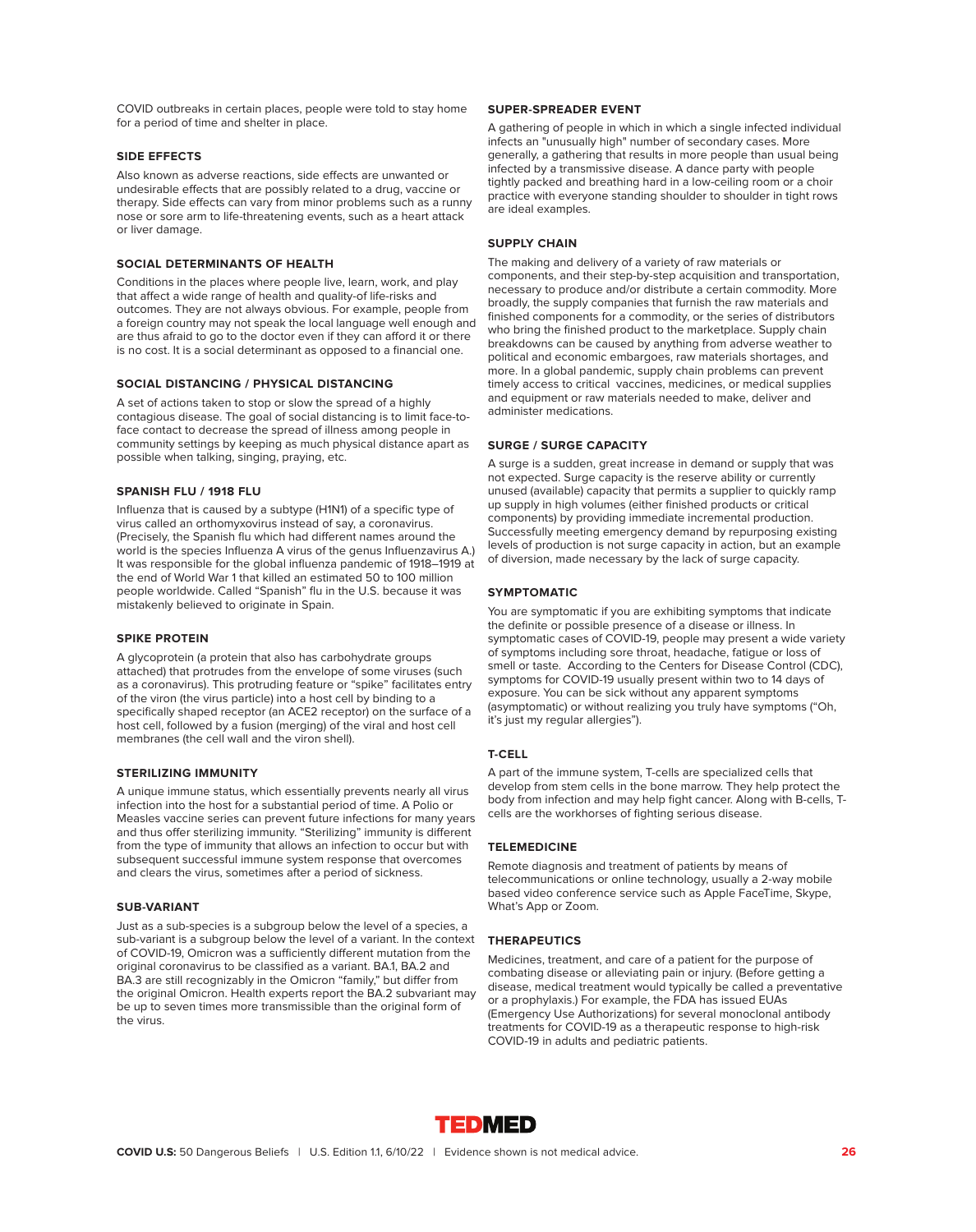# **TOCILIZUMAB**

A drug used to treat adults and children aged 2 years and older with severe or life-threatening cytokine release syndrome. This syndrome can be caused by COVID-19 and by a type of immunotherapy called chimeric antigen receptor (CAR) T-cell therapy. Tocilizumab is also used to treat certain types of arthritis and a condition that causes inflammation of the lining of the arteries.

# **TOXIN**

Substances created by plants and animals that are poisonous (toxic) to humans. Toxins may also include some medicines that are helpful in small doses, but poisonous in large amounts. Most toxins that cause problems in humans come from germs such as bacteria.

# **TOXOID VACCINE**

A type of vaccine that employs a toxin (harmful product) made by the germ that causes a disease. These vaccines create immunity to the parts of the germ that cause a disease instead of the germ itself. That means the immune response is targeted to the toxin instead of the whole germ.

# **TRANSMISSION, TRANSMISSIVE**

Transmission is passing a disease from a person or animal to another person or animal. Transmissive is the quality of how easy a pathogen is to transmit. A virus may be "highly transmissive" (easy to pass to another person) or "low-transmissive" (not so easy to pass along). Transmission of SARS-CoV-2 can occur through direct, indirect, or close contact with infected people through infected secretions such as saliva and respiratory secretions or their respiratory droplets, The possible modes of transmission for SARS-CoV-2, including contact, droplet, aerosol,: airborne, fomite, fecal-oral, bloodborne, mother-tochild, and animal-to-human transmission.

# **TREATMENT**

A generic, nonspecific term for various kinds of healthcare that may be intended to relieve illness, injury, mental health problems, etc. The application of medicines, surgery, psychotherapy, etc., to a patient or to a disease or symptom.

# **TOLERANCE**

The body's ability to limit the health impact caused by the problems associated with a given pathogen. Tolerance includes all the mechanisms that regulate the amount of harm. Tolerance may vary over time or be affected by other co-morbidities.

#### **TRIAGE**

The process of sorting people based on their need for immediate medical treatment as compared to their chance of benefiting from such care. Triage is done in emergency rooms, disasters, and wars, when limited medical resources must be allocated to maximize the number of survivors.

#### **TWINDEMIC**

Recently coined term referring to a possible severe flu season that occurs simultaneously with the COVID-19 pandemic. A blend of the terms "twin" and "pandemic."

# **UNDER-VACCINATED**

A vaccination of significantly less than the proportion of a population that should be vaccinated to prevent widespread transmission. Or, giving a single person fewer vaccines or fewer doses than are recommended.

# **USAID**

The U.S. Agency for International Development, a federal agency that supports international development, primarily through its \$27 billion budget of taxpayer-supported civilian foreign aid and economic assistance. USAID supports COVID vaccinations in foreign countries on the grounds that (as its website says): "To beat the virus in the United States, we must also fight it abroad."

# **VACCINE**

A substance that is administered (as by injection) to stimulate the body's future immune response to a specific infectious agent or disease so as to either completely prevent or minimize the body's potential damage or death from that infection. Note: vaccines are intended to strengthen a person's resistance to a pathogen (sometimes called immunity); they do not necessarily eliminate all possibility of infection or disease. (See VACCINE TYPES.)

# **VACCINE AVERSE, VACCINE HESITANT**

Vaccine averse or vaccine hesitant is a mental state that motivates a person to delay acceptance of vaccines, or refuse vaccination entirely, despite availability of vaccination services that have been approved as safe and effective by leading regulatory review agencies. Vaccine hesitancy has always had significant consequences, such as the resurgence of once eradicated vaccine-preventable diseases or failure to achieve or sustain herd immunity when possible. The current COVID-19 pandemic and the public reaction to the COVID-19 vaccine is another example of this substantial challenge. Vaccine aversion or hesitantly is related to but different from anti-vaccine, or anti-Vax.

# **VACCINE EFFECTIVENESS**

Per the CDC, vaccine effectiveness is a measurement of the proportionate reduction in cases among vaccinated persons.

# **VACCINE EFFICACY**

Per the CDC, vaccine efficacy is a measurement of the proportionate reduction in cases among vaccinated persons; term is used when a study is carried out under ideal conditions, for example, during a clinical trial.

# **VACCINE NATIONALISM**

An economic export control or shutdown strategy, imposed by a nation's government, that is intended to hoard domesticallyproduced vaccines and related supplies and equipment (such as vaccine syringes) produced by onshore manufacturers, in order to increase supply in their own country. The aim is to stock up supplies and vaccinate the people of one's own nation as soon as possible, regardless of the impact (or contract violations) of vaccine manufacturers' distribution for the rest of the world.

# **VACCINE TRIALS**

A clinical trial that aims at establishing the safety and efficacy of a vaccine prior to it being approved by one or more regulatory agencies.

# **VACCINE TYPES**

Major different types of vaccines include (1) weakened or attenuated vaccines; (2) inactivated vaccines; (3) antigen-based vaccines; (4) mRNA vaccines.

1) Weakened, or attenuated, vaccines consist of microorganisms that have lost the ability to cause serious illness but retain the ability to stimulate immunity. When introduced into a person's system, they may produce a mild or asymptomatic form of the disease. Attenuated vaccines have been approved for measles, mumps, polio (the Sabin vaccine), rubella, and tuberculosis.

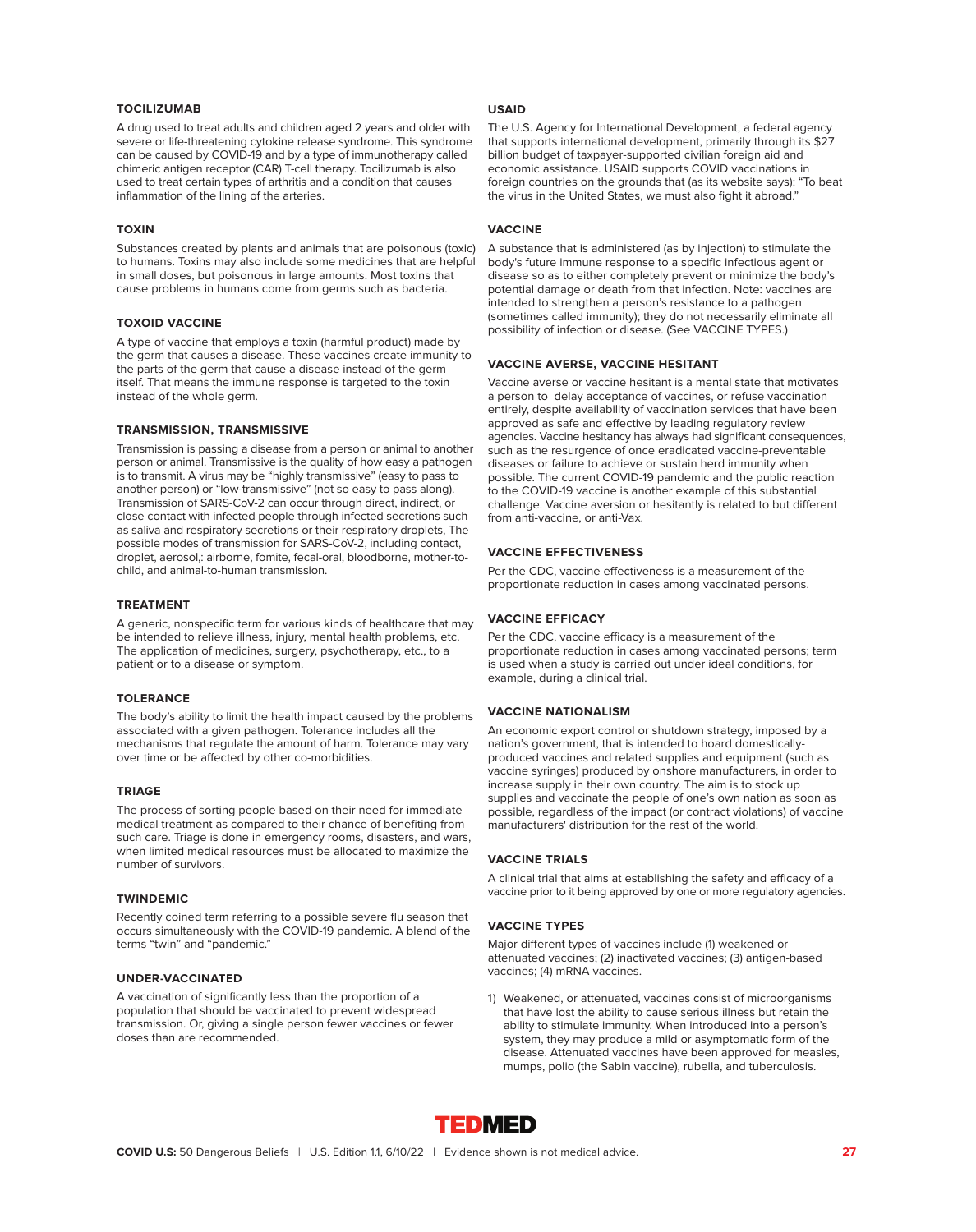- 2) Inactivated vaccines are those that contain organisms that have been killed or inactivated with heat or chemicals. Specifically, inactivated vaccines consist of virus particles, bacteria, or other pathogens that have been grown in culture and then killed to destroy disease-producing capacity. When injected into the body, inactivated vaccines elicit an immune response, but the response often is less complete than with attenuated vaccines. Because inactivated vaccines are not as effective at stimulation the immune system to fight off infection as those made from attenuated microorganisms, greater quantities of inactivated vaccines are administered.
- 3) Antigen-based vaccines require medical researchers to identify the genes of a pathogen (disease-causing microorganism) that encode the protein or proteins that stimulate the immune response to that organism, then mass-produce the immunitystimulating proteins (called antigens) for use in vaccines. This technology has also made it possible to alter pathogens genetically and produce weakened strains of viruses.
- 4) mRNA vaccines use recombinant DNA technology (the process of taking a gene from one organism and inserting it into the DNA of another). This approach has proven useful in developing vaccines to viruses that cannot be grown successfully or that are inherently dangerous. Genetic material that codes for a desired antigen is inserted into the weakened form of a large virus, such as the vaccinia virus, which carries the foreign genes "piggyback." The altered virus is injected into an individual to stimulate antibody production to the foreign proteins and thus confer immunity.

# **VAERS**

The Vaccine Adverse Event Reporting System is a program administered by the U.S. CDC and FDA, providing a national early warning system to detect possible safety problems in U.S.-licensed vaccines. Per the VAERS website, "VAERS is a passive reporting system, meaning it relies on individuals to send in reports of their experiences to CDC and FDA. VAERS is not designed to determine if a vaccine caused a health problem, but is especially useful for detecting unusual or unexpected patterns of adverse event reporting that might indicate a possible safety problem with a vaccine." Many people misunderstand VAERS because the problems reported by people (including deaths) must be compared to the normal frequency and volume of those same events in a similar large group of unvaccinated people that would have been statistically expected.

# **VARIANT**

A variant is "a version of a virus that has accumulated enough mutations to represent a separate branch on the family tree" (Dr. Amesh A. Adalja, M.D., senior scholar at the Johns Hopkins Center for Health Security). In other words, a variant is a viral genome (genetic code) that may contain one or more mutations. In some cases, a group of variants with similar genetic changes, such as a lineage or group of lineages, may be designated by public health organizations as a Variant of Concern (VOC) or a Variant of Interest (VOI) due to shared attributes and characteristics. COVID-19 has spawned half a dozen important variants since first emerging in Wuhan, China in the late fall of 2019 including the latest variant to sweep the world called the Omicron variant. (See SUB-VARIANT.)

# **VARIANTS OF CONCERN / HIGH CONCERN**

Variants of a virus are categorized by the WHO and CDC into three categories: (1) "variants of interest," (2) "variants of concern" and (3) "variants of high consequence." (The latter two terms are given separate definitions below.) The CDC states that a variant is classified as a Variant of Concern, when there is evidence of an increase in transmissibility, more severe disease (e.g., increased hospitalizations or deaths), significant reduction in neutralization by antibodies generated during previous infection or vaccination,

reduced effectiveness of treatments or vaccines, or diagnostic detection failures.

# **VARIANT OF INTEREST**

Variants of interest refer to viruses for which scientists have seen several of the same genetic mutations emerge, so they are on the lookout for it. If or when a virus anywhere in the world is determined to have this genetic sequence, it gets updated into a database that is shared internationally, so health experts can see what is emerging in the biosphere (all living organisms around the world).

# **VARIANT OF HIGH CONSEQUENCE**

A virus variation where vaccines (or other medical countermeasures) show markedly less effectiveness, even if they worked reasonably well against earlier variants.

# **VECTOR**

In medicine, a carrier of disease or of medication. For example, in malaria a mosquito is the vector that carries and transfers the infectious agent. In molecular biology, a vector may be a virus or a plasmid that carries a piece of foreign DNA to a host cell.

## **VENTILATION**

The process of introducing fresh air into indoor spaces while removing stale air. Letting fresh air into indoor spaces can help remove air that contains virus particles and thus help prevent the spread of coronaviruses such as the one that causes COVID-19. In poorly ventilated rooms, the amount of virus in the air can build up, increasing the risk of spreading COVID-19, especially if there are lots of infected people in the room. The virus can also remain in the air after an infected person has left. Frequent air changes in a room help prevent that from happening. A well-ventilated room will have the equivalent airflow of at least 6 air changes an hour. A typical building is engineered for 1-3 changes per hour. Hospital delivery and operating rooms may have 2-5 changes per hour. On a typical commercial airline flight, ventilators provide 10-15 changes per hour (every 4-6 minutes).

# **VENTILATOR / CPAP / BIPAP**

A machine that mechanically assists a patient in the exchange of oxygen and carbon dioxide, a process sometimes referred to as artificial respiration. CPAP stands for "continuous positive airway pressure" and refers to a machine that uses mild air pressure, delivered through a mask over the nose and mouth, to keep the patient's breathing airways open while they sleep. CPAP delivers an even airflow at all times. BIPAP stands for "bilevel positive air pressure" and refers to a CPAP type ventilator that delivers higher pressure when the patient inhales, and lower pressure when the patient exhales.

# **VIRAL LOAD**

A measurement of how much virus quantity a patient has in their body. This measurement can be ascertained by using blood, nasal swabs or bodily fluids to test for the presence and amount of virus. Viruses are incredibly tiny, so minute quantities of just a handful of infectious virus particles (virons) are all that is needed to create sickness in vulnerable people. It has been scientifically estimated that all the active CoV-19-2 viruses in the world together weigh less than 10 pounds.

# **VIRAL SHEDDING**

The process of a patient releasing copies of a virus from their bodies. Patients with COVID-19 shed the virus or parts of destroyed or disabled viruses for about 14 days, starting 2 to 3 days before they start to have symptoms. Not all shedding is infectious.

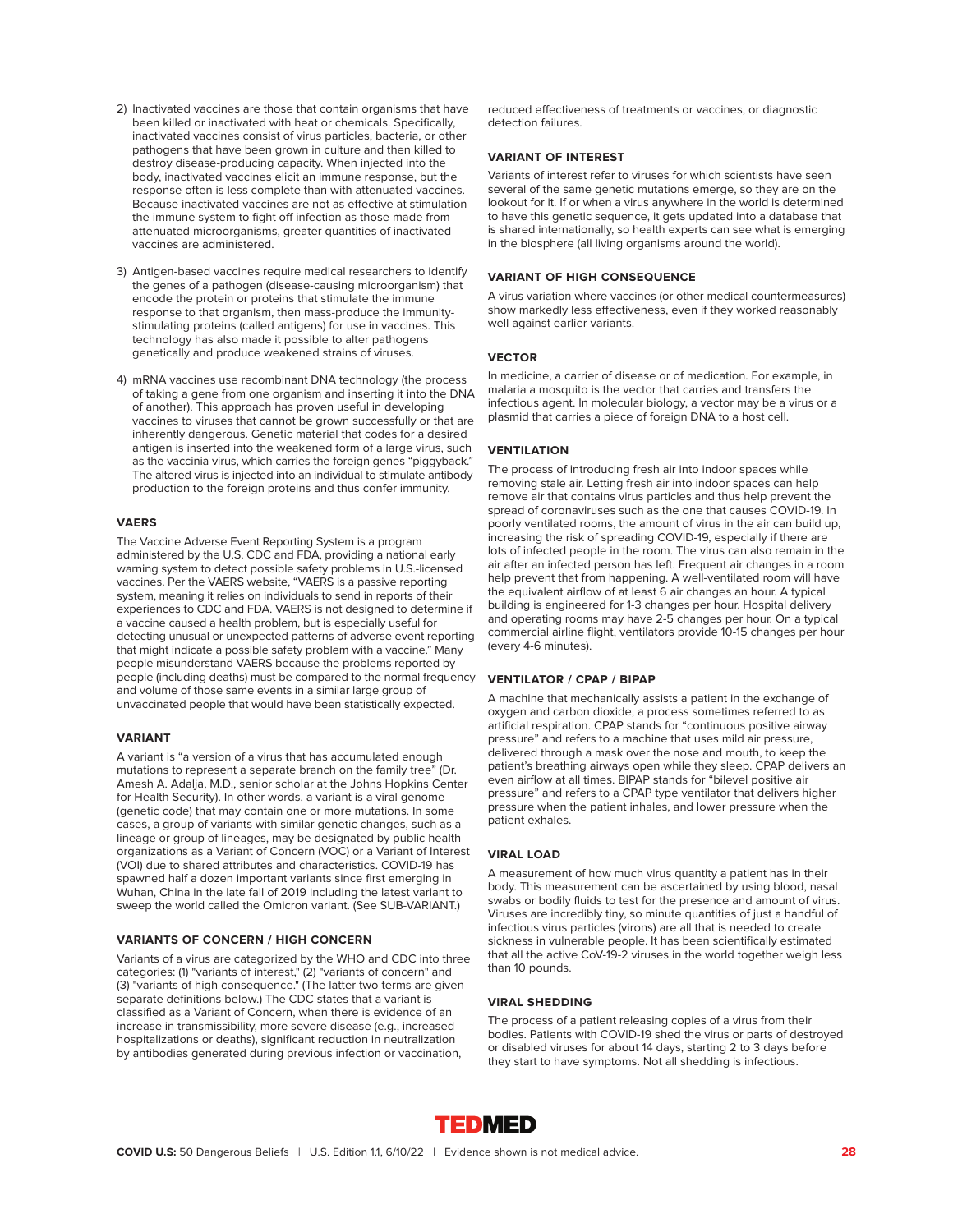# **VIROLOGY**

The branch of science that deals with the study of viruses. Virology covers all aspects of virus study and analysis from evolution, structure, life cycle and function to the diseases that they are responsible for and the host defenses against them.

# **VIRUS**

An infective agent that typically consists of a nucleic acid molecule in a protein coat, which is too small to be seen by even the most powerful light microscopes. Unlike much larger bacterial organisms that are clearly alive, viruses are not really alive in the typical sense. This is because a virus is able to multiply only within the living cells of a host in the same way that a few lines of computer code can only run if they are inside a full program in a compatible computer. Non-scientists often confuse viruses with bacteria, but a virus is a non-living collection of molecules that need a host to survive, while bacteria are free-living cells that can live inside or outside of a host body.

# **VULNERABILITY**

Susceptibility to injury or disease; specifically, a greater likelihood of becoming ill from a certain disease or a greater likelihood of passing a disease to others even if you do not become sick yourself.

# **VULNERABLE PERSON**

A person is one who is more likely than the average individual to become infected or have severe symptoms from a specific virus. In the context of COVID-19, vulnerable persons are elderly or immunocompromised individuals. However, many people not thought to be classed among the vulnerable (at high risk) population have also contracted COVID-19

# **WASTEWATER SURVEILLANCE / WASTEWATER MONITORING**

A public health tool, operated by the U.S. CDC, that tracks the presence of SARS-CoV-2, the virus that causes COVID-19, in wastewater samples collected in defined sewage processing zones across the country. Per the CDC, "People infected with SARS-CoV-2 can shed the virus in their feces, even if they don't have symptoms. The virus can then be detected in wastewater, enabling wastewater surveillance to capture presence of SARS-CoV-2 shed by people with and without symptoms. This allows wastewater surveillance to serve as an early warning that COVID-19 is spreading in a community."

# **WATCH LIST**

Potentially future dangerous beliefs. The Plain Talk "Watch List" is a compilation of currently circulating beliefs that our Advisory Committee believes are mistaken or largely unsupported, and potentially harmful if they were to become widely believed or acted upon.

#### **WAVE**

In the context of an epidemic or pandemic, a wave is a sharp increase in cases that spreads across a significant portion of a population or a wide geographic area. Successive variants are often responsible for creating these new outbreaks. They are called "waves" because when charted on a graph, the line that depicts rapidly rising and then falling numbers of cases resemble ocean swells or waves.

#### **WEALTHY COUNTRY**

Nations with large, robust economies that are able to afford stateof-the-art healthcare, medical treatment and medical equipment

and procedures for most of their population. In the context of a pandemic or epidemic, a wealthy country is one that has in place the necessary health workers, hospitals and clinics, medical equipment, access to vaccines, refrigeration and transport that are necessary to effectively combat a routine outbreak.

# **WET MARKET**

A live animal market where different species of animals – poultry, fish, reptiles, and mammals of every kind -- are brought together in small spaces before being slaughtered and sold for food, making these venues breeding grounds for new viruses or virus variants that can be passed from animals to humans. Wet markets can also facilitate the transmission of other infectious diseases from animals to human beings. Though often officially banned, these chaotic markets of small entrepreneurs are a common sight in many areas of the world such as China and South Asia. A wet market in the Chinese city of Wuhan is likely to be the point of origin for COVID-19 to first jump from an unknown animal species to humans. Daily introduction of new animals in wet markets provides optimum conditions for the development of disease agents such as influenza. Animals may remain in the space from days to weeks. Add the daily contacts of live animals with humans (including children), and conditions are optimal for the transfer and evolution of infectious disease agents.

# **WHEEZE**

A high-pitched whistling sound made while breathing, often associated with difficulty breathing. Wheezing may occur during breathing out (expiration) or breathing in (inspiration).

# **"WITH" OR "FOR"?**

Hospital admission classification during the COVID-19 pandemic can describe patients as being admitted "with" COVID (meaning they are infected but show up at the hospital for some other reason such as chest pain or a broken leg); or patients can be described as admitted "for" COVID -- meaning their most acute health issue, and the reason for admission, is COVID symptoms.

#### **WHO (World Health Organization)**

Founded in 1948, WHO is the United Nations agency that connects nations, partners, and people to promote health, keep the world safe and serve the vulnerable. WHO's mission is for everyone, everywhere to attain the highest level of health. It maintains offices with thousands of employees around the world and is headquartered in Geneva, Switzerland. The WHO is not independent since it reports directly to the member states of the UN. This makes it difficult for WHO to pressure or go against the wishes of any member, even if that is best for global health.

# **WORKING FROM HOME / REMOTE WORK**

A form of social distancing where workers perform their jobs from home, typically using Internet connectivity to communicate with colleagues, customers, suppliers and the like. Helps avoid the spread of an infectious virus.

# **WUHAN**

The Chinese city with the wet market identified as the likely geographic origin point of SARS-CoV-2 and COVID-19. Wuhan, population 11 million, is also home to the Wuhan Institute of Virology, a research institute administered by the Chinese Academy of Sciences that is active as a premier research center for the study of coronaviruses. There is controversy over whether COVID originated at this Institute (possibly by an accidental spread of infection from a lab animal that was being used for research), or

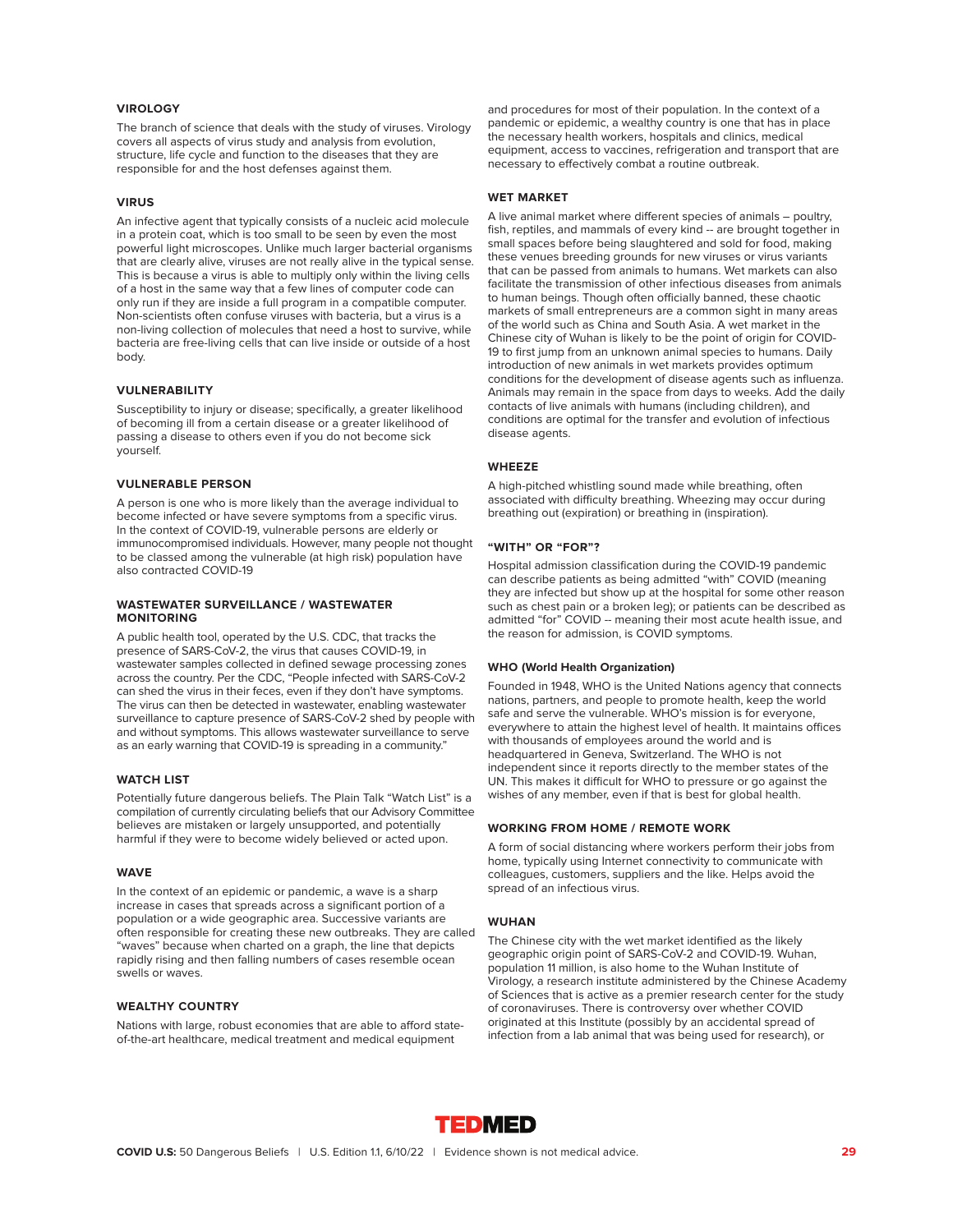from a nearby wet market in a manner that is still unclear. Current scientific consensus including a recently published peer-reviewed study in a top scientific journal strongly favors the wet market origin theory, despite the irony that China's leading top-tier bio security level laboratory is located less than 2 miles away.

# **ZERO-COVID**

A public health policy adopted by a handful of countries, most notably China, employing aggressive contract tracing, mass testing, strict quarantines, widespread and severe lockdowns, etc., aimed at stopping community spread of COVID-19 as soon as the virus is detected. The goal is to have as near to zero cases as possible, even if entire cities need to remain closed and everyone is forced to stay in their homes for weeks under penalty of severe consequences. The highly contagious Omicron variant has posed the biggest challenge yet to this policy with the world's largest city, Shanghai, being shut down for nearly 2 weeks in mid-April 2022.

# **ZOONOSIS / ZOONOTIC**

Zoonosis refers to the process of spreading any disease or infection, through natural transmission, from vertebrate animals to humans. More specifically, a disease that ordinarily resides in animal populations but somehow jumps to humans. Zoonotic describes a virus or disease that can be spread in such a fashion. Rabies and Lyme's Disease are examples of zoonotic pathogens.

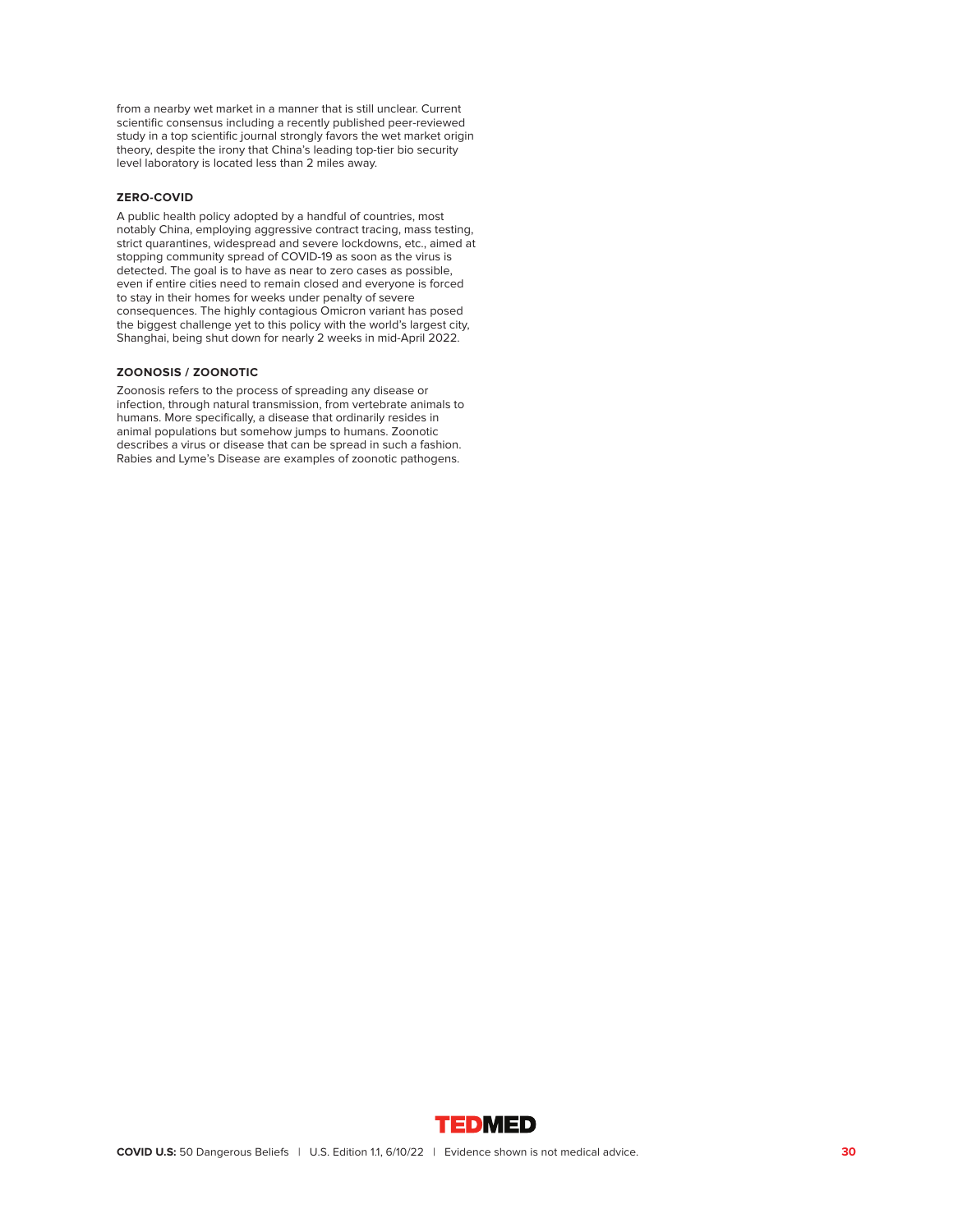## **BELIEF 1**

- 1 ECDC, 2022. SARS-CoV-2 variants of concern as of 7 April 2022. [online] European Centre for Disease Prevention and Control: An agency of the European Union. Available at:<https://www.ecdc.europa.eu/en/covid-19/variants-concern> [Accessed 7 June 2022].
- 1.1 Ritchie, H., Mathieu, E., Rodés-Guirao, L., Appel, C., Giattino, C., Ortiz-Ospina, E., Hasell, J., Macdonald, B., Beltekian, D. and Roser, M., 2022. Coronavirus Pandemic (COVID-19). [online] Our World in Data. Available at: <https://ourworldindata.org/covid-cases#cumulative-confirmed-cases-per-million-people>[Accessed 9 June 2022].

#### **BELIEF 2**

- 2 Ritchie, H., Mathieu, E., Rodés-Guirao, L., Appel, C., Giattino, C., Ortiz-Ospina, E., Hasell, J., Macdonald, B., Beltekian, D. and Roser, M., 2022. Coronavirus Pandemic (COVID-19). [online] Our World in Data. Available at: <https://ourworldindata.org/covid-hospitalizations>[Accessed 9 June 2022].
- 2.1 Ritchie, H., Mathieu, E., Rodés-Guirao, L., Appel, C., Giattino, C., Ortiz-Ospina, E., Hasell, J., Macdonald, B., Beltekian, D. and Roser, M., 2022. Coronavirus Pandemic (COVID-19). [online] Our World in Data. Available at: <https://ourworldindata.org/covid-deaths>[Accessed 9 June 2022].
- 2.2 The New York Times, 2022. Two new versions of Omicron are gaining ground in the U.S., according to C.D.C. estimates. [online] nytimes.com. Available at: [https://www.nytimes.com/2022/06/08/science/omicron-ba4-ba5](https://www.nytimes.com/2022/06/08/science/omicron-ba4-ba5-variant.html) [variant.html](https://www.nytimes.com/2022/06/08/science/omicron-ba4-ba5-variant.html) [Accessed 9 June 2022].

# **BELIEF 3**

- 3 Dawson, J., ABC News. 13 Jan 2022. Debunking the idea viruses always evolve to become less virulent. [online] ABC News. Available at:<https://abcnews.go.com/Health/debunking-idea-viruses-evolve-virulent/story?id=82052581> [Accessed 25 March 2022].
- 3.1 Ourworldindata. Coronavirus (COVID-19) Deaths. [online] Available at:<https://ourworldindata.org/covid-deaths> [Accessed 23 May 2022].
- 3.2 Covid19.who.int. 2022. WHO Coronavirus (COVID-19) Dashboard. [online] Available at:<https://covid19.who.int/> [Accessed 23 May 2022].
- 3.3 Taylor CA, Whitaker M, Anglin O, et al. COVID-19–Associated Hospitalizations Among Adults During SARS-CoV-2 Delta and Omicron Variant Predominance, by Race/Ethnicity and Vaccination Status — COVID-NET, 14 States, July 2021– January 2022. MMWR Morb Mortal Wkly Rep 2022;71:466–473. DOI: [http://dx.doi.org/10.15585/mmwr.mm7112e2.](http://dx.doi.org/10.15585/mmwr.mm7112e2)

- 4 Ulloa AC, Buchan SA, Daneman N, Brown KA. Estimates of SARS-CoV-2 Omicron Variant Severity in Ontario, Canada. JAMA. 2022;327(13):1286–1288. doi: [10.1001/jama.2022.2274](http://10.1001/jama.2022.2274)
- 4.1 Joseph A. Lewnard, Vennis X. Hong, Manish M. Patel, Rebecca Kahn, Marc Lipsitch, Sara Y. Tartof. Clinical outcomes associated with Omicron (B.1.1.529) variant and BA.1/BA.1.1 or BA.2 subvariant infection in southern California. medRxiv 2022.01.11.22269045; doi:<https://doi.org/10.1101/2022.01.11.22269045>
- 4.2 Isobel L. Ward, Charlotte Bermingham, Daniel Ayoubkhani, Owen J. Gethings, Koen B. Pouwels, Tomas Yates, Kamlesh Khunti, Julia Hippisley-Cox, Amitava Banerjee, Ann Sarah Walker, Vahé Nafilyan. Risk of COVID-19 related deaths for SARS-CoV-2 Omicron (B.1.1.529) compared with Delta (B.1.617.2). medRxiv 2022.02.24.22271466; doi: <https://doi.org/10.1101/2022.02.24.22271466>
- 4.3 Centers for Disease Control and Prevention. Long COVID or Post-COVID Conditions. Available at: <https://www.cdc.gov/coronavirus/2019-ncov/long-term-effects/index.html>[Acessed 26 May 2022].
- 4.4 Callaway E, Ledford H. How Bad is Omicron? What scientists know so far. Nature 600, 197-199 (2021). doi: <https://doi.org/10.1038/d41586-021-03614-z>
- 4.5 ABC News, 2022. Debunking the idea viruses always evolve to become less virulent [online] ABC News. Available at: <https://abcnews.go.com/Health/debunking-idea-viruses-evolve-virulent/story?id=82052581>[Accessed 25 March 2022].
- 4.6 Groff D, Sun A, Ssentongo AE, et al. Short-term and Long-term Rates of Post acute Sequelae of SARS-CoV-2 Infection: A Systematic Review. JAMA Netw Open. 2021;4(10):e2128568. doi:<https://doi:10.1001/jamanetworkopen.2021.28568>

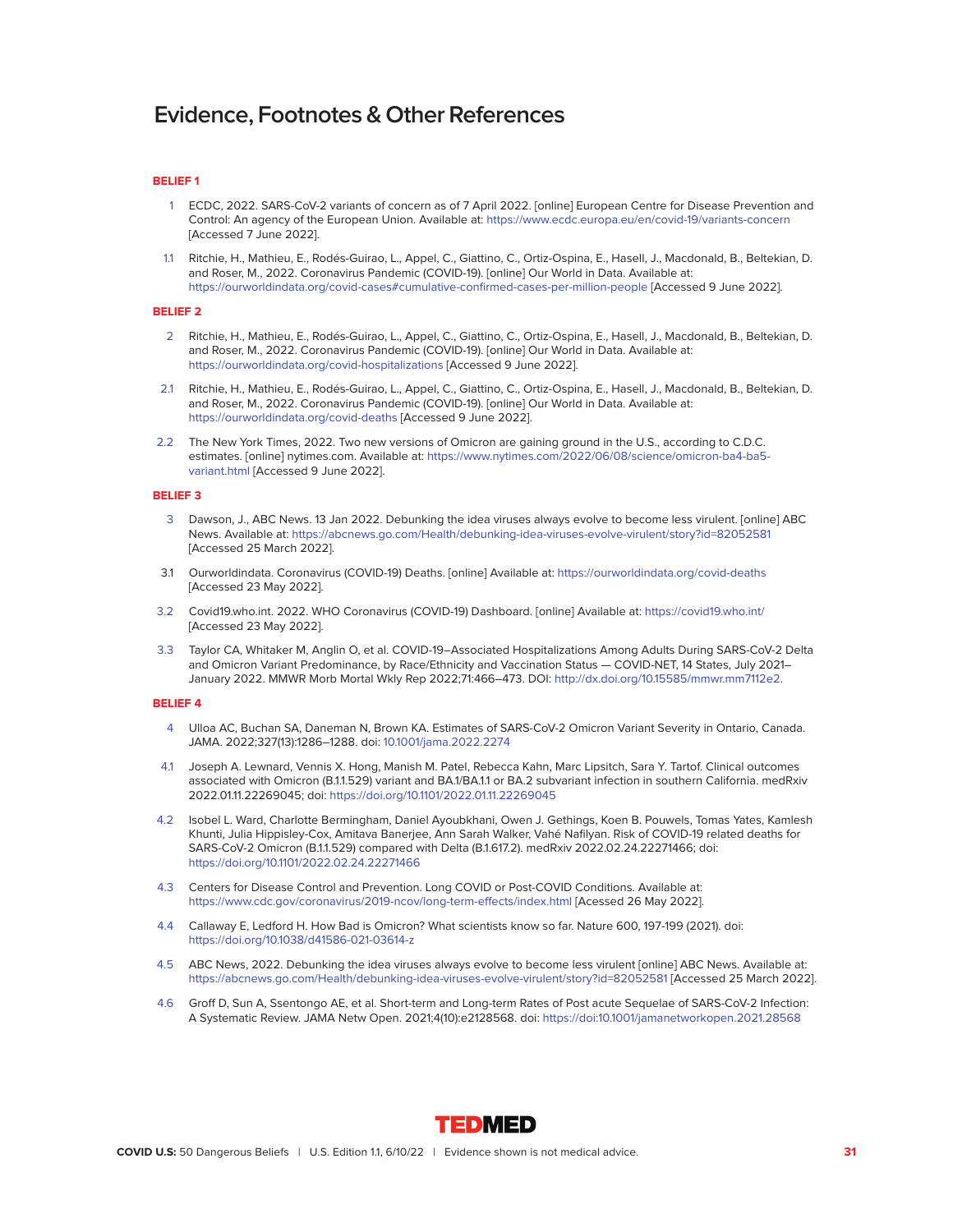# **BELIEF 5**

- 5 Reference: Ulloa AC, Buchan SA, Daneman N, Brown KA. Estimates of SARS-CoV-2 Omicron Variant Severity in Ontario, Canada. JAMA. 2022;327(13):1286–1288. [https://doi:10.1001/jama.2022.2274.](https://doi:10.1001/jama.2022.2274)
- 5.1 Han, JH, Womack, KN, Tenforde, MW, et al. Associations between persistent symptoms after mild COVID-19 and longterm health status, quality of life, and psychological distress. Influenza Other Respi Viruses. 2022; 1- 10. [https://doi:10.1111/irv.12980.](https://doi:10.1111/irv.12980)
- 5.2 Centers for Disease Control and Prevention. Epidemiology and Prevention of Vaccine-Preventable Diseases. Available at:<https://www.cdc.gov/vaccines/pubs/pinkbook/polio.html>[Accessed 23 May 2022].
- 5.3 Han, JH, Womack, KN, Tenforde, MW, et al. Associations between persistent symptoms after mild COVID-19 and longterm health status, quality of life, and psychological distress. Influenza Other Respi Viruses. 2022; 1- 10. [https://doi:10.1111/irv.12980.](https://doi:10.1111/irv.12980)
- 5.4 Anselm, B., 2022. When Omicron Isn't So Mild. [online] Nytimes.com. Available at: [https://www.nytimes.com/2022/01/29/health/omicron-chronic-illness.html.](https://www.nytimes.com/2022/01/29/health/omicron-chronic-illness.html) [Accessed 12 April 2022].

# **BELIEF 6**

- 6 Kelley, A., 2022. COVID-19 won't be eradicated: WHO The Hill. [online] Thehill.com. Available at: <https://thehill.com/changing-america/well-being/longevity/571155-covid-19-wont-be-eradicated-who/> [Accessed 12 April 2022].
- 6.1 Callaway E. Beyond Omicron: what's next for COVID's viral evolution? Nature 600, 204-207 (2021). doi: [https://doi.org/10.1038/d41586-021-03619-8.](https://doi.org/10.1038/d41586-021-03619-8)
- 6.2 Arrow KJ, Panosian C, Gelband H, editors. Institute of Medicine (US) Committee on the Economics of Antimalarial Drugs. Saving Lives, Buying Time: Economics of Malaria Drugs in an Age of Resistance. Washington (DC): National Academies Press (US); 2004. 5, A Brief History of Malaria. Available at:<https://www.ncbi.nlm.nih.gov/books/NBK215638/>
- 6.3 Centers for Disease Control and Prevention. Smallpox. Available at:<https://www.cdc.gov/smallpox/index.html> [Accessed 26 May 2022].
- 6.4 Barberis I, Bragazzi NL, Galluzzo L, Martini M. The history of tuberculosis: from the first historical records to the isolation of Koch's bacillus. J Prev Med Hyg. 2017;58(1):E9-E12.

# **BELIEF 7**

- 7 Yong, E., 2022. The Millions of People Stuck in Pandemic Limbo. [online] The Atlantic. Available at: <https://www.theatlantic.com/health/archive/2022/02/covid-pandemic-immunocompromised-risk-vaccines/622094/> [Accessed 25 March 2022].
- 7.1 McDonald, G. 15 July 2020. 5 Advances That Followed Pandemics. history.com [online]. Available at: [https://www.history.com/news/pandemics-advances.](https://www.history.com/news/pandemics-advances)
- 7.2 McKee, M., Stuckler, D. If the world fails to protect the economy, COVID-19 will damage health not just now but also in the future. Nat Med 26, 640–642 (2020). [https://doi.org/10.1038/s41591-020-0863-y.](https://doi.org/10.1038/s41591-020-0863-y)

- 8 Ducharme, J., 2022. An N95 Is the Best Mask for Omicron. Here's Why. [online] Time. Available at: <https://time.com/6139169/n95-best-mask-omicron-covid-19/>[Accessed 12 April 2022].
- 8.1 Andrejko KL, Pry JM, Myers JF, et al. Effectiveness of Face Mask or Respirator Use in Indoor Public Settings for Prevention of SARS-CoV-2 Infection — California, February–December 2021. MMWR Morb Mortal Wkly Rep 2022;71:212–216. DOI:<http://dx.doi.org/10.15585/mmwr.mm7106e1>
- 8.2 Sickbert-Bennett EE, Samet JM, Clapp PW, et al. Filtration Efficiency of Hospital Face Mask Alternatives Available for Use During the COVID-19 Pandemic. JAMA Intern Med. 2020;180(12):1607-1612. doi: [10.1001/jamainternmed.2020.4221](http://10.1001/jamainternmed.2020.4221)

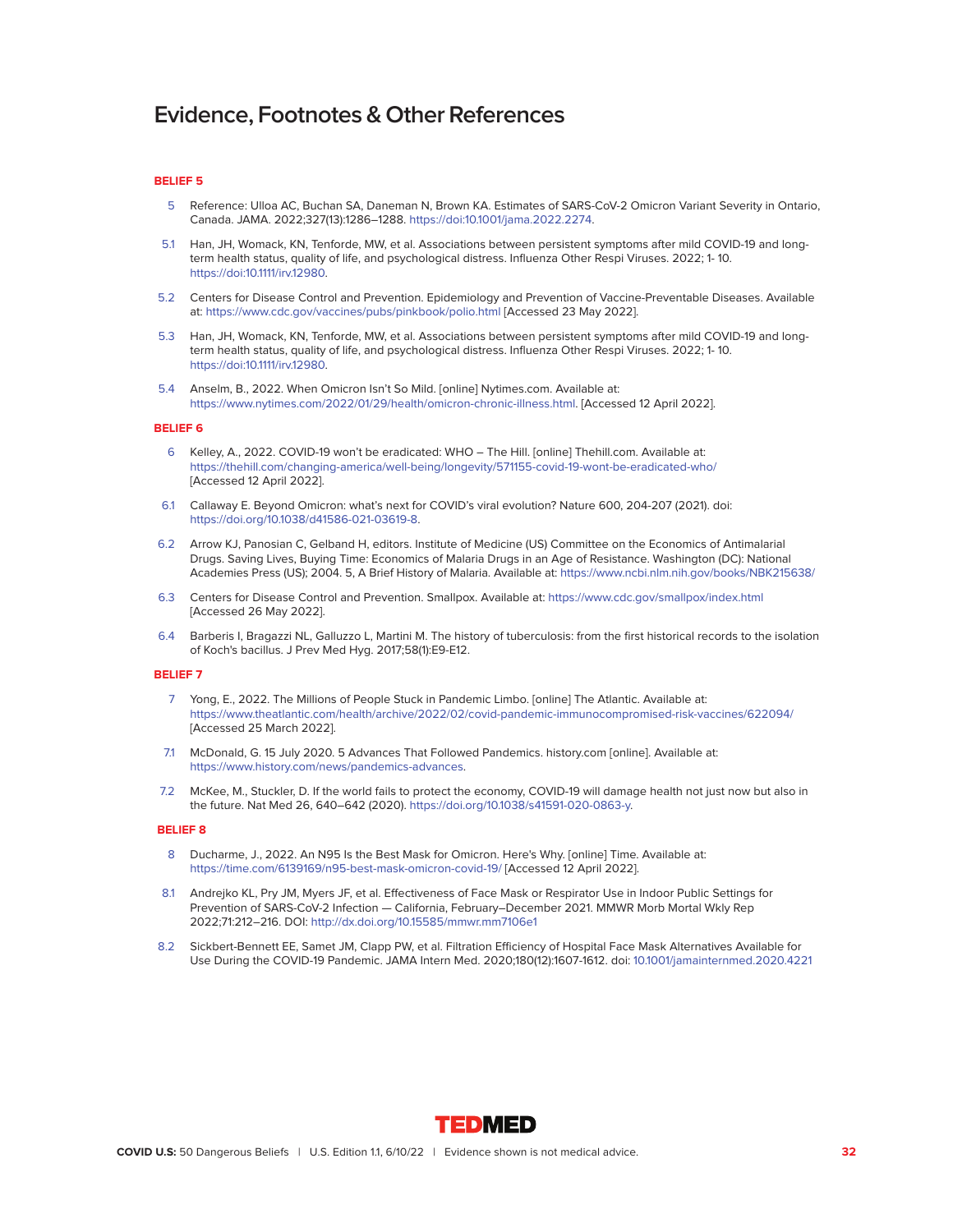# **BELIEF 9**

- 9 Global, regional, and national estimates of the population at increased risk of severe COVID-19 due to underlying health conditions in 2020: a modelling study. The Lancet Global Health, ISSN: 2214-109X, Vol: 8, Issue: 8, Page: e1003-e1017. [https://doi.org/10.1016/S2214-109X\(20\)30264-3.](https://doi.org/10.1016/S2214-109X(20)30264-3)
- 9.1 Booth A, Reed AB, Ponzo S, Yassaee A, Aral M, Plans D, et al. (2021) Population risk factors for severe disease and mortality in COVID-19: A global systematic review and meta-analysis. PLoS ONE 16(3): e0247461. [https://doi.org/10.1371/journal.pone.0247461.](https://doi.org/10.1371/journal.pone.0247461)
- 9.2 Dessie, Z.G., Zewotir, T. Mortality-related risk factors of COVID-19: a systematic review and meta-analysis of 42 studies and 423,117 patients. BMC Infect Dis 21, 855 (2021). [https://doi.org/10.1186/s12879-021-06536-3.](https://doi.org/10.1186/s12879-021-06536-3)
- 9.3 Centers for Disease Control and Prevention. COVID-19. Available at: [https://www.cdc.gov/coronavirus/2019-ncov/covid](https://www.cdc.gov/coronavirus/2019-ncov/covid-data/investigations-discovery/hospitalization-death-by-age.html)[data/investigations-discovery/hospitalization-death-by-age.html](https://www.cdc.gov/coronavirus/2019-ncov/covid-data/investigations-discovery/hospitalization-death-by-age.html) [Accessed 26 May 2022].
- 9.4 Centers for Disease Control and Prevention. Long COVID or Post-COVID Conditions. Available at: <https://www.cdc.gov/coronavirus/2019-ncov/long-term-effects/index.html>[Acessed 26 May 2022].
- 9.5 Wu, K., 2022. The Pandemic After the Pandemic. [online] The Atlantic. Available at: <https://www.theatlantic.com/health/archive/2022/03/long-covid-risk/627031/>[Accessed 26 May 2022].
- 9.6 Frias, A., 2022. The Pandemic Isn't Over for Immunocompromised San Diegans NBC 7 San Diego. [online] Nbcsandiego.com. Available at: [https://www.nbcsandiego.com/news/local/the-pandemic-isnt-over-for](https://www.nbcsandiego.com/news/local/the-pandemic-isnt-over-for-immunocompromised-san-diegans/2881876/)[immunocompromised-san-diegans/2881876/](https://www.nbcsandiego.com/news/local/the-pandemic-isnt-over-for-immunocompromised-san-diegans/2881876/) [Accessed 25 March 2022].
- 9.7 Whiting, K., 2022. An expert explains: how to help older people through the COVID-19 pandemic. [online] World Economic Forum. Available at: [https://www.weforum.org/agenda/2020/03/coronavirus-covid-19-elderly-older-people](https://www.weforum.org/agenda/2020/03/coronavirus-covid-19-elderly-older-people-health-risk/)[health-risk/](https://www.weforum.org/agenda/2020/03/coronavirus-covid-19-elderly-older-people-health-risk/) [Accessed 25 March 2022].
- 9.8 Andrejko KL, Pry JM, Myers JF, et al. Effectiveness of Face Mask or Respirator Use in Indoor Public Settings for Prevention of SARS-CoV-2 Infection — California, February–December 2021. MMWR Morb Mortal Wkly Rep 2022;71:212–216. DOI: [http://dx.doi.org/10.15585/mmwr.mm7106e1.](http://dx.doi.org/10.15585/mmwr.mm7106e1)

# **BELIEF 10**

- 10 Leo, C., Sabina, S., Tumolo, M., Bodini, A., Ponzini, G., Sabato, E. and Mincarone, P., 2021. Burnout Among Healthcare Workers in the COVID 19 Era: A Review of the Existing Literature. Frontiers in Public Health, [online] 9. Available at: <https://www.frontiersin.org/articles/10.3389/fpubh.2021.750529/full>[Accessed 12 April 2022].
- 10.1 V Vizheh, M., Qorbani, M., Arzaghi, S., Muhidin, S., Javanmard, Z. and Esmaeili, M., 2020. The mental health of healthcare workers in the COVID-19 pandemic: A systematic review. Journal of Diabetes & amp; Metabolic Disorders, [online] 19(2), pp.1967-1978. Available at:<https://pubmed.ncbi.nlm.nih.gov/33134211/>[Accessed 12 April 2022].
- 10.2 Stevenson, A., 2022. Hong Kong's overwhelmed hospitals are keeping the dead in wards with Covid patients. [online] Nytimes.com. Available at:<https://www.nytimes.com/2022/03/11/world/asia/hong-kong-hospitals-covid.html> [Accessed 25 March 2022].
- 10.3 Chor WPD, Ng WM, Cheng L, et al. Burnout amongst emergency healthcare workers during the COVID-19 pandemic: A multi-center study. Am J Emerg Med. 2021;46:700-702. [https://doi.org/10.1016/j.ajem.2020.10.040.](https://doi.org/10.1016/j.ajem.2020.10.040)
- 10.4 Chinvararak C, Kerdcharoen N, Pruttithavorn W, Polruamngern N, Asawaroekwisoot T, Munsukpol W, et al. (2022) Mental health among healthcare workers during COVID-19 pandemic in Thailand. PLoS ONE 17(5): e0268704. [https://doi.org/10.1371/journal.pone.0268704.](https://doi.org/10.1371/journal.pone.0268704)

- 11 Wu, K., 2022. The Pandemic After the Pandemic. [online] The Atlantic. Available at: <https://www.theatlantic.com/health/archive/2022/03/long-covid-risk/627031/>[Accessed 26 May 2022].
- 11.1 Gross, R.E, and Boissoneault, L. Long covid could change the way researchers study chronic illness: Activists think the lessons of the past can help. Will anyone listen? Available at: [https://www.washingtonpost.com/outlook/2022/02/25/long](https://www.washingtonpost.com/outlook/2022/02/25/long- covid-recover-chronic-illness-nih/)[covid-recover-chronic-illness-nih/](https://www.washingtonpost.com/outlook/2022/02/25/long- covid-recover-chronic-illness-nih/) [Accessed 25 March 2022]
- 11.2 Groff D, Sun A, Ssentongo AE, et al. Short-term and Long-term Rates of Post acute Sequelae of SARS-CoV-2 Infection: A Systematic Review. JAMA Netw Open. 2021;4(10):e2128568. doi:<https://doi:10.1001/jamanetworkopen.2021.28568>

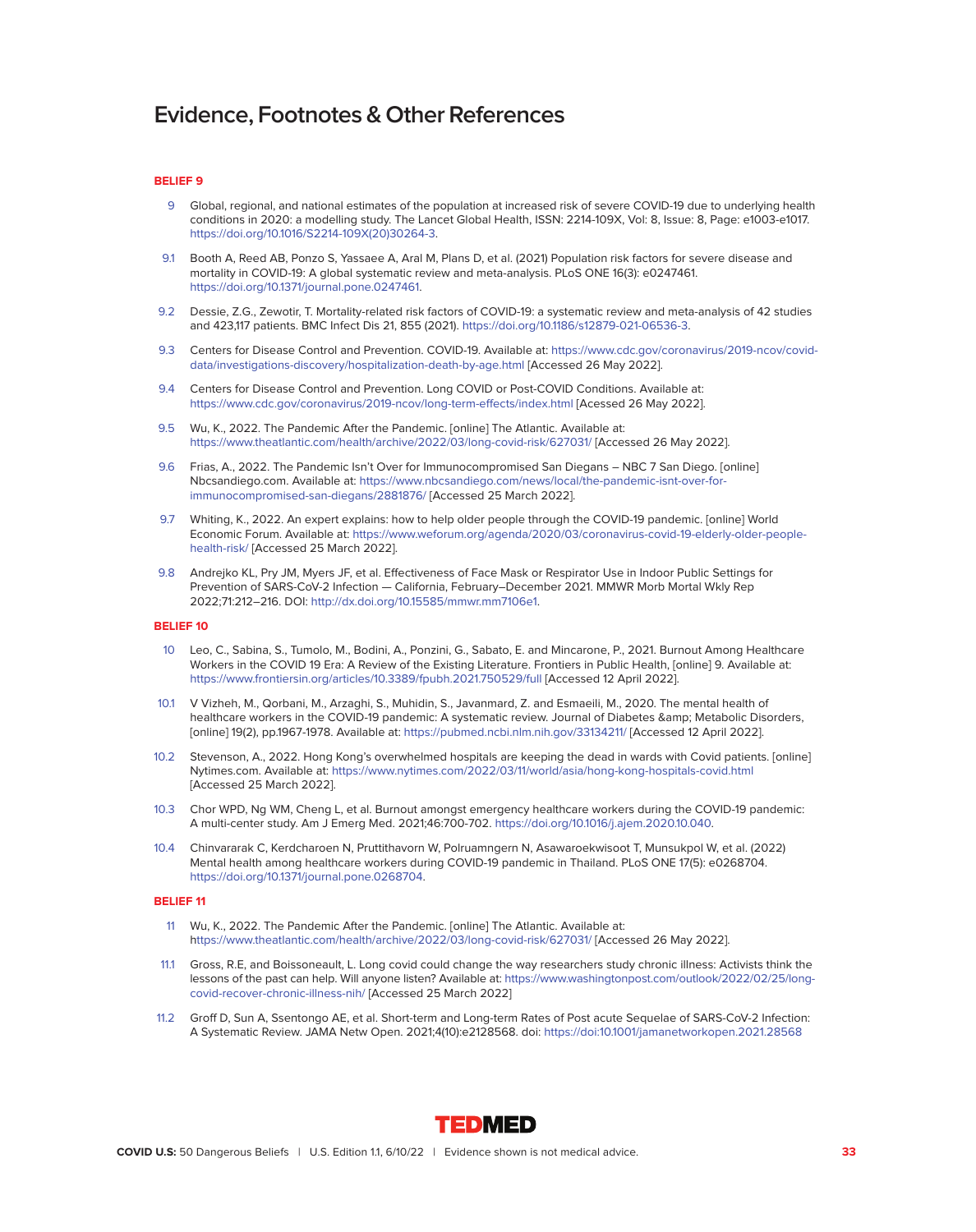- 11.3 Sugiyama, A., Miwata, K., Kitahara, Y. et al. Long COVID occurrence in COVID-19 survivors. Sci Rep 12, 6039 (2022). <https://doi.org/10.1038/s41598-022-10051-z>
- 11.4 Xie, Y., Bowe, B. & Al-Aly, Z. Burdens of post-acute sequelae of COVID-19 by severity of acute infection, demographics and health status. Nat Commun 12, 6571 (2021).<https://doi.org/10.1038/s41467-021-26513-3>
- 11.5 Yoo, S.M., Liu, T.C., Motwani, Y. et al. Factors Associated with Post-Acute Sequelae of SARS-CoV-2 (PASC) After Diagnosis of Symptomatic COVID-19 in the Inpatient and Outpatient Setting in a Diverse Cohort. J GEN INTERN MED (2022). <https://doi.org/10.1007/s11606-022-07523-3>
- 11.6 Centers for Disease Control and Prevention. COVID-19. Available at: <https://www.cdc.gov/coronavirus/2019-ncov/hcp/clinical-care/post-covid-background.html>[Accessed 31 May 2022].
- 11.7 Halpin S, O'Connor R, Sivan M. Long COVID and chronic COVID syndromes. J Med Virol. 2021;93(3):1242-1243. https://doi.org/10.1002%2Fjmv.26587.
- 11.8 Zimmermann, Petra MD, PhD\*,†,‡,§; Pittet, Laure F. MD-PhD‡,§,¶; Curtis, Nigel FRCPCH, PhD‡,§,‖ How Common is Long COVID in Children and Adolescents?, The Pediatric Infectious Disease Journal: December 2021 - Volume 40 - Issue 12 p e482-e487 [https://journals.lww.com/pidj/fulltext/2021/12000/how\\_common\\_is\\_long\\_covid\\_in\\_children\\_and.20.aspx](https://journals.lww.com/pidj/fulltext/2021/12000/how_common_is_long_covid_in_children_and.20.aspx)

# **BELIEF 12**

- 12 Matsuyama, K., 2022. Why are so many people in England getting reinfected with Covid? [online] the Guardian. Available at: [https://www.theguardian.com/world/2022/mar/31/why-are-so-many-people-in-england-getting-reinfected](https://www.theguardian.com/world/2022/mar/31/why-are-so-many-people-in-england-getting-reinfected-with-covid-omicron)[with-covid-omicron](https://www.theguardian.com/world/2022/mar/31/why-are-so-many-people-in-england-getting-reinfected-with-covid-omicron) [Accessed 12 April 2022].
- 12.1 Mahase E. Covid-19: Past infection may not protect against future variants, researcher warns BMJ 2022; 376 :o334 [https://doi.org/10.1136/bmj.o334.](https://doi.org/10.1136/bmj.o334)

#### **BELIEF 13**

- 13 British Broadcasting Corporation, 2022. Covid: Deadly Omicron should not be called mild, warns WHO. [online] BBC News. Available at:<https://www.bbc.com/news/world-59901547>[Accessed 25 March 2022].
- 13.1 Anselm, B., 2022. Omicron is 40% More Deadly than Seasonal Flu, Study Finds. [online] Bloomberg.com. Available at: <https://www.bloomberg.com/news/articles/2022-03-03/omicron-is-40-deadlier-than-seasonal-flu-japanese-study-finds> [Accessed 31 May 2022].

# **BELIEF 14**

- 14 Belluck, P., 2022. Can Omicron Cause Long Covid? [online] Nytimes.com. Available at: <https://www.nytimes.com/2022/01/19/health/omicron-long-covid-symptoms.html>[Accessed 12 April 2022].
- 14.1 Groff D, Sun A, Sentongo AE, et al. Short-term and Long-term Rates of Post acute Sequelae of SARS-CoV-2 Infection: A Systematic Review. JAMA Netw Open. 2021;4(10):e2128568. doi:<https://doi:10.1001/jamanetworkopen.2021.28568>
- 14.2 Sugiyama, A., Miwata, K., Kitahara, Y. et al. Long COVID occurrence in COVID-19 survivors. Sci Rep 12, 6039 (2022). <https://doi.org/10.1038/s41598-022-10051-z>
- 14.3 Xie, Y., Bowe, B. & Al-Aly, Z. Burdens of post-acute sequelae of COVID-19 by severity of acute infection, demographics and health status. Nat Commun 12, 6571 (2021).<https://doi.org/10.1038/s41467-021-26513-3>
- 14.4 Yoo, S.M., Liu, T.C., Motwani, Y. et al. Factors Associated with Post-Acute Sequelae of SARS-CoV-2 (PASC) After Diagnosis of Symptomatic COVID-19 in the Inpatient and Outpatient Setting in a Diverse Cohort. J GEN INTERN MED (2022).<https://doi.org/10.1007/s11606-022-07523-3>
- 14.5 Reardon, S. Long COVID risk falls only slightly after vaccination, huge study shows. Nature News (25 May 2022). doi:<https://doi.org/10.1038/d41586-022-01453-0>
- 14.6 Su, Y., Yuan, D., Chen, D. G., Ng, R. H., Wang, K., Choi, J., Li, S., Hong, S., Zhang, R., Xie, J., Kornilov, S. A., Scherler, K., Pavlovitch-Bedzyk, A. J., Dong, S., Lausted, C., Lee, I., Fallen, S., Dai, C. L., Baloni, P., … Heath, J. R. (2022). Multiple early factors anticipate post-acute COVID-19 sequelae. Cell, 185(5), 881–895.e20.<https://doi.org/10.1016/j.cell.2022.01.014>

# **BELIEF 15**

 15 15 British Broadcasting Corporation, 2022. Covid: Deadly Omicron should not be called mild, warns WHO. [online] BBC News. Available at:<https://www.bbc.com/news/world-59901547>[Accessed 25 March 2022].

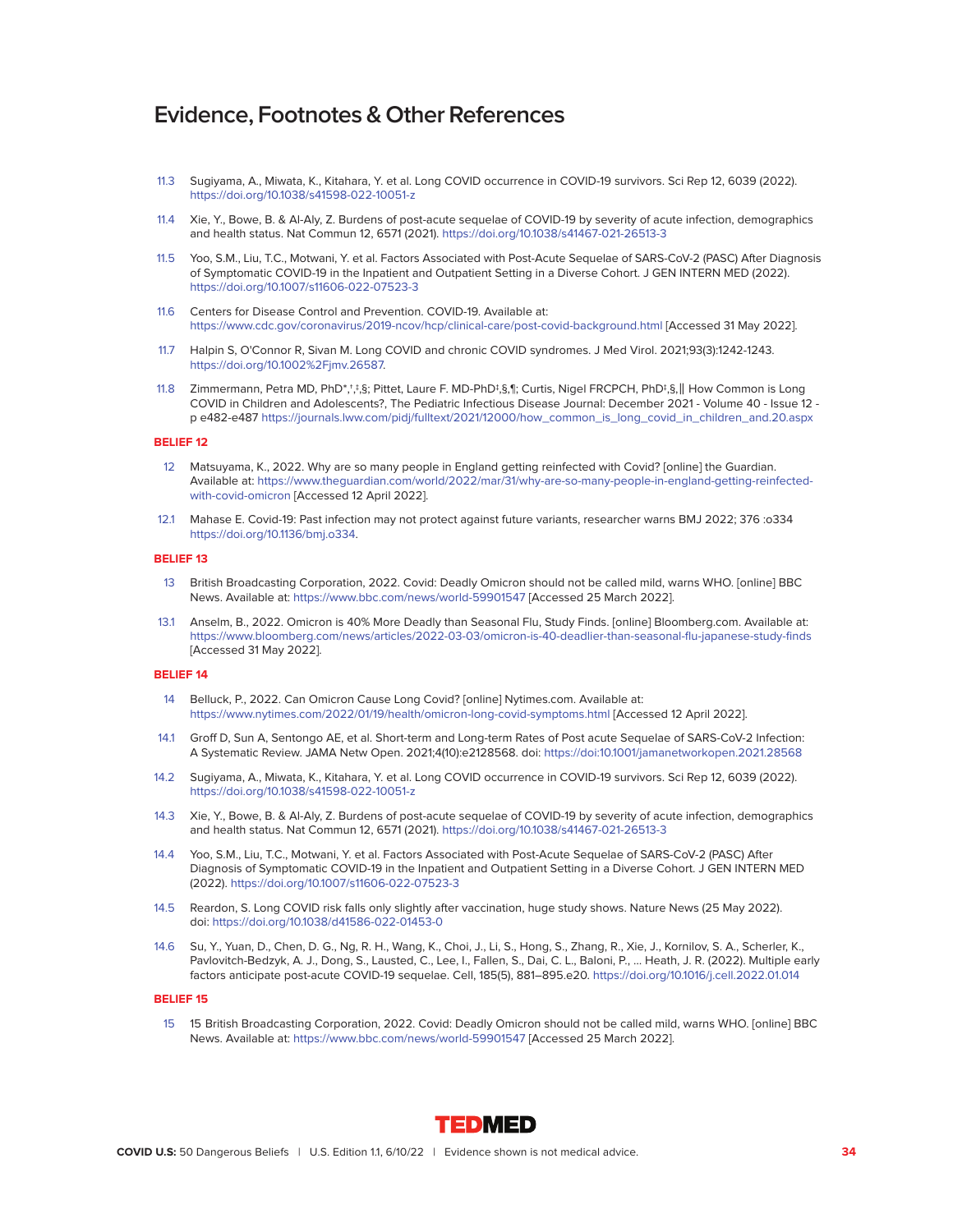- 15.1 Katella, K. Omicron, Delta, Alpha, and More: What To Know About the Coronavirus Variants, 18 May 2022. Yale Medicine. Available at: [https://www.yalemedicine.org/news/covid-19-variants-of-concern](https://www.yalemedicine.org/news/covid-19-variants-of-concern-omicron#:~:text=The%20agency%20is%20still%20monitoring,3%20variant)[omicron#:~:text=The%20agency%20is%20still%20monitoring,3%20variant](https://www.yalemedicine.org/news/covid-19-variants-of-concern-omicron#:~:text=The%20agency%20is%20still%20monitoring,3%20variant) [Accessed 31 May 2022].
- 15.2 McPhillips, D. Growing Share of COVID-19 Deaths are Among Vaccinated People, but Booster Shots Substantially Lower the Risk. 11 May 2022. [https://www.cnn.com/2022/05/11/health/unvaccinated-covid-deaths](https://www.cnn.com/2022/05/11/health/unvaccinated-covid-deaths-growing/index.html#:~:text=In%20the%20second%20half%20of,deaths%20were%20among%20vaccinated%20people)[growing/index.html#:~:text=In%20the%20second%20half%20of,deaths%20were%20among%20vaccinated%20people](https://www.cnn.com/2022/05/11/health/unvaccinated-covid-deaths-growing/index.html#:~:text=In%20the%20second%20half%20of,deaths%20were%20among%20vaccinated%20people) [Accessed 31 May 2022].

# **BELIEF 16**

- 16 Nordström, P., Ballin, M. and Nordström, A., 2022. Risk of SARS-CoV-2 Reinfection and COVID-19 Hospitalisation in Individuals with Natural- and Hybrid Immunity: A Retrospective, Total Population Cohort Study in Sweden. SSRN Electronic Journal.
- 16.1 Davis, N., 2022. Why are so many people in England getting reinfected with Covid? [online] the Guardian. Available at: [https://www.theguardian.com/world/2022/mar/31/why-are-so-many-people-in-england-getting-reinfected-with-covid](https://www.theguardian.com/world/2022/mar/31/why-are-so-many-people-in-england-getting-reinfected-with-covid-omicron)[omicron](https://www.theguardian.com/world/2022/mar/31/why-are-so-many-people-in-england-getting-reinfected-with-covid-omicron) [Accessed 25 March 2022].
- 16.2 Mahase E. Covid-19: Past infection may not protect against future variants, researcher warns BMJ 2022; 376 :o334 [https://doi.org/10.1136/bmj.o334.](https://doi.org/10.1136/bmj.o334)

# **BELIEF 17**

- 17 Azeez, W., 2022. COVID jab less effective after 6 months, UK researchers say. [online] Euronews. Available at: <https://www.euronews.com/next/2021/08/25/covid-vaccine-protection-fades-after-6-months-according-to-uk-researchers> [Accessed 12 April 2022].
- 17.1 Dolgin, E., 17 September 2021. COVID vaccine immunity is waning—how much does that matter? Nature News Explainer. Available at:<https://www.nature.com/articles/d41586-021-02532-4>[Accessed 1 June 2022].
- 17.2 Hall, V., Foulkes, S., Insalata, F., Peter Kirwan, Saei, A., Atti, A., Wellington, E., Khawam, J., Munro, K., Cole, M., Tranquillini, C., Taylor-Kerr, A., et al. Protection against SARS-CoV-2 after Covid-19 Vaccination and Previous Infection. March 31, 2022. N Engl J Med 2022; 386:1207-1220. [https://www.nejm.org/doi/full/10.1056/NEJMoa2118691.](https://www.nejm.org/doi/full/10.1056/NEJMoa2118691)
- 17.3 N. Andrews, J. Stowe, F. Kirsebom, S. Toffa, T. Rickeard, E. Gallagher, et al. Covid-19 vaccine effectiveness against the omicron (B.1.1.529) variant. New England Journal of Medicine (2022), [https://DOI:10.1056/NEJMoa2119451.](https://DOI:10.1056/NEJMoa2119451)
- 17.4 Centers for Disease Control and Prevention, Vaccines and Preventable Diseases. [online] Available at: <https://www.cdc.gov/vaccines/vpd/mmr/public/index.html#how-well-mmr-works>[Accessed 1 June 2022].

#### **BELIEF 18**

- 18 Yong, E., 2022. How Did This Many Deaths Become Normal? [online] The Atlantic. Available at: <https://www.theatlantic.com/health/archive/2022/03/covid-us-death-rate/626972/>[Accessed 12 April 2022].
- 18.1 Centers for Disease Control and Prevention, COVID-19. [online] Available at: [https://www.cdc.gov/coronavirus/2019](https://www.cdc.gov/coronavirus/2019-ncov/covid-data/investigations-discovery/hospitalization-death-by-age.html) [ncov/covid-data/investigations-discovery/hospitalization-death-by-age.html](https://www.cdc.gov/coronavirus/2019-ncov/covid-data/investigations-discovery/hospitalization-death-by-age.html) [Accessed 1 June 2022].
- 18.2 Abbasi J. Younger Adults Caught in COVID-19 Crosshairs as Demographics Shift. JAMA. 2020;324(21):2141–2143. [https://jamanetwork.com/journals/jama/fullarticle/2773055.](https://jamanetwork.com/journals/jama/fullarticle/2773055)

- 19 Centers for Disease Control and Prevention, Morbidity and Mortality Weekly Report (MMWR), 2022. [online] Data.cdc.gov. Available at: [https://www.cdc.gov/mmwr/volumes/71/wr/mm7117e3.htm.](https://www.cdc.gov/mmwr/volumes/71/wr/mm7117e3.htm)
- 19.1 Long COVID and kids: more research is urgently needed. Nature 602, 183 (2022). doi: [https://doi.org/10.1038/d41586-](https://doi.org/10.1038/d41586-022-00334-w) [022-00334-w](https://doi.org/10.1038/d41586-022-00334-w)
- 19.2 Yong, E., 2022. How Did This Many Deaths Become Normal? [online] The Atlantic. Available at: <https://www.theatlantic.com/health/archive/2022/03/covid-us-death-rate/626972/>[Accessed 12 April 2022].
- 19.3 Centers for Disease Control and Prevention, C., 2022. [online] Data.cdc.gov. Available at: <https://data.cdc.gov/NCHS/Provisional-COVID-19-Deaths-Focus-on-Ages-0-18-Yea/nr4s-juj3>[Accessed 12 April 2022].

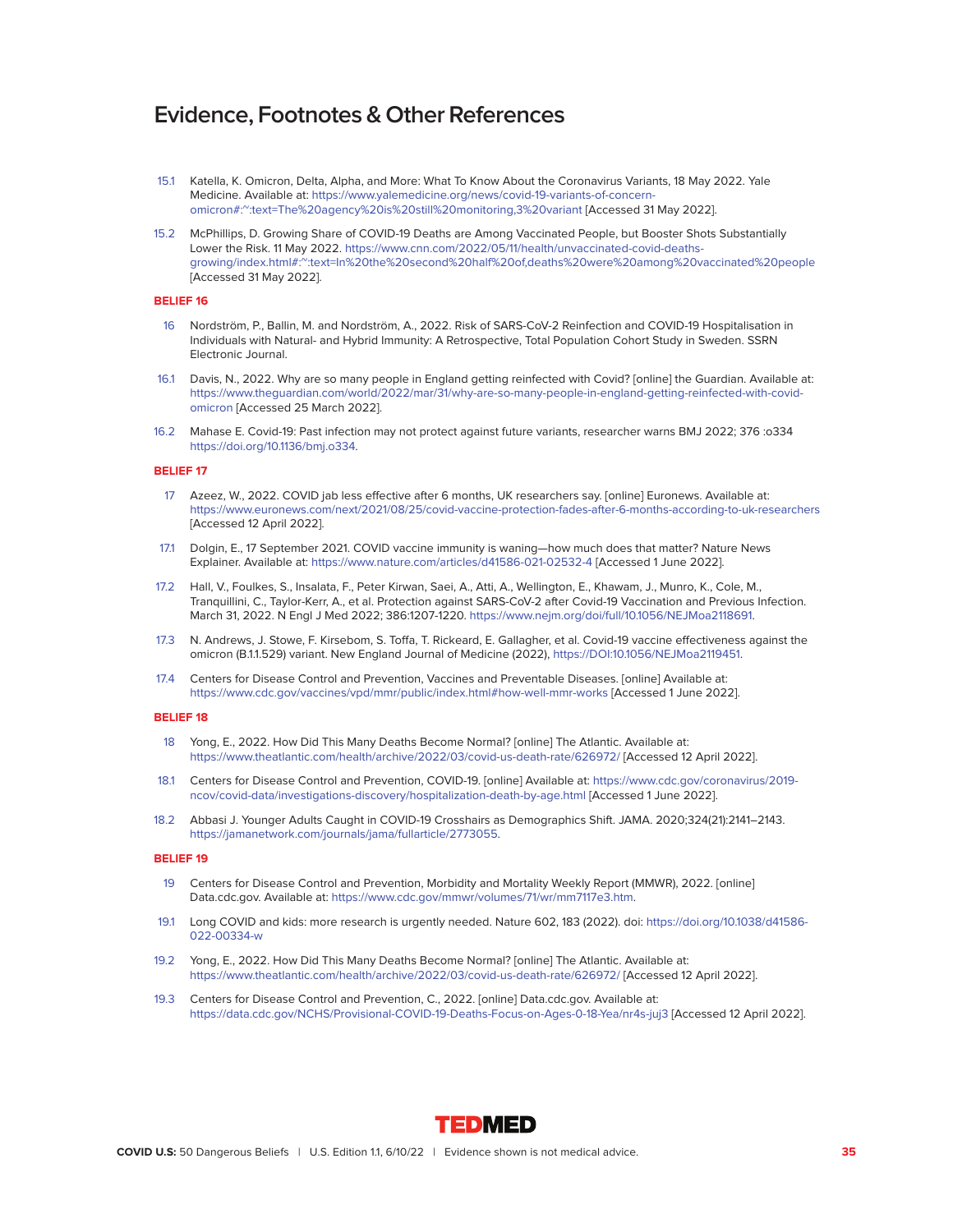# **BELIEF 20**

- 20 Holly Yan and Travis Caldwell, C., 2022. A record-high number of kids are getting hospitalized with Covid-19 as overall Covid-19 hospitalizations soar past the Delta peak. [online] CNN. Available at: <https://edition.cnn.com/2022/01/04/health/us-coronavirus-tuesday/index.html>[Accessed 12 April 2022].
- 20.1 Centers for Disease Control and Prevention, Morbidity and Mortality Weekly Report (MMWR), 2022. [online] Data.cdc.gov. Available at: [https://www.cdc.gov/mmwr/volumes/71/wr/mm7117e3.htm.](https://www.cdc.gov/mmwr/volumes/71/wr/mm7117e3.htm)
- 20.2 WHO Coronavirus (COVID-19) Dashboard. [online] covid19.who.int. Available at:<https://covid19.who.int/> [Accessed 1 June 2022].
- 20.3 Thomson H. Children with long covid. New Sci. 2021;249(3323):10-11. doi: [10.1016/S0262-4079\(21\)00303-1](http://10.1016/S0262-4079(21)00303-1)
- 20.4 Lewis, D. Long COVID and kids: scientists race to find answers. Nature 595, 482-483 (2021). doi: [https://doi.org/10.1038/d41586-021-01935-7.](https://doi.org/10.1038/d41586-021-01935-7)
- 20.5 American Academy of Pediatrics, Children and COVID-19: State-Level Data Report. [online] aap.org. Available at: <https://www.aap.org/en/pages/2019-novel-coronavirus-covid-19-infections/children-and-covid-19-state-level-data-report/> [Accessed 1 June 2022].

# **BELIEF 21**

- 21 The Lancet.com, 2022. Estimating excess mortality due to the COVID-19 pandemic: a systematic analysis of COVID-19 related mortality, 2020–21. [online] Thelancet.com. Available at: <https://www.thelancet.com/action/showPdf?pii=S0140-6736%2821%2902796-3>[Accessed 12 April 2022].
- 21.1 Adam, D. The pandemic's true death toll: millions more than official count. Nature 601, 312-315 (2022) doi: [https://doi.org/10.1038/d41586-022-00104-8.](https://doi.org/10.1038/d41586-022-00104-8)
- 21.2 COVID-19 Cumulative Infection Collaborators. Estimating global, regional, and national daily and cumulative infections with SARS-CoV-2 through Nov 14, 2021: a statistical analysis. The Lancet; 08 April 2022. [https://doi.org/10.1016/S0140-](https://doi.org/10.1016/S0140-6736(22)00484-6) [6736\(22\)00484-6](https://doi.org/10.1016/S0140-6736(22)00484-6)

# **BELIEF 22**

- 22 Grijalva, C., Rolfes, M., Zhu, Y., McLean, H., Hanson, K., Belongia, E., Halasa, N., Kim, A., Reed, C., Fry, A. and Talbot, H., 2022. Transmission of SARS-COV-2 Infections in Households — Tennessee and Wisconsin, April–September 2020. [online] CDC: Centers for Disease Control and Prevention. Available at: <https://www.cdc.gov/mmwr/volumes/69/wr/mm6944e1.htm?msclkid=3769f65db41811ec96dd5432b6e49bbe> [Accessed 12 April 2022].
- 22.1 Cleveland Clinic, 2022. Should You Wear a Mask at Home? [online] Cleveland Clinic. Available at: <https://health.clevelandclinic.org/should-you-wear-a-mask-at-home/>[Accessed 12 April 2022].
- 22.2 Ducharme, J., 2022. An N95 Is the Best Mask for Omicron. Here's Why. [online] Time. Available at: <https://time.com/6139169/n95-best-mask-omicron-covid-19/>[Accessed 12 April 2022].
- 22.3 Baker JM, Nakayama JY, O'Hegarty M, et al. SARS-CoV-2 B.1.1.529 (Omicron) Variant Transmission Within Households -Four U.S. Jurisdictions, November 2021–February 2022. MMWR Morb Mortal Wkly Rep 2022;71:341–346. DOI: <http://dx.doi.org/10.15585/mmwr.mm7109e1>
- 22.4 Jørgensen SB, Nygård K, Kacelnik O, Telle K. Secondary Attack Rates for Omicron and Delta Variants of SARS-CoV-2 in Norwegian Households. JAMA. 2022;327(16):1610–1611. doi:10.1001/jama.2022.3780. [http://jamanetwork.com/article.aspx?doi=10.1001/jama.2022.3780.](http://jamanetwork.com/article.aspx?doi=10.1001/jama.2022.3780)
- 22.5 Madewell ZJ, Yang Y, Longini IM, Halloran ME, Dean NE. Household Secondary Attack Rates of SARS-CoV-2 by Variant and Vaccination Status: An Updated Systematic Review and Meta-analysis. JAMA Netw Open. 2022;5(4):e229317. doi: [10.1001/jamanetworkopen.2022.9317. https://jamanetwork.com/journals/jamanetworkopen/fullarticle/2791601.](10.1001/jamanetworkopen.2022.9317. https://jamanetwork.com/journals/jamanetworkopen/fullarticle/2791601)

- 23 Douaud, G., Lee, S., Alfaro-Almagro, F. et al. SARS-CoV-2 is associated with changes in brain structure in UK Biobank. Nature (2022).<https://doi.org/10.1038/s41586-022-04569-5>
- 23.1 Ryan, B., 2022. Even mild Covid is linked to brain damage months after illness, scans show. [online] NBC News. Available at: [https://www.nbcnews.com/health/health-news/long-covid-even-mild-covid-linked-damage-brain-months](https://www.nbcnews.com/health/health-news/long-covid-even-mild-covid-linked-damage-brain-months-infection-%20rcna18959?msclkid=48a4b6beb41911ecad40c3aea5af477e)[infection-%20rcna18959?msclkid=48a4b6beb41911ecad40c3aea5af477e](https://www.nbcnews.com/health/health-news/long-covid-even-mild-covid-linked-damage-brain-months-infection-%20rcna18959?msclkid=48a4b6beb41911ecad40c3aea5af477e) [Accessed 12 April 2022].

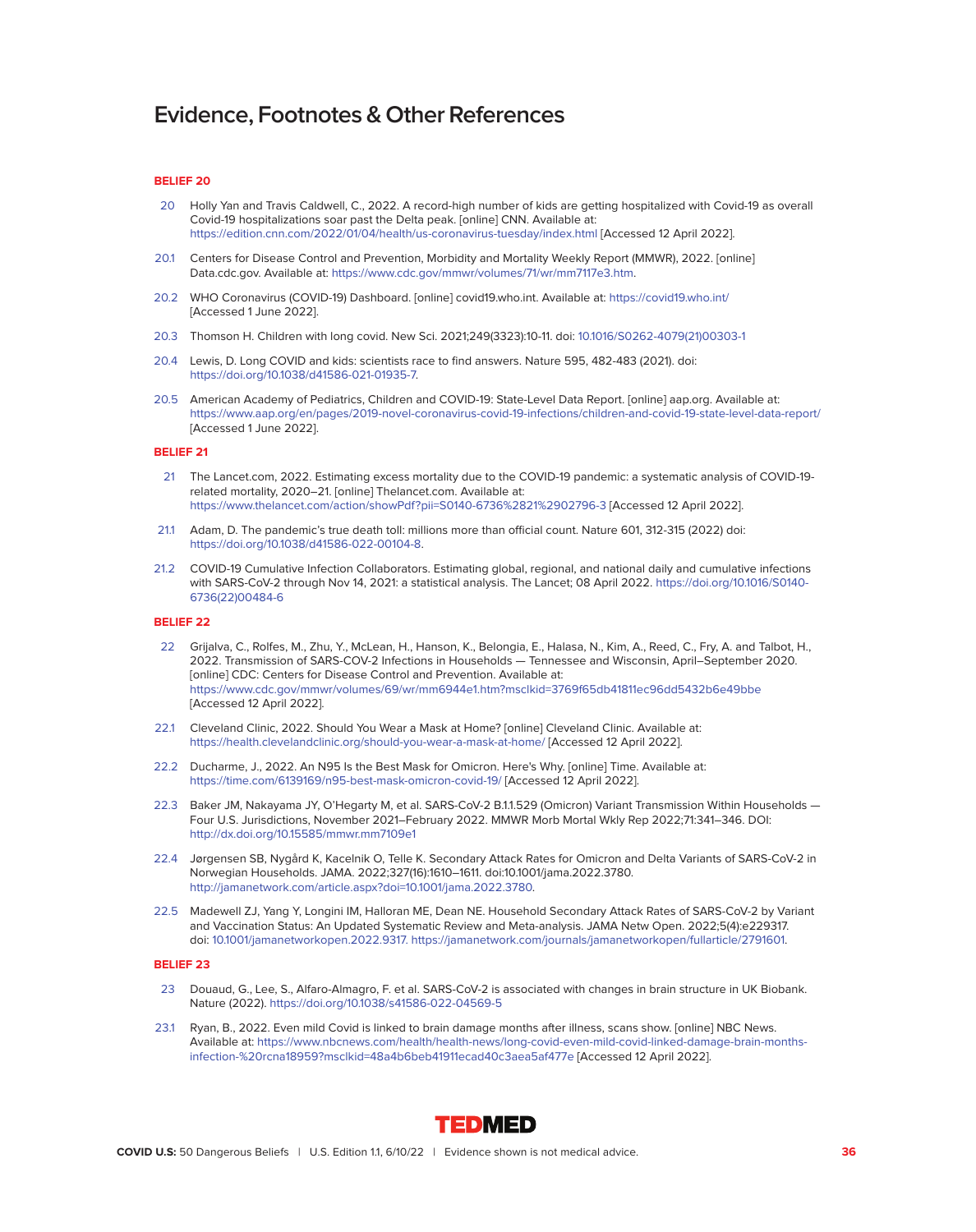- 23.2 Lopez-Leon, S., Wegman-Ostrosky, T., Perelman, C. et al. More than 50 long-term effects of COVID-19: a systematic review and meta-analysis. Sci Rep 11, 16144 (2021).<https://doi.org/10.1038/s41598-021-95565-8>
- 23.3 Johansson MA, Quandelacy TM, Kada S, et al. SARS-CoV-2 Transmission From People Without COVID-19 Symptoms. JAMA Netw Open. 2021;4(1):e2035057. doi: [10.1001/jamanetworkopen.2020.35057](http://10.1001/jamanetworkopen.2020.35057)

### **BELIEF 24**

- 24 Anselm, B., 2022. Omicron is 40% More Deadly than Seasonal Flu, Study Finds. [online] Bloomberg.com. Available at: <https://www.bloomberg.com/news/articles/2022-03-03/omicron-is-40-deadlier-than-seasonal-flu-japanese-study-finds> [Accessed 31 May 2022].
- 24.1 Kimball, S., 7 Mar 2022. U.S. far from normal with Covid deaths 10 times higher than seasonal respiratory viruses, report says. [online] CNBC.com. Available at: [https://www.cnbc.com/2022/03/07/us-far-from-normal-with-covid-deaths-10](https://www.cnbc.com/2022/03/07/us-far-from-normal-with-covid-deaths-10-times-higher-than-flu-rsv-report.html) [times-higher-than-flu-rsv-report.html](https://www.cnbc.com/2022/03/07/us-far-from-normal-with-covid-deaths-10-times-higher-than-flu-rsv-report.html) [Accessed 2 June 2022].
- 24.2 Taylor, C., 2022. HEALTH AND SCIENCE Covid will always be an epidemic virus not an endemic one, scientist warns. [online] CNBC. Com. Available at: [https://www.cnbc.com/2022/02/02/covid-will-never-become-an-endemic-virus](<https://www.cnbc.com/2022/02/02/covid-will-never-become-an-endemic-virus-scientist-warns.html)[scientist-warns.html](<https://www.cnbc.com/2022/02/02/covid-will-never-become-an-endemic-virus-scientist-warns.html) [Accessed 12 April 2022].
- 24.3 ABC News, A., 2022. Debunking the idea viruses always evolve to become less virulent. [online] ABC News. Available at: <https://abcnews.go.com/Health/debunking-idea-viruses-evolve-virulent/story?id=82052581>[Accessed 25 March 2022].
- 24.4 Callaway E. Beyond Omicron: what's next for COVID's viral evolution? Nature 600, 204-207 (2021). doi: [https://doi.org/10.1038/d41586-021-03619-8.](https://doi.org/10.1038/d41586-021-03619-8)
- 24.5 WHO, 2022. Tuberculosis. [online] who.int. Available at: [https://www.who.int/news-room/fact-sheets/detail/tuberculosis.](https://www.who.int/news-room/fact-sheets/detail/tuberculosis) [Accessed 2 June 2022].

# **BELIEF 25**

- 25 Jessica A. Plante, Brooke M. Mitchell, Kenneth S. Plante, Kari Debbink, Scott C. Weaver, Vineet D. Menachery, The variant gambit: COVID-19's next move,Cell Host & Microbe, Volume 29, Issue 4, 2021, Pages 508-515, ISSN 1931-3128, [https://doi.org/10.1016/j.chom.2021.02.020.](https://doi.org/10.1016/j.chom.2021.02.020)
- 25.1 WHO, 2022. Tracking SARS-CoV-2 variants. [online] who.int. Available at: [https://www.who.int/activities/tracking-SARS-](https://www.who.int/activities/tracking-SARS-CoV-2-variants)[CoV-2-variants](https://www.who.int/activities/tracking-SARS-CoV-2-variants) [Accessed 2 June 2022].
- 25.2 WHO, 2022. WHO Coronavirus (COVID-19) Dashboard. [online] who.int. Available at:<https://covid19.who.int/> [Accessed 2 June 2022].
- 25.3 Ritchie, H., Mathieu, E., Rodés-Guirao, L., Appel, C., Giattino, C., Ortiz-Ospina, E., Hasell, J., Macdonald, B., Beltekian, D. and Roser, M., 2022. Coronavirus Pandemic (COVID-19). [online] Our World in Data. Available at: <https://ourworldindata.org/covid-vaccinations>[Accessed 12 April 2022].

# **BELIEF 26**

- 26 Ritchie, H., Mathieu, E., Rodés-Guirao, L., Appel, C., Giattino, C., Ortiz-Ospina, E., Hasell, J., Macdonald, B., Beltekian, D. and Roser, M., 2022. Coronavirus Pandemic (COVID-19). [online] Our World in Data. Available at: <https://ourworldindata.org/covid-vaccinations>[Accessed 12 April 2022].
- 26.1 WHO International, 2022. Strategy to Achieve Global Covid-19 Vaccination by mid-2022. [online] Who.int. Available at: [https://cdn.who.int/media/docs/default-source/immunization/covid-19/strategy-to-achieve-global-covid-19-vaccination](https://cdn.who.int/media/docs/default-source/immunization/covid-19/strategy-to-achieve-global-covid-19-vaccination-by-mid-2022.pdf)[by-mid-2022.pdf](https://cdn.who.int/media/docs/default-source/immunization/covid-19/strategy-to-achieve-global-covid-19-vaccination-by-mid-2022.pdf) [Accessed 2 June 2022].
- 26.2 WHO International, 2022. Vaccine equity. [online] Who.int. Available at:<https://www.who.int/campaigns/vaccine-equity> [Accessed 2 June 2022].
- 26.3 WHO International, 2022. Global Dashboard for Vaccine Equity, 2022. [online] data.undp.org. Available at: <https://data.undp.org/vaccine-equity/>[Accessed 2 June 2022].

# **BELIEF 27**

 27 GAVI–The Vaccine Alliance, 2022. COVAX crosses milestone of 500 million donated doses shipped to 105 countries. [online] Gavi.org. Available at: [https://www.gavi.org/news/media-room/covax-crosses-milestone-500-million-donated](https://www.gavi.org/news/media-room/covax-crosses-milestone-500-million-donated-doses-shipped-105-countries)[doses-shipped-105-countries](https://www.gavi.org/news/media-room/covax-crosses-milestone-500-million-donated-doses-shipped-105-countries) [Accessed 12 April 2022].

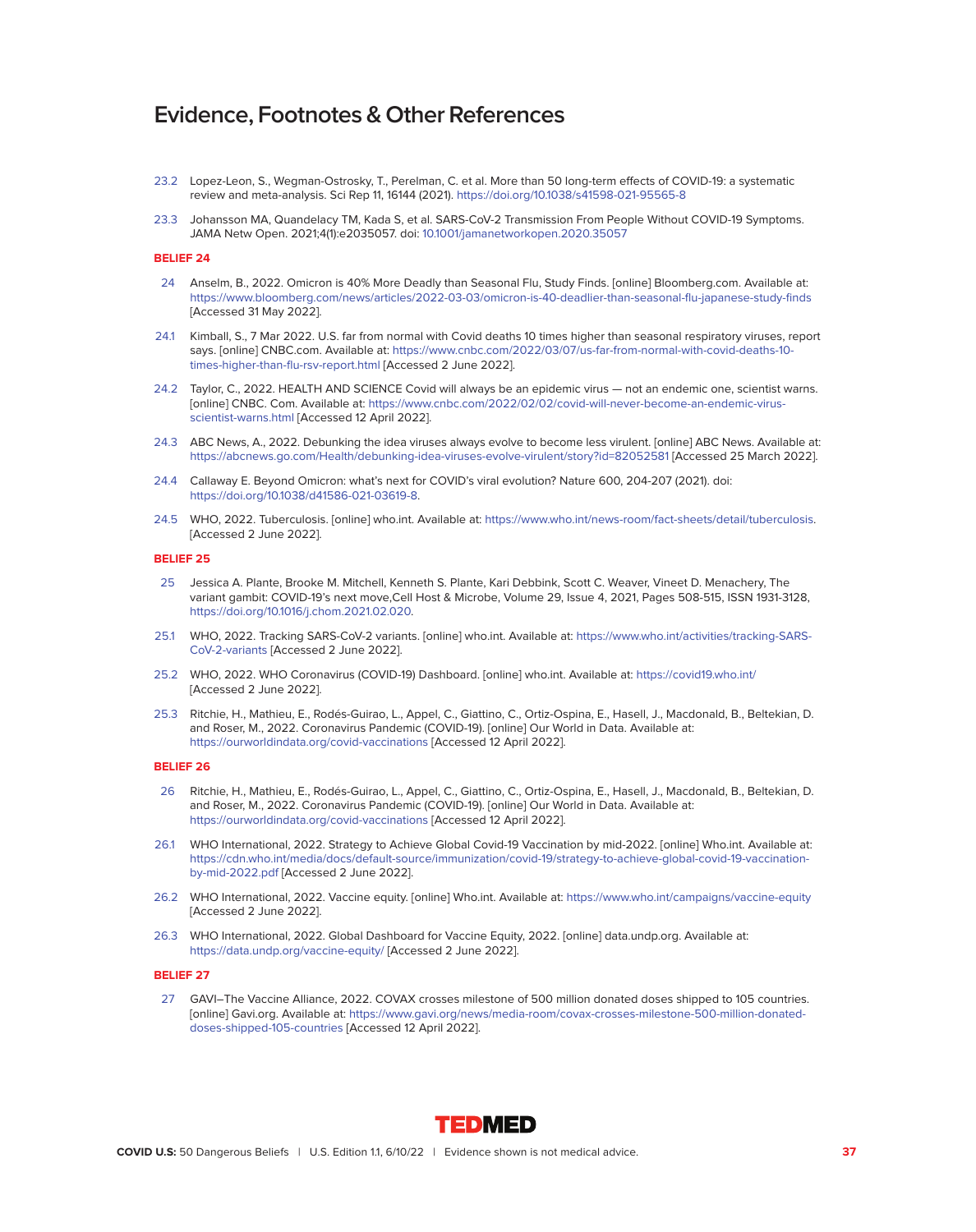- 27.1 WHO International, 2022. Strategy to Achieve Global Covid-19 Vaccination by mid-2022. [online] Who.int. Available at: [https://cdn.who.int/media/docs/default-source/immunization/covid-19/strategy-to-achieve-global-covid-19-vaccination](https://cdn.who.int/media/docs/default-source/immunization/covid-19/strategy-to-achieve-global-covid-19-vaccination-by-mid-2022.pdf)[by-mid-2022.pdf](https://cdn.who.int/media/docs/default-source/immunization/covid-19/strategy-to-achieve-global-covid-19-vaccination-by-mid-2022.pdf) [Accessed 2 June 2022].
- 27.2 WHO International, 2022. Vaccine Equity. [online] Who.int. Available at:<https://www.who.int/campaigns/vaccine-equity> [Accessed 2 June 2022].
- 27.3 WHO International, 2022. Global Dashboard for Vaccine Equity, 2022. [online] data.undp.org. Available at: <https://data.undp.org/vaccine-equity/>[Accessed 2 June 2022].
- 27.4 OECD. Org, 2022. Access to COVID-19 vaccines: Global approaches in a global crisis. [online] OECD. Available at: [https://www.oecd.org/coronavirus/policy-responses/access-to-covid-19-vaccines-global-approaches-in-a-global-crisis](https://www.oecd.org/coronavirus/policy-responses/access-to-covid-19-vaccines-global-approaches-in-a-global-crisis-c6a18370/)[c6a18370/](https://www.oecd.org/coronavirus/policy-responses/access-to-covid-19-vaccines-global-approaches-in-a-global-crisis-c6a18370/) [Accessed 12 April 2022].

#### **BELIEF 28**

- 28 Holder, J., 2022. Tracking Coronavirus Vaccinations Around the World. [online] Nytimes.com. Available at: <https://www.nytimes.com/interactive/2021/world/covid-vaccinations-tracker.html>[Accessed 12 April 2022].
- 28.1 WHO International, 2022. Strategy to Achieve Global Covid-19 Vaccination by mid-2022. [online] Who.int. Available at: [https://cdn.who.int/media/docs/default-source/immunization/covid-19/strategy-to-achieve-global-covid-19-vaccination](https://cdn.who.int/media/docs/default-source/immunization/covid-19/strategy-to-achieve-global-covid-19-vaccination-by-mid-2022.pdf)[by-mid-2022.pdf](https://cdn.who.int/media/docs/default-source/immunization/covid-19/strategy-to-achieve-global-covid-19-vaccination-by-mid-2022.pdf) [Accessed 2 June 2022].
- 28.2 WHO International, 2022. Global Dashboard for Vaccine Equity, 2022. [online] data.undp.org. Available at: <https://data.undp.org/vaccine-equity/>[Accessed 2 June 2022].
- 28.3 Mitropoulos, A., 2022. Millions of COVID-19 shots set to go to waste, as vaccine rollout slows. [online] ABC News. Available at:<https://abcnews.go.com/Health/millions-covid-19-shots-set-waste-vaccine-rollout/story?id=84111412> [Accessed 2 June 2022].
- 28.4 Lazarus JV, Abdool Karim SS, van Selm L, et alCOVID-19 vaccine wastage in the midst of vaccine inequity: causes, types and practical stepsBMJ Global Health 2022;7:e009010.<http://dx.doi.org/10.1136/bmjgh-2022-009010>

# **BELIEF 29**

- 29 Bagot, M., 2022. WHO says Covid still 'very dangerous virus' and we are only at 'halfway mark'. [online] mirror. Available at: [https://www.mirror.co.uk/news/uk-news/who-says-covid-still-very-26037078](<https://www.mirror.co.uk/news/uk-news/who-says-covid-still-very-26037078) [Accessed 12 April 2022].
- 29.1 The Lancet.com, 2022. Estimating excess mortality due to the COVID-19 pandemic: a systematic analysis of COVID-19 related mortality, 2020–21. [online] Thelancet.com. Available at: <https://www.thelancet.com/action/showPdf?pii=S0140-6736%2821%2902796-3>[Accessed 12 April 2022].
- 29.2 Ritchie, H., Mathieu, E., Rodés-Guirao, L., Appel, C., Giattino, C., Ortiz-Ospina, E., Hasell, J., Macdonald, B., Beltekian, D. and Roser, M., 2022. Coronavirus Pandemic (COVID-19). [online] Our World in Data. Available at: <https://ourworldindata.org/excess-mortality-covid>[Accessed 2 June 2022].
- 29.3 WHO International, 2022. Vaccine Equity. [online] Who.int. Available at:<https://www.who.int/campaigns/vaccine-equity> [Accessed 2 June 2022].

- 30 Gorvett, Z., 2022. How effective is a single vaccine dose against Covid-19? [online] Bbc.com. Available at: <https://www.bbc.com/future/article/20210114-covid-19-how-effective-is-a-single-vaccine-dose>[Accessed 12 April 2022].
- 30.1 N. Andrews, J. Stowe, F. Kirsebom, S. Toffa, T. Rickeard, E. Gallagher, et al. Covid-19 vaccine effectiveness against the omicron (B.1.1.529) variant. New England Journal of Medicine (2022), [https://DOI:10.1056/NEJMoa2119451.](https://DOI:10.1056/NEJMoa2119451)
- 30.2 UK Health Security Agency. COVID-19 vaccine surveillance report, week 4. [online] assets.publishing.service.gov.uk. 27 Jan 2022. Available at: [https://assets.publishing.service.gov.uk/government/uploads/system/uploads/attachment\\_](https://assets.publishing.service.gov.uk/government/uploads/system/uploads/attachment_ data/file/1050721/Vaccine-surveillance-report-week-4.pdf) [data/file/1050721/Vaccine-surveillance-report-week-4.pdf](https://assets.publishing.service.gov.uk/government/uploads/system/uploads/attachment_ data/file/1050721/Vaccine-surveillance-report-week-4.pdf) [Accessed 6 June 2022].
- 30.3 Willyard, C. What the Omicron was is revealing about human immunity. Nature 602, 22-25 (2022) doi: <https://doi.org/10.1038/d41586-022-00214-3>
- 30.4 Cohn, B. A., Cirillo, P. M., Murphy, C. C., Krigbaum, N. Y., & Wallace, A. W. (2022). SARS-CoV-2 vaccine protection and deaths among US veterans during 2021. Science, 375(6578), 331-336.<https://doi.org/10.1126/science.abm0620>

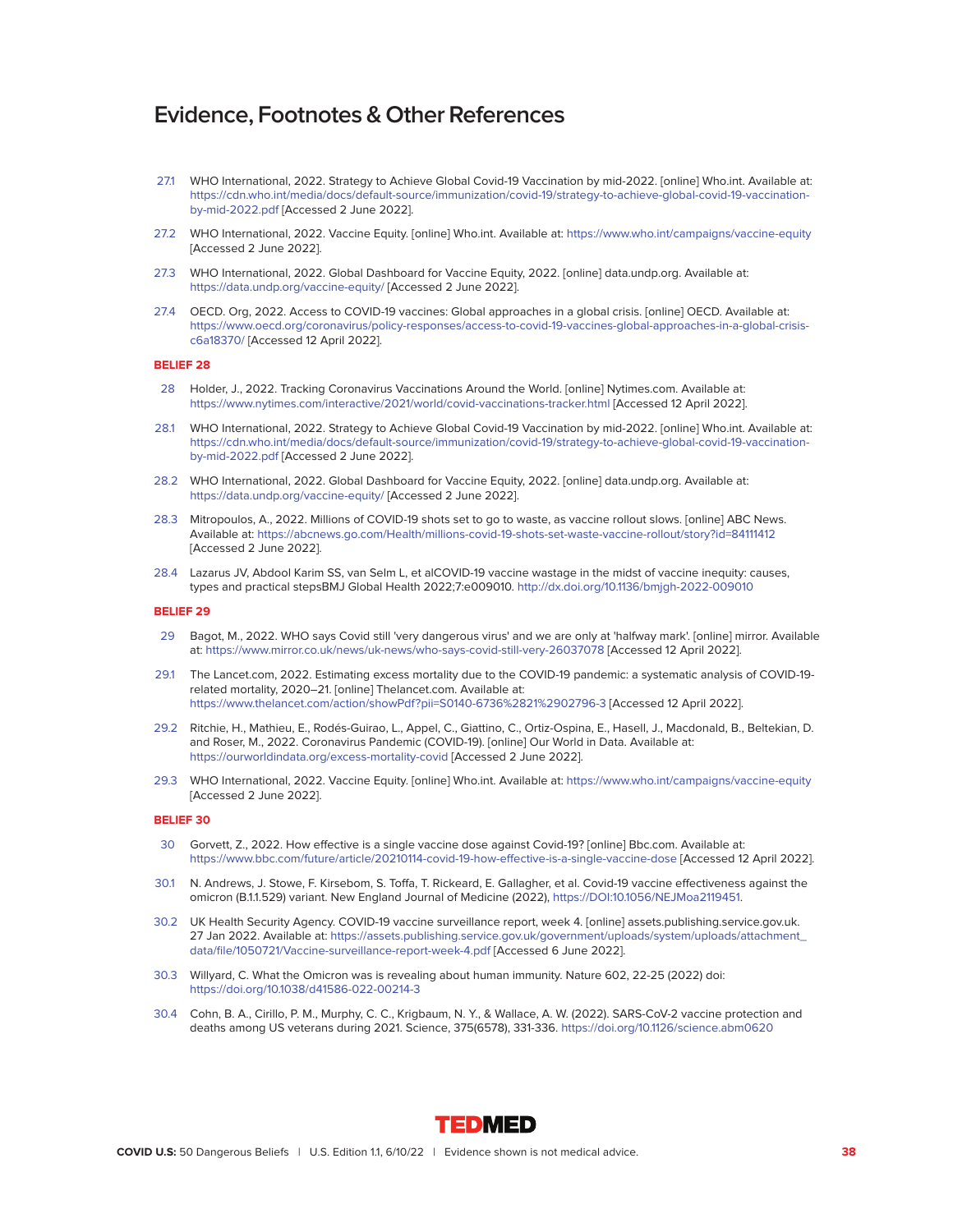# **BELIEF 31**

- 31 Deblina Chakraborty, C., 2022. How to think about boosters in light of this week's Pfizer and Moderna news. [online] CNN. Available at:<https://edition.cnn.com/2022/01/27/health/omicron-booster-wait-wen-wellness/index.html> [Accessed 12 April 2022].
- 31.1 Waltz, E. Omicron-targeted vaccines do no better than original jabs in early tests. Nature News. 14 Feb 2022. doi:<https://doi.org/10.1038/d41586-022-00003-y>

#### **BELIEF 32**

- 32 Who.int. 2022. Interim statement on COVID-19 vaccines in the context of the circulation of the Omicron SARS-CoV-2 variant from the WHO Technical Advisory Group on COVID-19 Vaccine Composition (TAG-CO-VAC), 08 March 2022. [online] Available at: [https://www.who.int/news/item/08-03-2022-interim-statement-on-covid-19-vaccines-in-the-context](https://www.who.int/news/item/08-03-2022-interim-statement-on-covid-19-vaccines-in-the-context-of-the-circulation-of-the-omicron-sars-cov-2-variant-from-the-who-technical-advisory-group-on-covid-19-vaccine-composition-(tag-co-vac)-08-march-2022)[of-the-circulation-of-the-omicron-sars-cov-2-variant-from-the-who-technical-advisory-group-on-covid-19-vaccine-compo](https://www.who.int/news/item/08-03-2022-interim-statement-on-covid-19-vaccines-in-the-context-of-the-circulation-of-the-omicron-sars-cov-2-variant-from-the-who-technical-advisory-group-on-covid-19-vaccine-composition-(tag-co-vac)-08-march-2022) [sition-\(tag-co-vac\)-08-march-2022](https://www.who.int/news/item/08-03-2022-interim-statement-on-covid-19-vaccines-in-the-context-of-the-circulation-of-the-omicron-sars-cov-2-variant-from-the-who-technical-advisory-group-on-covid-19-vaccine-composition-(tag-co-vac)-08-march-2022) [Accessed 12 April 2022].
- 32.1 Morens DM, Taubenberger JK, Fauci AS. Universal Coronavirus Vaccines An Urgent Need. N Engl J Med. 2022 Jan 27;386(4):297-299. [https://doi:10.1056/NEJMp2118468.](https://doi:10.1056/NEJMp2118468) Epub 2021 Dec 15. PMID: 34910863.
- 32.2 Dolgin, E. Pan-coronavirus vaccine pipeline takes form. Nature Reviews Drug Discover. 19 April 2022. doi: [https://doi.org/10.1038/d41573-022-00074-6.](https://doi.org/10.1038/d41573-022-00074-6)

# **BELIEF 33**

- 33 Cohen, J., 2022. Covid-19 Vaccine Hesitancy Is Worse in E.U (European Union) than U.S. [online] Forbes. Available at: [https://www.forbes.com/sites/joshuacohen/2021/03/08/covid-19-vaccine-hesitancy-is-worse-in-eu-than](https://www.forbes.com/sites/joshuacohen/2021/03/08/covid-19-vaccine-hesitancy-is-worse-in-eu-than-us/?sh=7daeb63611f1)[us/?sh=7daeb63611f1](https://www.forbes.com/sites/joshuacohen/2021/03/08/covid-19-vaccine-hesitancy-is-worse-in-eu-than-us/?sh=7daeb63611f1) [Accessed 12 April 2022].
- 33.1 Sallam M. COVID-19 Vaccine Hesitancy Worldwide: A Concise Systematic Review of Vaccine Acceptance Rates. Vaccines (Basel). 2021;9(2):160. Published 2021 Feb 16. [https://doi:10.3390/vaccines9020160.](https://doi:10.3390/vaccines9020160)
- 33.2 Child and Adolescent Immunization Schedule [online]. cdc.gov. Available at: <https://www.cdc.gov/vaccines/schedules/hcp/imz/child-adolescent.html>[Accessed 6 June 2022].
- 33.3 Current Trends Childhood Immunization Initiative, United States—5 year Follow-Up [online]. cdc.gov. Available at: [https://www.cdc.gov/vaccines/imz-managers/guides-pubs/downloads/vacc\\_mandates\\_chptr13.pdf](https://www.cdc.gov/vaccines/imz-managers/guides-pubs/downloads/vacc_mandates_chptr13.pdf) [Accessed 6 June 2022].
- 33.4 Which countries have mandatory childhood vaccination policies? [online]. Ourworldindata.org. Available at:<https://ourworldindata.org/childhood-vaccination-policies>[Accessed 6 June 2022].

# **BELIEF 34**

- 34 Megan Munro, C., 2022. Deaths involving COVID-19 by vaccination status, England Office for National Statistics. [online] Ons.gov.uk. Available at: [https://www.ons.gov.uk/peoplepopulationandcommunity/birthsdeathsandmarriages/](https://www.ons.gov.uk/peoplepopulationandcommunity/birthsdeathsandmarriages/ deaths/bulletins/deathsinvolvingcovid19byvaccinationstatusengland/deathsoccurringbetween1january2021and31march2022) [deaths/bulletins/deathsinvolvingcovid19byvaccinationstatusengland/deathsoccurringbetween1january2021and31march](https://www.ons.gov.uk/peoplepopulationandcommunity/birthsdeathsandmarriages/ deaths/bulletins/deathsinvolvingcovid19byvaccinationstatusengland/deathsoccurringbetween1january2021and31march2022) [2022](https://www.ons.gov.uk/peoplepopulationandcommunity/birthsdeathsandmarriages/ deaths/bulletins/deathsinvolvingcovid19byvaccinationstatusengland/deathsoccurringbetween1january2021and31march2022) [Accessed 6 June 2022].
- 34.1 How do death rates from COVID-19 differ between people who are vaccinated and those who are not? [online]. Ourworldindata.org. Available at:<https://ourworldindata.org/covid-deaths-by-vaccination>[Accessed 6 June 2022].
- 34.2 Cao, W., Li, T. COVID-19: towards understanding of pathogenesis. Cell Res 30, 367–369 (2020). [https://doi.org/10.1038/s41422-020-0327-4.](https://doi.org/10.1038/s41422-020-0327-4)
- 34.3 Lozach PY. Cell Biology of Viral Infections. Cells. 2020;9(11):2431. Published 2020 Nov 7. [https://doi:10.3390/cells9112431.](https://doi:10.3390/cells9112431)

- 35 News, A., 2022. Strained supply chain for glass vials could delay coronavirus vaccine. [online] ABC News. Available at: <https://abcnews.go.com/Health/strained-supply-chain-glass-vials-delay-coronavirus-vaccine/story?id=71349287> [Accessed 12 April 2022].
- 35.1 Mirasol, F. 1 March 2021. Increases in Manufacturing Capacity Target Vial and Syringe Shortages. [online] biopharminternational.com. Available at: [https://www.biopharminternational.com/view/increases-in-manufacturing](https://www.biopharminternational.com/view/increases-in-manufacturing-capacity-target-vial-and-syringe-shortages)[capacity-target-vial-and-syringe-shortages](https://www.biopharminternational.com/view/increases-in-manufacturing-capacity-target-vial-and-syringe-shortages) [Accessed 6 June 2022].

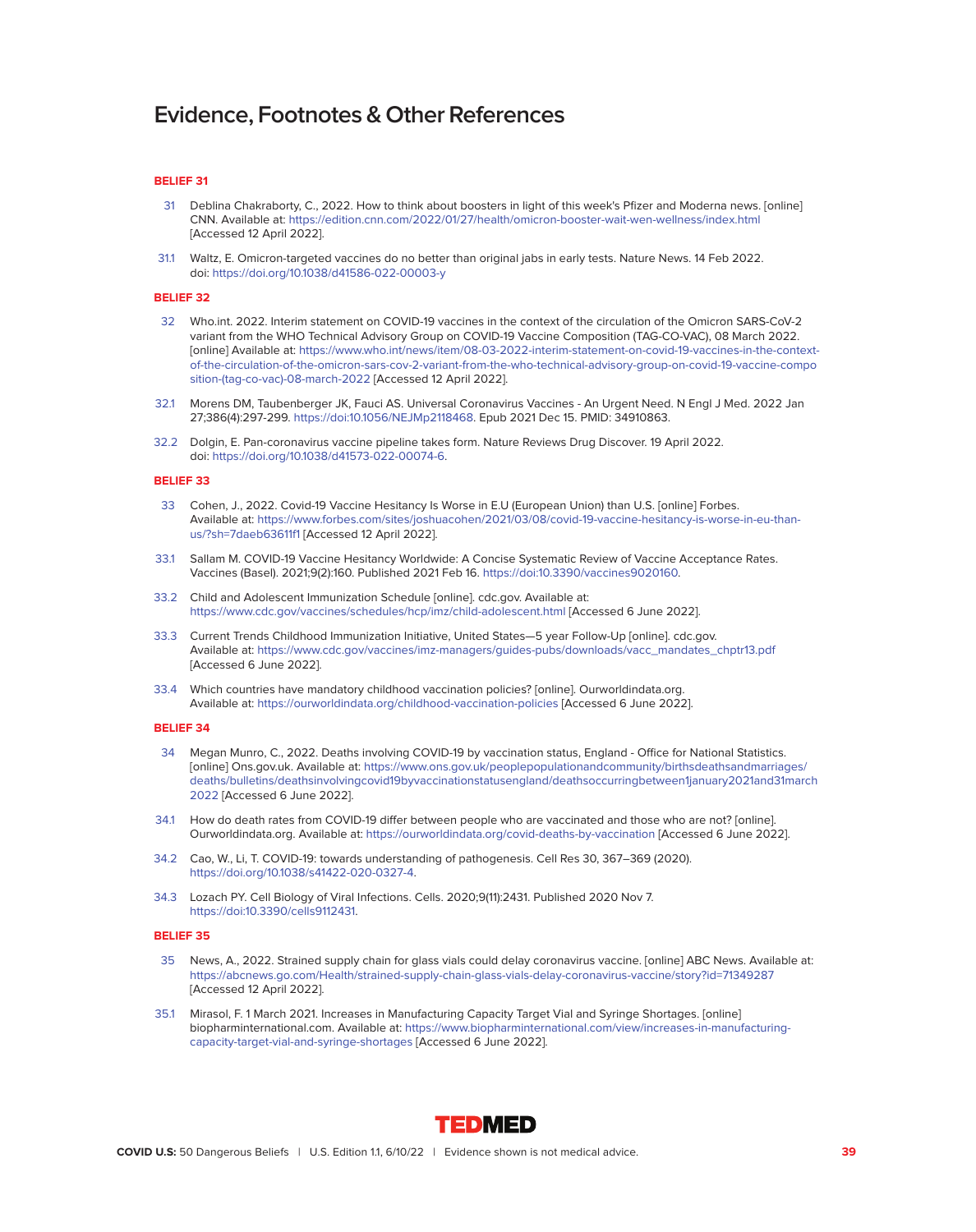- 35.2 Parrish, M., 2022. [online] Pharmamanufacturing.com. Available at: <https://www.pharmamanufacturing.com/articles/2020/under-pressure/>[Accessed 12 April 2022].
- 35.3 Ganti, L. Healthcare Lessons From A Pandemic: A Place For Glass Alternatives. [online] forbes.com. 21 March 2022. Available at [https://www.forbes.com/sites/forbesbusinessdevelopmentcouncil/2022/03/21/healthcare-lessons-from-a](https://www.forbes.com/sites/forbesbusinessdevelopmentcouncil/2022/03/21/healthcare-lessons-from-a-pandemic-a-place-for-glass-alternatives/?sh=1df10bdd44a8)[pandemic-a-place-for-glass-alternatives/?sh=1df10bdd44a8](https://www.forbes.com/sites/forbesbusinessdevelopmentcouncil/2022/03/21/healthcare-lessons-from-a-pandemic-a-place-for-glass-alternatives/?sh=1df10bdd44a8) [Accessed 6 June 2022].
- 35.4 Hopkins, J., 2020-06-16. Coronavirus Vaccine Makers Are Hunting for Vital Equipment: Glass Vials. [online] Available at: [https://www.wsj.com/articles/coronavirus-vaccine-makers-are-hunting-for-vital-equipment-glass-vials-](https://www.wsj.com/articles/coronavirus-vaccine-makers-are-hunting-for-vital-equipment-glass-vials-11592317525?mod=itp_wsj&mod=&mod=djemITP_h)[11592317525?mod=itp\\_wsj&mod=&mod=djemITP\\_h.](https://www.wsj.com/articles/coronavirus-vaccine-makers-are-hunting-for-vital-equipment-glass-vials-11592317525?mod=itp_wsj&mod=&mod=djemITP_h) [Accessed 15 June, 2022.]

# **BELIEF 36**

- 36 Ingram, T., 2022. Urgent action needed now to ensure sufficient COVID vaccine syringe supply to meet 2022 vaccination targets. [online] Unicef.org. Available at: [https://www.unicef.org/press-releases/urgent-action-needed-now](https://www.unicef.org/press-releases/urgent-action-needed-now-ensure-sufficient-covid-vaccine-syringe-supply-meet-2022)[ensure-sufficient-covid-vaccine-syringe-supply-meet-2022](https://www.unicef.org/press-releases/urgent-action-needed-now-ensure-sufficient-covid-vaccine-syringe-supply-meet-2022) [Accessed 12 April 2022].
- 36.1 Ward, J. 29 October 2021. Prevent Epidemics of Blood-borne Infections by Assuring Safe Shots of COVID-19 Vaccines. [online] global hep.org. Available at: [https://www.globalhep.org/news/prevent-epidemics-blood-borne-infections](https://www.globalhep.org/news/prevent-epidemics-blood-borne-infections-assuring-safe-shots-covid-19-vaccines)[assuring-safe-shots-covid-19-vaccines](https://www.globalhep.org/news/prevent-epidemics-blood-borne-infections-assuring-safe-shots-covid-19-vaccines) [Accessed 6 June 2022].
- 36.2 PATH. 17 November 2021. A supply gap of more than 1 billion auto disposable syringes could impact COVID-19 immunization efforts in 100 countries. [online] path.org. Available at: [https://www.path.org/media-center/supply-gap](https://www.path.org/media-center/supply-gap-more-1-billion-autodisable-syringes-could-impact-covid-19-immunization-efforts-100-countries/)[more-1-billion-autodisable-syringes-could-impact-covid-19-immunization-efforts-100-countries/](https://www.path.org/media-center/supply-gap-more-1-billion-autodisable-syringes-could-impact-covid-19-immunization-efforts-100-countries/) [Accessed 6 June 2022].
- 36.3 22 Nov 2021. The syringe shortage, explained. [online] path.org. Available at: [https://www.path.org/articles/syringe](https://www.path.org/articles/syringe-shortage-explained/)[shortage-explained/](https://www.path.org/articles/syringe-shortage-explained/) [Accessed 6 June 2022].
- 36.4 23 Feb 2021. The right choice of a syringe. [online] Unicef.org. Available at: [https://www.unicef.org/supply/stories/right](https://www.unicef.org/supply/stories/right-choice-syringe)[choice-syringe](https://www.unicef.org/supply/stories/right-choice-syringe) [Accessed 6 June 2022].

### **BELIEF 37**

- 37 Keenan, L., 2022. COVID-19 pandemic leads to major backsliding on childhood vaccinations, new WHO, UNICEF data shows. [online] Who.int. Available at: [https://www.who.int/news/item/15-07-2021-covid-19-pandemic-leads-to-major](https://www.who.int/news/item/15-07-2021-covid-19-pandemic-leads-to-major-backsliding-on-childhood-vaccinations-new-who-unicef-data-shows)[backsliding-on-childhood-vaccinations-new-who-unicef-data-shows](https://www.who.int/news/item/15-07-2021-covid-19-pandemic-leads-to-major-backsliding-on-childhood-vaccinations-new-who-unicef-data-shows) [Accessed 12 April 2022].
- 37.1 22 Nov 2021. The syringe shortage, explained. [online] path.org. Available at: [https://www.path.org/articles/syringe](https://www.path.org/articles/syringe-shortage-explained/)[shortage-explained/](https://www.path.org/articles/syringe-shortage-explained/) [Accessed 6 June 2022].
- 37.2 27 April 2022. UNICEF and WHO warn of 'perfect storm' of conditions for measles outbreaks, affecting children. [online] Unicef.org. Available at: [https://www.unicef.org/press-releases/unicef-and-who-warn-perfect-storm-conditions](https://www.unicef.org/press-releases/unicef-and-who-warn-perfect-storm-conditions-measles-outbreaks-affecting-children)[measles-outbreaks-affecting-children](https://www.unicef.org/press-releases/unicef-and-who-warn-perfect-storm-conditions-measles-outbreaks-affecting-children) [Accessed 6 June 2022].

# **BELIEF 38**

- 38 World Health Assembly, 2022. [online] Apps.who.int. Available at: [https://apps.who.int/gb/ebwha/pdf\\_files/WHA69/A69\\_R19-en.pdf](https://apps.who.int/gb/ebwha/pdf_files/WHA69/A69_R19-en.pdf) [Accessed 12 April 2022].
- 38.1 Liu, J., Goryakin, Y., Maeda, A., Bruckner, T. and Scheffler, R., 2017. Global Health Workforce Labor Market Projections for 2030. Human Resources for Health, [online] 15(1). Available at: <https://human-resources-health.biomedcentral.com/track/pdf/10.1186/s12960-017-0187-2.pdf>[Accessed 12 April 2022].
- 38.2 Alban, R., 2022. Opinion: Amid labor shortage, let community health workers give vaccines. [online] Devex.com. Available at: [https://www.devex.com/news/opinion-amid-labor-shortage-let-community-health-workers-give-vaccines-](https://www.devex.com/news/opinion-amid-labor-shortage-let-community-health-workers-give-vaccines-102838)[102838](https://www.devex.com/news/opinion-amid-labor-shortage-let-community-health-workers-give-vaccines-102838) [Accessed 12 April 2022].
- 38.3 21 Jan 2022. Strategies to Mitigate Healthcare Personnel Staffing Shortages. [online] cdc.gov. Available at: <https://www.cdc.gov/coronavirus/2019-ncov/hcp/mitigating-staff-shortages.html>[Accessed 6 June 2022].

- 39 ECDC, 2022. SARS-CoV-2 variants of concern as of 7 April 2022. [online] European Centre for Disease Prevention and Control: An agency of the European Union. Available at:<https://www.ecdc.europa.eu/en/covid-19/variants-concern> [Accessed 7 June 2022].
- 39.1 Thermo Fischer Scientific, 2022. The S Gene Advantage: TaqPath COVID-19 Tests May Help Early Identification of B.1.1.7. [online] Clinical Conversations. Available at: [https://www.thermofisher.com/blog/clinical-conversations/the-s-gene](https://www.thermofisher.com/blog/clinical-conversations/the-)[advantage-taqpath-covid-19-tests-may-help-early-identification-of-b-1-1-7/?cid=gsd\\_cbu\\_sbu\\_r03\\_co\\_cp1422\\_pjt6968\\_](https://www.thermofisher.com/blog/clinical-conversations/the-)

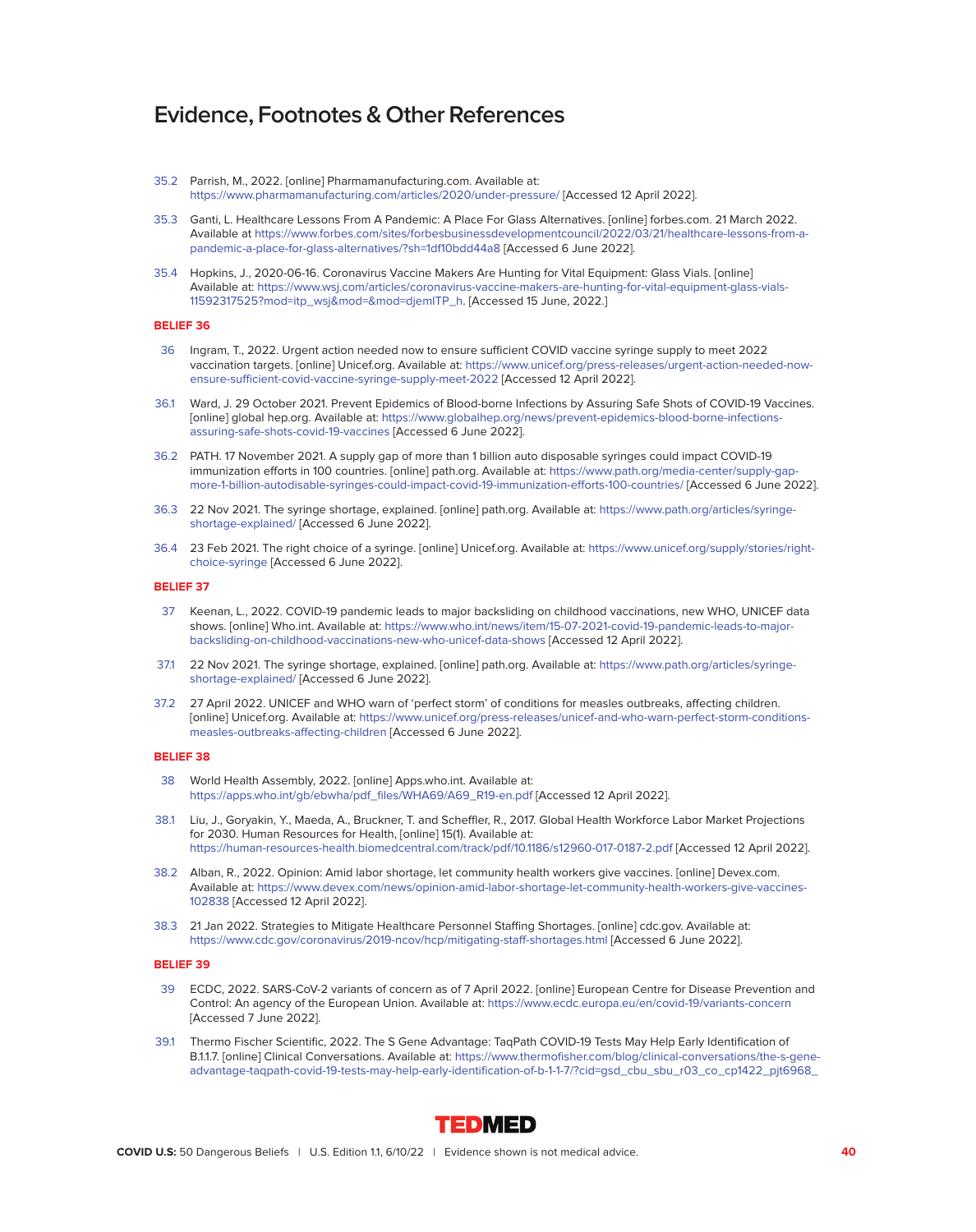[gsd00000\\_0se\\_gaw\\_ta\\_lgn\\_em-b117-sars&gclid=Cj0KCQjwxtSSBhDYARIsAEn0thQG\\_](https://www.thermofisher.com/blog/clinical-conversations/the-) [2q6bXU9vpJRPiPsUm3qU3BQGVVNDJtaT3NpSBph3OagBCXX294aAh9rEALw\\_wcB](https://www.thermofisher.com/blog/clinical-conversations/the-) [Accessed 12 April 2022].

39.2 Who.int. 2022. Tracking SARS-CoV-2 variants. [online] Available at: [https://www.who.int/activities/tracking-SARS-CoV-2](https://www.who.int/activities/tracking-SARS-CoV-2-variants) [variants](https://www.who.int/activities/tracking-SARS-CoV-2-variants) [Accessed 7 June 2022].

#### **BELIEF 40**

- 40 Wright, B., 2022. China risks collapsing the world economy as its zero Covid strategy falls apart. [online] The Telegraph. Available at: [https://www.telegraph.co.uk/business/2022/03/17/china-risks-collapsing-world-economy-zero-covid](https://www.telegraph.co.uk/business/2022/03/17/china-risks-collapsing-world-economy-zero-covid-strategy-falls/)[strategy-falls/](https://www.telegraph.co.uk/business/2022/03/17/china-risks-collapsing-world-economy-zero-covid-strategy-falls/) [Accessed 12 April 2022].
- 40.1 Cheng, E. 12 Jan 2022. China's zero-Covid strategy hurts consumer spending more than manufacturing. [online] cnbc.com. Available at: [https://www.cnbc.com/2022/01/13/chinas-zero-covid-strategy-hurts-consumer-spending-more](https://www.cnbc.com/2022/01/13/chinas-zero-covid-strategy-hurts-consumer-spending-more-than-manufacturing.html)[than-manufacturing.html](https://www.cnbc.com/2022/01/13/chinas-zero-covid-strategy-hurts-consumer-spending-more-than-manufacturing.html) [Access 7 June 2022].
- 40.2 Song, W. 18 May 2022. How long will Shanghai's lockdown last? [online] bbc.com. Available at: <https://www.bbc.com/news/world-asia-china-61023811>[Accessed 7 June 2022].

# **BELIEF 41**

- 41 Smallpox [online]. cdc.gov. Available at:<https://www.cdc.gov/smallpox/index.html>[Accessed 7 June 2022].
- 41.1 WHO, 5 December 2019. Measles. [online] who.int. Available at: [https://www.who.int/news-room/fact-sheets/detail/measles?](https://www.who.int/news-room/fact-sheets/detail/measles?  gclid=EAIaIQobChMIipSQ8v6b-AIVgTizAB1pzgB7EAAYBCAAEgLHDfD_BwE)  [gclid=EAIaIQobChMIipSQ8v6b-AIVgTizAB1pzgB7EAAYBCAAEgLHDfD\\_BwE](https://www.who.int/news-room/fact-sheets/detail/measles?  gclid=EAIaIQobChMIipSQ8v6b-AIVgTizAB1pzgB7EAAYBCAAEgLHDfD_BwE) [Accessed 7 June 2022].
- 41.2 Potter, Christopher W. "A history of influenza." Journal of applied microbiology 91.4 (2001): 572-579. <https://cssh.northeastern.edu/pandemic-teaching-initiative/wp-content/uploads/sites/43/2020/10/j.1365-2672.2001.01492.x.pdf>
- 41.3 WHO, 2022. HIV/AIDS. [online] who.int. Available at: [https://www.who.int/data/gho/data/themes/hiv-aids#:~:text=](https://www.who.int/data/gho/data/themes/hiv-aids#:~:text= Since%20the%20beginning%20of%20the,at%20the%20end%20of%202020) [Since%20the%20beginning%20of%20the,at%20the%20end%20of%202020](https://www.who.int/data/gho/data/themes/hiv-aids#:~:text= Since%20the%20beginning%20of%20the,at%20the%20end%20of%202020) [Accessed 7 June 2022].
- 41.4 HIV [online]. cdc.gov. Available at:<https://www.cdc.gov/hiv/basics/whatishiv.html>[Accessed 7 June 2022].
- 41.5 WHO, 2022. Tuberculosis. [online] who.int. Available at: [https://www.who.int/news-room/fact-sheets/detail/tuberculosis.](https://www.who.int/news-room/fact-sheets/detail/tuberculosis) [Accessed 2 June 2022].
- 41.6 Knight, D., 2021. COVID-19 Pandemic Origins: Bioweapons and the History of Laboratory Leaks. Southern Medical Journal, [online] 114(8), pp.465-467. Available at:<https://www.ncbi.nlm.nih.gov/pmc/articles/PMC8300139/> [Accessed 12 April 2022].
- 41.7 Callawya, E. Beyond Omicron: what's next for COVID's viral evolution. Nature 600, 204-207 (2021). doi: [https://doi.org/10.1038/d41586-021-03619-8.](https://doi.org/10.1038/d41586-021-03619-8)

# **BELIEF 42**

- 42 Holmes, L., 2022. How Long Does Coronavirus Live in the Air? Here's What We Know Now. [online] HuffPost UK. Available at: [https://www.huffpost.com/entry/how-long-coronavirus-lives-in-air\\_l\\_5e873e03c5b6a9491835668b?](https://www.huffpost.com/entry/how-long-coronavirus-lives-in-air_l_5e873e03c5b6a9491835668b? msclkid=0db6d447b43b11eca9fb62f85a61712f) [msclkid=0db6d447b43b11eca9fb62f85a61712f](https://www.huffpost.com/entry/how-long-coronavirus-lives-in-air_l_5e873e03c5b6a9491835668b? msclkid=0db6d447b43b11eca9fb62f85a61712f) [Accessed 12 April 2022].
- 42.1 Edwards, Aled M., et al. Stopping pandemics before they start: lessons learned from SARS-CoV-2. Science 375.6585 (2022): 1133-1139. [https://doi.org/10.1126/science.abn1900.](https://doi.org/10.1126/science.abn1900)
- 42.2 Salazar CB, Spencer P, Mohamad K, Jabeen A, Abdulmonem WA, Fernández N. Future pandemics might be caused by bacteria and not viruses: Recent advances in medical preventive practice. Int J Health Sci (Qassim). 2022;16(3):1-3. [http://www.ncbi.nlm.nih.gov/pmc/articles/pmc9092534/.](http://www.ncbi.nlm.nih.gov/pmc/articles/pmc9092534/)

- 43 Holmes, L., 2022. How Long Does Coronavirus Live in the Air? Here's What We Know Now. [online] HuffPost UK. Available at: [https://www.huffpost.com/entry/how-long-coronavirus-lives-in-air\\_l\\_5e873e03c5b6a9491835668b?](https://www.huffpost.com/entry/how-long-coronavirus-lives-in-air_l_5e873e03c5b6a9491835668b? msclkid=%200db6d447b43b11%20eca9fb62f85a61712f) [msclkid=%200db6d447b43b11%20eca9fb62f85a61712f](https://www.huffpost.com/entry/how-long-coronavirus-lives-in-air_l_5e873e03c5b6a9491835668b? msclkid=%200db6d447b43b11%20eca9fb62f85a61712f) [Accessed 8 June 2022].
- 43.1 US (United States) EPA. 2022. Indoor Air and Coronavirus (COVID-19) | US EPA. [online] Available at: <https://www.epa.gov/coronavirus/indoor-air-and-coronavirus-covid-19>[Accessed 8 June 2022].
- 43.2 Van Doremalen, Neeltje, et al. Aerosol and surface stability of SARS-CoV-2 as compared with SARS-CoV-1. New England journal of medicine 382.16 (2020): 1564-1567. DOI:<https://10.1056/NEJMc2004973>

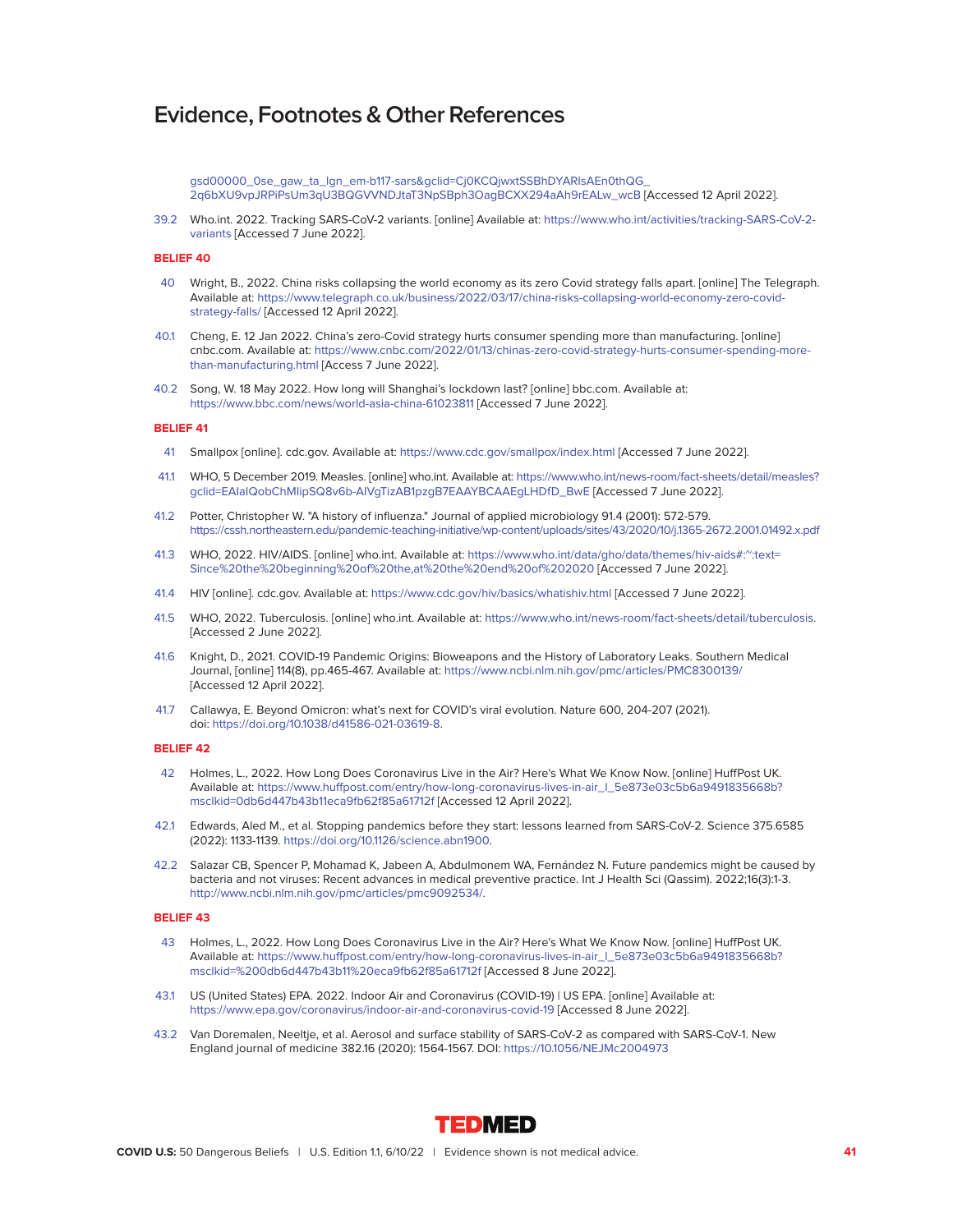43.3 Crawford, C., Vanoli, E., Decorde, B. et al. Modeling of aerosol transmission of airborne pathogens in ICU rooms of COVID-19 patients with acute respiratory failure. Sci Rep 11, 11778 (2021).<https://doi.org/10.1038/s41598-021-91265-5>

# **BELIEF 44**

- 44 Barranco, R., Vallega Bernucci Du Tremoul, L. and Ventura, F., 2021. Hospital-Acquired SARS-Cov-2 Infections in Patients: Inevitable Conditions or Medical Malpractice? International Journal of Environmental Research and Public Health, [online] 18(2), p.489. Available at:<https://pubmed.ncbi.nlm.nih.gov/33435324/>[Accessed 8 June 2022].
- 44.1 Crawford, C., Vanoli, E., Decorde, B. et al. Modeling of aerosol transmission of airborne pathogens in ICU rooms of COVID-19 patients with acute respiratory failure. Sci Rep 11, 11778 (2021).<https://doi.org/10.1038/s41598-021-91265-5>

#### **BELIEF 45**

 45 von Seidlein, L., Alabaster, G., Deen, J. and Knudsen, J., 2021. Crowding has consequences: Prevention and management of COVID-19 in informal urban settlements. Building and Environment, [online] 188, p.107472. Available at:<https://www.ncbi.nlm.nih.gov/pmc/articles/PMC7680649/?msclkid=d2998c21b43b11ec9829cdf0faa85a9c> [Accessed 8 June 2022].

# **BELIEF 46**

- 46 Media Team WHO, 2022. Update on Omicron. [online] Who.int. Available at: [https://www.who.int/news/item/28-11-2021](<https://www.who.int/news/item/28-11-2021-update-on-omicron) [update-on-omicron](<https://www.who.int/news/item/28-11-2021-update-on-omicron) [Accessed 8 June 2022].
- 46.1 Times News Service, 2022. Omicron can spread to others in just 15 seconds. [online] Times of Oman. Available at: <https://timesofoman.com/article/113037-omicron-can-spread-to-others-in-just-15-seconds>[Accessed 8 June 2022].

### **BELIEF 47**

- 47 Morens, D., Folkers, G. and Fauci, A., 2022. The Concept of Classical Herd Immunity May Not Apply to COVID-19. The Journal of Infectious Diseases, [online] Available at: [https://academic.oup.com/jid/advance-article/doi/10.1093/](https://academic.oup.com/jid/advance-article/doi/10.1093/ infdis/jiac109/6561438) [infdis/jiac109/6561438](https://academic.oup.com/jid/advance-article/doi/10.1093/ infdis/jiac109/6561438) [Accessed 12 April 2022].
- 47.1 BBC News, 2022. Covid vaccines: How fast is progress around the world? [online] bbc.com. Available at: <https://www.bbc.com/news/world-56237778>[Accessed 8 June 2022].
- 47.2 Coronavirus (COVID-19) Cases [online]. ourworldindata.org. Available at:<https://ourworldindata.org/covid-cases> [Accessed 8 June 2022].

# **BELIEF 48**

- 48 Joshua J. Solano, Dennis G. Maki, Terry A. Adirim, Richard D. Shih, Charles H. Hennekens, 2022. Public Health Strategies Contain and Mitigate COVID-19: A Tale of Two Democracies. The American Journal of Medicine | Vol 133, Issue 12, Pages 1363-1502 (December 2020) | ScienceDirect.com by Elsevier. [online] Sciencedirect.com. Available at: <https://doi.org/10.1016%2Fj.amjmed.2020.08.001>[Accessed 8 June 2022].
- 48.1 Florida Atlantic University. COVID-19: How South Korea prevailed while the United States failed. ScienceDaily. ScienceDaily, 20 August 2020. [www.sciencedaily.com/releases/2020/08/200820102431.htm.](http://www.sciencedaily.com/releases/2020/08/200820102431.htm)
- 48.2 Issac A, Stephen S, Jacob J, et al. The Pandemic League of COVID-19: Korea Versus the United States, With Lessons for the Entire World. J Prev Med Public Health. 2020;53(4):228-232.<https://doi.org/10.3961%2Fjpmph.20.166>

- 49 DeCastro Mendez\*, A., Escobar\*, M., Romero, M. and Wojcicki, J., 2021. Overcrowding and exposure to secondhand smoke increases risk for COVID-19 infection among Latinx families in the greater San Francisco Bay Area. Tobacco Induced Diseases, [online] 19(October), pp.1-11. Available at:<https://www.ncbi.nlm.nih.gov/pmc/articles/PMC8507798/> [Accessed 12 April 2022].
- 49.1 American Nonsmokers Rights Foundation (ANRF9, 2022. Respiratory Risk Factors and COVID-19 (Updated 1/5/2022\*). [online] American Nonsmokers' Rights Foundation | no-smoke.org. Available at: [https://no-smoke.org/respiratory-risk](https://no-smoke.org/respiratory-risk-factors-covid-19)[factors-covid-19](https://no-smoke.org/respiratory-risk-factors-covid-19) [Accessed 12 April 2022].
- 49.2 McKee, M., Stuckler, D. If the world fails to protect the economy, COVID-19 will damage health not just now but also in the future. Nat Med 26, 640–642 (2020). [https://doi.org/10.1038/s41591-020-0863-y.](https://doi.org/10.1038/s41591-020-0863-y)